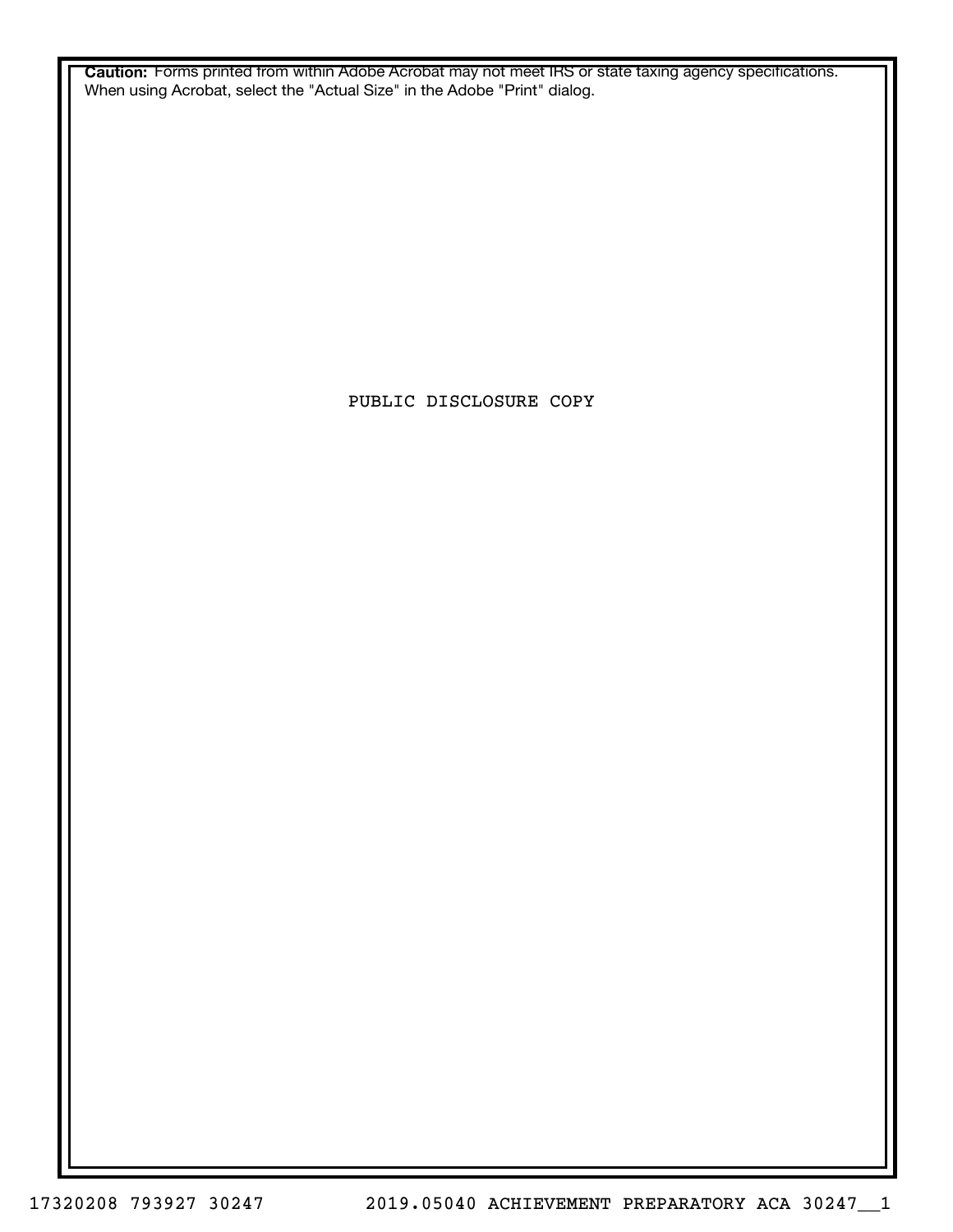|                         |                    |                                                        | PUBLIC DISCLOSURE COPY **                                                                                                                                                  |                                                           |                                               |
|-------------------------|--------------------|--------------------------------------------------------|----------------------------------------------------------------------------------------------------------------------------------------------------------------------------|-----------------------------------------------------------|-----------------------------------------------|
|                         |                    |                                                        | <b>Return of Organization Exempt From Income Tax</b>                                                                                                                       |                                                           | OMB No. 1545-0047                             |
| Form                    |                    |                                                        | Under section 501(c), 527, or 4947(a)(1) of the Internal Revenue Code (except private foundations)                                                                         |                                                           |                                               |
|                         |                    | (Rev. January 2020)                                    | Do not enter social security numbers on this form as it may be made public.                                                                                                |                                                           | <b>Open to Public</b>                         |
|                         |                    | Department of the Treasury<br>Internal Revenue Service | Go to www.irs.gov/Form990 for instructions and the latest information.                                                                                                     |                                                           | Inspection                                    |
|                         |                    |                                                        | A For the 2019 calendar year, or tax year beginning $JUL$ 1, $2019$                                                                                                        | and ending JUN 30, 2020                                   |                                               |
|                         | <b>B</b> Check if  |                                                        | C Name of organization                                                                                                                                                     | D Employer identification number                          |                                               |
|                         | applicable:        |                                                        | ACHIEVEMENT PREPARATORY ACADEMY                                                                                                                                            |                                                           |                                               |
|                         | Address<br>change  |                                                        | PUBLIC CHARTER SCHOOL                                                                                                                                                      |                                                           |                                               |
|                         | Name<br>change     |                                                        | Doing business as                                                                                                                                                          | 20-8156566                                                |                                               |
|                         | Initial<br>return  |                                                        | Number and street (or P.O. box if mail is not delivered to street address)<br>Room/suite                                                                                   | E Telephone number                                        |                                               |
|                         | Final<br>return/   |                                                        | 908 WAHLER PLACE, SE                                                                                                                                                       | $202 - 562 - 1214$                                        |                                               |
|                         | termin-<br>ated    |                                                        | City or town, state or province, country, and ZIP or foreign postal code                                                                                                   | G Gross receipts \$                                       | 17,114,920.                                   |
|                         | Amended<br>Ireturn |                                                        | WASHINGTON, DC<br>20032                                                                                                                                                    | H(a) Is this a group return                               |                                               |
|                         | Applica-<br>tion   |                                                        | F Name and address of principal officer: SHANTELLE WRIGHT                                                                                                                  | for subordinates?                                         | $\sqrt{}$ Yes $\sqrt{ \ \overline{\rm X}}$ No |
|                         | pending            |                                                        | SAME AS C ABOVE                                                                                                                                                            | $H(b)$ Are all subordinates included? $\Box$ Yes          | No                                            |
|                         |                    | <b>I</b> Tax-exempt status: $X \over 301(c)(3)$        | $\frac{1}{2}$ 501(c) (<br>$\sqrt{\frac{1}{1}}$ (insert no.)<br>4947(a)(1) or                                                                                               | 527                                                       | If "No," attach a list. (see instructions)    |
|                         |                    |                                                        | J Website: WWW.ACHIEVEMENTPREP.ORG                                                                                                                                         | $H(c)$ Group exemption number $\blacktriangleright$       |                                               |
|                         |                    |                                                        | K Form of organization: $X$ Corporation<br>Trust<br>Association<br>Other $\blacktriangleright$                                                                             | L Year of formation: $2007$ M State of legal domicile: DC |                                               |
|                         | Part I             | Summary                                                |                                                                                                                                                                            |                                                           |                                               |
|                         | 1.                 |                                                        | Briefly describe the organization's mission or most significant activities: TO PREPARE STUDENTS TO EXCEL AS                                                                |                                                           |                                               |
| Governance              |                    |                                                        | HIGH-ACHIEVING SCHOLARS AND LEADERS IN HIGH SCHOOL, COLLEGE AND                                                                                                            |                                                           |                                               |
|                         | 2                  |                                                        | Check this box $\blacktriangleright$ $\Box$ if the organization discontinued its operations or disposed of more than 25% of its net assets.                                |                                                           |                                               |
|                         | з                  |                                                        | Number of voting members of the governing body (Part VI, line 1a)                                                                                                          | 3                                                         | 12                                            |
|                         | 4                  |                                                        |                                                                                                                                                                            | $\overline{4}$                                            | $\overline{12}$                               |
| <b>Activities &amp;</b> | 5                  |                                                        |                                                                                                                                                                            | 5                                                         | $\overline{178}$                              |
|                         | 6                  |                                                        |                                                                                                                                                                            | 6                                                         | 13                                            |
|                         |                    |                                                        |                                                                                                                                                                            | 7a                                                        | $\overline{\mathfrak{o}}$ .                   |
|                         |                    |                                                        |                                                                                                                                                                            | 7 <sub>b</sub>                                            | σ.                                            |
|                         |                    |                                                        |                                                                                                                                                                            | <b>Prior Year</b><br>1,763,332.                           | <b>Current Year</b><br>1,537,596.             |
|                         | 8                  |                                                        |                                                                                                                                                                            | 15,977,472.                                               | 15,461,962.                                   |
| Revenue                 | 9                  |                                                        | Program service revenue (Part VIII, line 2g)                                                                                                                               | 165,016.                                                  | 115, 362.                                     |
|                         | 10                 |                                                        | Other revenue (Part VIII, column (A), lines 5, 6d, 8c, 9c, 10c, and 11e)                                                                                                   | 0.                                                        | 0.                                            |
|                         | 11<br>12           |                                                        | Total revenue - add lines 8 through 11 (must equal Part VIII, column (A), line 12)                                                                                         | 17,905,820.                                               | 17, 114, 920.                                 |
|                         | 13                 |                                                        | Grants and similar amounts paid (Part IX, column (A), lines 1-3)                                                                                                           | 0.                                                        | о.                                            |
|                         | 14                 |                                                        | Benefits paid to or for members (Part IX, column (A), line 4)                                                                                                              | $\overline{0}$ .                                          | Ο.                                            |
|                         |                    |                                                        | 15 Salaries, other compensation, employee benefits (Part IX, column (A), lines 5-10)                                                                                       | 8,405,705.                                                | 8,017,931.                                    |
|                         |                    |                                                        |                                                                                                                                                                            | $\overline{0}$ .                                          | $\overline{0}$ .                              |
| Expenses                |                    |                                                        | <b>b</b> Total fundraising expenses (Part IX, column (D), line 25)<br>▸                                                                                                    |                                                           |                                               |
|                         |                    |                                                        |                                                                                                                                                                            | 9,372,193.                                                | 8,622,225.                                    |
|                         | 18                 |                                                        | Total expenses. Add lines 13-17 (must equal Part IX, column (A), line 25)                                                                                                  | 17,777,898.                                               | 16,640,156.                                   |
|                         | 19                 |                                                        |                                                                                                                                                                            | 127,922.                                                  | 474,764.                                      |
|                         |                    |                                                        |                                                                                                                                                                            | <b>Beginning of Current Year</b>                          | <b>End of Year</b>                            |
| Net Assets or           | 20                 | Total assets (Part X, line 16)                         |                                                                                                                                                                            | $38, 363, 805$ .                                          | 40,504,598.                                   |
|                         | 21                 |                                                        | Total liabilities (Part X, line 26)                                                                                                                                        | 31, 394, 162.                                             | 32, 724, 773.                                 |
|                         | 22                 |                                                        |                                                                                                                                                                            | 6,969,643.                                                | 7,779,825.                                    |
|                         | Part II            | <b>Signature Block</b>                                 |                                                                                                                                                                            |                                                           |                                               |
|                         |                    |                                                        | Under penalties of perjury, I declare that I have examined this return, including accompanying schedules and statements, and to the best of my knowledge and belief, it is |                                                           |                                               |
|                         |                    |                                                        | true, correct, and complete. Declaration of preparer (other than officer) is based on all information of which preparer has any knowledge.                                 |                                                           |                                               |
|                         |                    |                                                        |                                                                                                                                                                            |                                                           |                                               |
| Sign                    |                    |                                                        | Signature of officer                                                                                                                                                       | Date                                                      |                                               |
| Here                    |                    |                                                        | SHANTELLE WRIGHT, HEAD OF SCHOOL AND CEO                                                                                                                                   |                                                           |                                               |
|                         |                    |                                                        | Type or print name and title                                                                                                                                               | $\Gamma$ Dotc                                             |                                               |

|          | Print/Type preparer's name                                                        | Preparer's signature | <b>Date</b> | PTIN<br>Check                            |
|----------|-----------------------------------------------------------------------------------|----------------------|-------------|------------------------------------------|
| Paid     | DAVID JONES                                                                       |                      |             | P01361002<br>self-emploved               |
| Preparer | JONES MARESCA & MCQUADE PA<br>Firm's name                                         |                      |             | $1$ Firm's EIN $\frac{52 - 1853933}{5}$  |
| Use Only | Firm's address $\sim 1730$ RHODE ISLAND AVE, N.W.,                                | SUITE 800            |             |                                          |
|          | WASHINGTON, DC 20036                                                              |                      |             | Phone no. $202 - 296 - 3306$             |
|          | May the IRS discuss this return with the preparer shown above? (see instructions) |                      |             | Yes<br>No                                |
|          | .                                                                                 |                      |             | $\mathbf{A}$<br>$\overline{\phantom{a}}$ |

|  |  | 932001 01-20-20 LHA For Paperwork Reduction Act Notice, see the separate instructions. |  | Form 990 (2019) |
|--|--|----------------------------------------------------------------------------------------|--|-----------------|
|  |  | SEE SCHEDULE O FOR ORGANIZATION MISSION STATEMENT CONTINUATION                         |  |                 |

Form **990** (2019)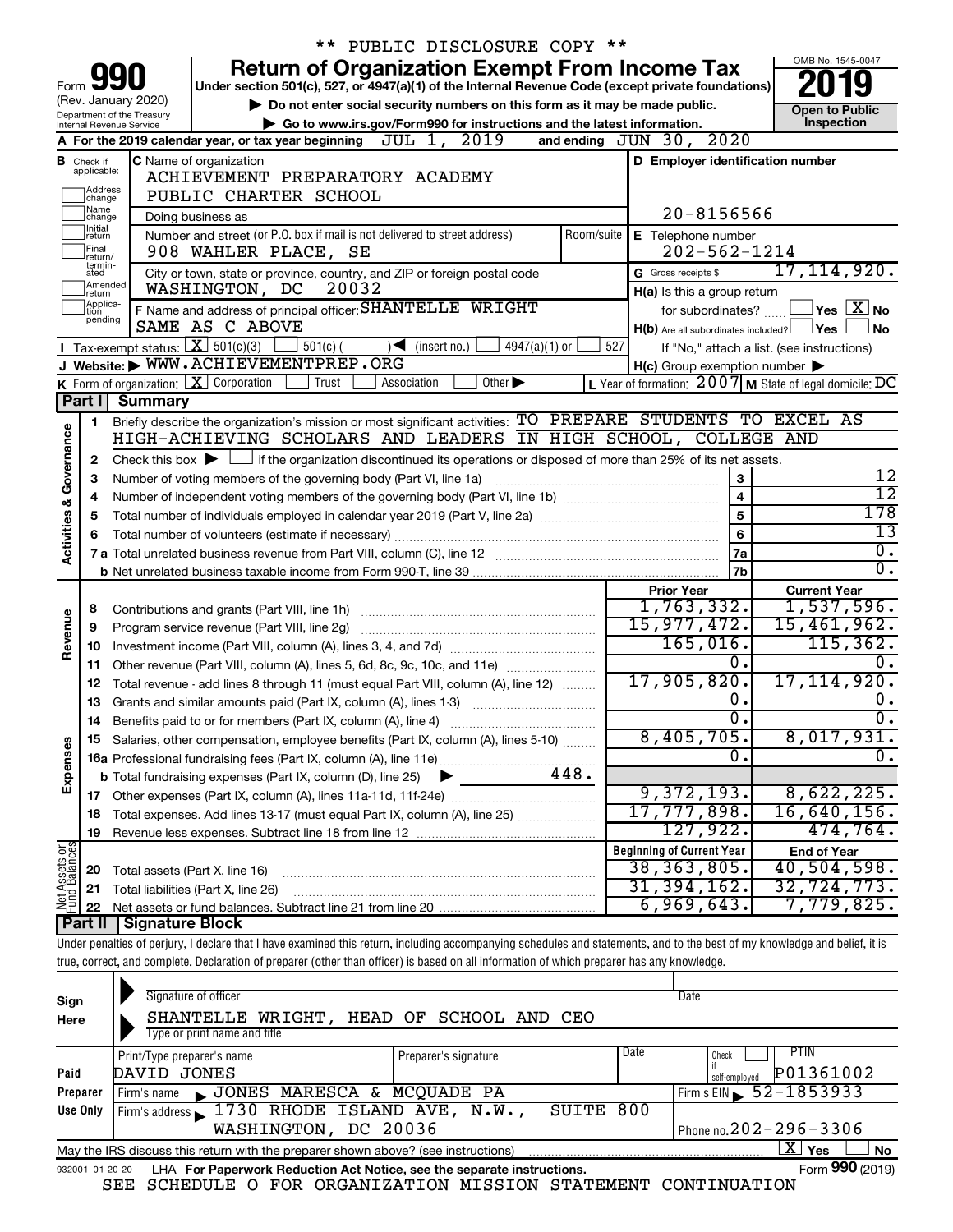|              | Form 990 (2019)                                                                                                                              | ACHIEVEMENT PREPARATORY ACADEMY<br>PUBLIC CHARTER SCHOOL |                        |               | $20 - 8156566$ |                                | Page 2                                      |
|--------------|----------------------------------------------------------------------------------------------------------------------------------------------|----------------------------------------------------------|------------------------|---------------|----------------|--------------------------------|---------------------------------------------|
|              | Part III   Statement of Program Service Accomplishments                                                                                      |                                                          |                        |               |                |                                |                                             |
|              |                                                                                                                                              |                                                          |                        |               |                |                                |                                             |
| 1.           | Briefly describe the organization's mission:                                                                                                 |                                                          |                        |               |                |                                |                                             |
|              | TO PREPARE STUDENTS TO EXCEL AS HIGH-ACHIEVING SCHOLARS AND LEADERS IN                                                                       |                                                          |                        |               |                |                                |                                             |
|              | HIGH SCHOOL, COLLEGE AND BEYOND.                                                                                                             |                                                          |                        |               |                |                                |                                             |
|              |                                                                                                                                              |                                                          |                        |               |                |                                |                                             |
|              |                                                                                                                                              |                                                          |                        |               |                |                                |                                             |
| $\mathbf{2}$ | Did the organization undertake any significant program services during the year which were not listed on the                                 |                                                          |                        |               |                |                                |                                             |
|              | prior Form 990 or 990-EZ?                                                                                                                    |                                                          |                        |               |                |                                | $\overline{\ }$ Yes $\overline{\rm \ }X$ No |
|              | If "Yes," describe these new services on Schedule O.                                                                                         |                                                          |                        |               |                |                                |                                             |
| 3            | Did the organization cease conducting, or make significant changes in how it conducts, any program services?                                 |                                                          |                        |               |                | $\Box$ Yes $[\overline{X}]$ No |                                             |
|              | If "Yes," describe these changes on Schedule O.                                                                                              |                                                          |                        |               |                |                                |                                             |
| 4            | Describe the organization's program service accomplishments for each of its three largest program services, as measured by expenses.         |                                                          |                        |               |                |                                |                                             |
|              | Section 501(c)(3) and 501(c)(4) organizations are required to report the amount of grants and allocations to others, the total expenses, and |                                                          |                        |               |                |                                |                                             |
|              | revenue, if any, for each program service reported.                                                                                          |                                                          |                        |               |                |                                |                                             |
| 4a           | ) (Expenses \$<br>(Code:                                                                                                                     | 13, 648, 776. including grants of \$                     |                        | ) (Revenue \$ |                |                                | 15,461,962.                                 |
|              | PUBLIC EDUCATION - ACHIEVEMENT PREP OFFERS A COLLEGE-PREPARATORY,                                                                            |                                                          |                        |               |                |                                |                                             |
|              | TUITION-FREE SCHOOL OPTION TO STUDENTS IN WASHINGTON, DC, WITH A FOCUS                                                                       |                                                          |                        |               |                |                                |                                             |
|              | ON COMMUNITIES EAST OF THE ANACOSTIA RIVER. OUR PROGRAM IS DESIGNED TO                                                                       |                                                          |                        |               |                |                                |                                             |
|              | PROVIDE STUDENTS WITH A RIGOROUS COLLEGE-PREP PROGRAM FOCUSED ON                                                                             |                                                          |                        |               |                |                                |                                             |
|              | LITERACY INTERVENTION, REMEDIATION, AND ACCELERATION.                                                                                        |                                                          |                        |               |                |                                |                                             |
|              |                                                                                                                                              |                                                          |                        |               |                |                                |                                             |
|              |                                                                                                                                              |                                                          |                        |               |                |                                |                                             |
|              |                                                                                                                                              |                                                          |                        |               |                |                                |                                             |
|              |                                                                                                                                              |                                                          |                        |               |                |                                |                                             |
|              |                                                                                                                                              |                                                          |                        |               |                |                                |                                             |
|              |                                                                                                                                              |                                                          |                        |               |                |                                |                                             |
|              |                                                                                                                                              |                                                          |                        |               |                |                                |                                             |
| 4b           |                                                                                                                                              |                                                          |                        |               |                |                                |                                             |
|              |                                                                                                                                              |                                                          |                        |               |                |                                |                                             |
|              |                                                                                                                                              |                                                          |                        |               |                |                                |                                             |
|              |                                                                                                                                              |                                                          |                        |               |                |                                |                                             |
|              |                                                                                                                                              |                                                          |                        |               |                |                                |                                             |
|              |                                                                                                                                              |                                                          |                        |               |                |                                |                                             |
|              |                                                                                                                                              |                                                          |                        |               |                |                                |                                             |
|              |                                                                                                                                              |                                                          |                        |               |                |                                |                                             |
|              |                                                                                                                                              |                                                          |                        |               |                |                                |                                             |
|              |                                                                                                                                              |                                                          |                        |               |                |                                |                                             |
|              |                                                                                                                                              |                                                          |                        |               |                |                                |                                             |
|              |                                                                                                                                              |                                                          |                        |               |                |                                |                                             |
|              |                                                                                                                                              |                                                          |                        |               |                |                                |                                             |
|              |                                                                                                                                              |                                                          |                        |               |                |                                |                                             |
| 4c           | $\left(\text{Code:} \right)$ $\left(\text{Expenses $}\right)$                                                                                |                                                          | including grants of \$ | ) (Revenue \$ |                |                                |                                             |
|              |                                                                                                                                              |                                                          |                        |               |                |                                |                                             |
|              |                                                                                                                                              |                                                          |                        |               |                |                                |                                             |
|              |                                                                                                                                              |                                                          |                        |               |                |                                |                                             |
|              |                                                                                                                                              |                                                          |                        |               |                |                                |                                             |
|              |                                                                                                                                              |                                                          |                        |               |                |                                |                                             |
|              |                                                                                                                                              |                                                          |                        |               |                |                                |                                             |
|              |                                                                                                                                              |                                                          |                        |               |                |                                |                                             |
|              |                                                                                                                                              |                                                          |                        |               |                |                                |                                             |
|              |                                                                                                                                              |                                                          |                        |               |                |                                |                                             |
|              |                                                                                                                                              |                                                          |                        |               |                |                                |                                             |
|              |                                                                                                                                              |                                                          |                        |               |                |                                |                                             |
|              |                                                                                                                                              |                                                          |                        |               |                |                                |                                             |
| 4d           | Other program services (Describe on Schedule O.)                                                                                             |                                                          |                        |               |                |                                |                                             |
|              | (Expenses \$                                                                                                                                 | including grants of \$                                   | (Revenue \$            |               |                |                                |                                             |
| 4e           | Total program service expenses                                                                                                               | 13,648,776.                                              |                        |               |                |                                |                                             |
|              |                                                                                                                                              |                                                          |                        |               |                |                                | Form 990 (2019)                             |
|              | 932002 01-20-20                                                                                                                              |                                                          | 2<br>2011777           |               |                |                                |                                             |

17320208 793927 30247 2019.05040 ACHIEVEMENT PREPARATORY ACA 30247\_\_1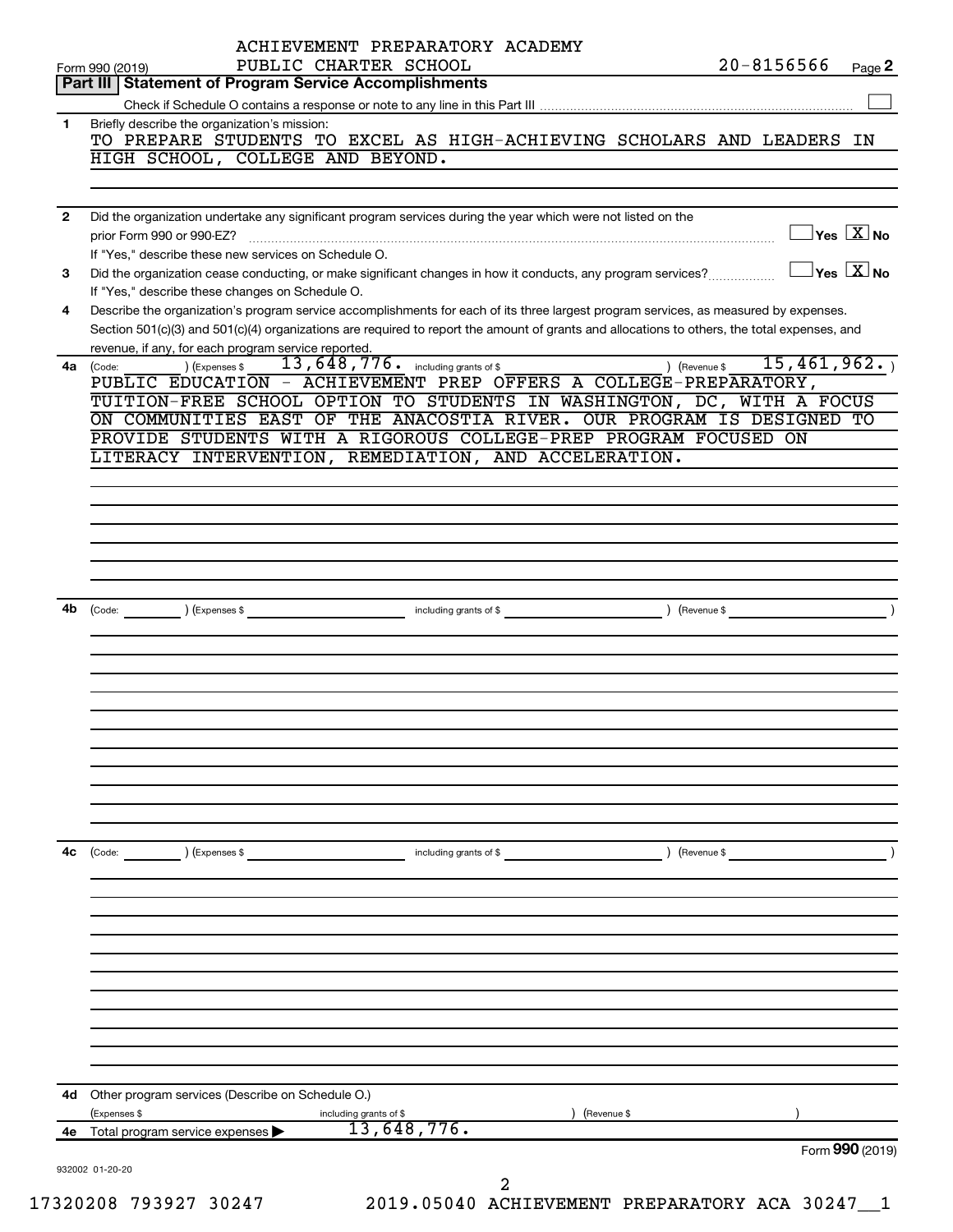**Part IV Checklist of Required Schedules**

|     |                                                                                                                                                                                                                                                       |                 | Yes                     | No                      |
|-----|-------------------------------------------------------------------------------------------------------------------------------------------------------------------------------------------------------------------------------------------------------|-----------------|-------------------------|-------------------------|
| 1   | Is the organization described in section 501(c)(3) or 4947(a)(1) (other than a private foundation)?                                                                                                                                                   |                 |                         |                         |
|     |                                                                                                                                                                                                                                                       | $\mathbf{1}$    | х                       |                         |
| 2   |                                                                                                                                                                                                                                                       | $\mathbf{2}$    | $\overline{\text{x}}$   |                         |
| З   | Did the organization engage in direct or indirect political campaign activities on behalf of or in opposition to candidates for                                                                                                                       | 3               |                         | x                       |
| 4   | Section 501(c)(3) organizations. Did the organization engage in lobbying activities, or have a section 501(h) election in effect                                                                                                                      |                 |                         |                         |
|     |                                                                                                                                                                                                                                                       | 4               |                         | x                       |
| 5   | Is the organization a section 501(c)(4), 501(c)(5), or 501(c)(6) organization that receives membership dues, assessments, or                                                                                                                          |                 |                         |                         |
|     |                                                                                                                                                                                                                                                       | 5               |                         | х                       |
| 6   | Did the organization maintain any donor advised funds or any similar funds or accounts for which donors have the right to                                                                                                                             |                 |                         |                         |
|     | provide advice on the distribution or investment of amounts in such funds or accounts? If "Yes," complete Schedule D, Part I                                                                                                                          | 6               |                         | х                       |
| 7   | Did the organization receive or hold a conservation easement, including easements to preserve open space,                                                                                                                                             |                 |                         |                         |
|     |                                                                                                                                                                                                                                                       | $\overline{7}$  |                         | x                       |
| 8   | Did the organization maintain collections of works of art, historical treasures, or other similar assets? If "Yes," complete                                                                                                                          |                 |                         |                         |
|     |                                                                                                                                                                                                                                                       | 8               |                         | x                       |
| 9   | Did the organization report an amount in Part X, line 21, for escrow or custodial account liability, serve as a custodian for                                                                                                                         |                 |                         |                         |
|     | amounts not listed in Part X; or provide credit counseling, debt management, credit repair, or debt negotiation services?                                                                                                                             |                 |                         |                         |
|     |                                                                                                                                                                                                                                                       | 9               |                         | x                       |
| 10  | Did the organization, directly or through a related organization, hold assets in donor-restricted endowments                                                                                                                                          |                 |                         |                         |
|     |                                                                                                                                                                                                                                                       | 10              |                         | X                       |
| 11  | If the organization's answer to any of the following questions is "Yes," then complete Schedule D, Parts VI, VII, VIII, IX, or X<br>as applicable.                                                                                                    |                 |                         |                         |
|     | a Did the organization report an amount for land, buildings, and equipment in Part X, line 10? If "Yes," complete Schedule D,                                                                                                                         |                 |                         |                         |
|     |                                                                                                                                                                                                                                                       | 11a             | X                       |                         |
|     | <b>b</b> Did the organization report an amount for investments - other securities in Part X, line 12, that is 5% or more of its total                                                                                                                 |                 |                         |                         |
|     |                                                                                                                                                                                                                                                       | 11 <sub>b</sub> |                         | x                       |
|     | c Did the organization report an amount for investments - program related in Part X, line 13, that is 5% or more of its total                                                                                                                         |                 |                         |                         |
|     |                                                                                                                                                                                                                                                       | 11c             |                         | x                       |
|     | d Did the organization report an amount for other assets in Part X, line 15, that is 5% or more of its total assets reported in                                                                                                                       |                 |                         |                         |
|     |                                                                                                                                                                                                                                                       | 11d             |                         | х                       |
|     |                                                                                                                                                                                                                                                       | 11e             | X                       |                         |
| f   | Did the organization's separate or consolidated financial statements for the tax year include a footnote that addresses                                                                                                                               |                 |                         |                         |
|     | the organization's liability for uncertain tax positions under FIN 48 (ASC 740)? If "Yes," complete Schedule D, Part X                                                                                                                                | 11f             | х                       |                         |
|     | 12a Did the organization obtain separate, independent audited financial statements for the tax year? If "Yes," complete                                                                                                                               |                 |                         |                         |
|     |                                                                                                                                                                                                                                                       | 12a             | х                       |                         |
|     | <b>b</b> Was the organization included in consolidated, independent audited financial statements for the tax year?                                                                                                                                    |                 |                         |                         |
|     | If "Yes," and if the organization answered "No" to line 12a, then completing Schedule D, Parts XI and XII is optional                                                                                                                                 | 12 <sub>b</sub> | $\overline{\texttt{x}}$ | X                       |
| 13  |                                                                                                                                                                                                                                                       | 13              |                         | X.                      |
| 14a |                                                                                                                                                                                                                                                       | 14a             |                         |                         |
| b   | Did the organization have aggregate revenues or expenses of more than \$10,000 from grantmaking, fundraising, business,<br>investment, and program service activities outside the United States, or aggregate foreign investments valued at \$100,000 |                 |                         |                         |
|     |                                                                                                                                                                                                                                                       | 14b             |                         | X                       |
| 15  | Did the organization report on Part IX, column (A), line 3, more than \$5,000 of grants or other assistance to or for any                                                                                                                             |                 |                         |                         |
|     |                                                                                                                                                                                                                                                       | 15              |                         | x                       |
| 16  | Did the organization report on Part IX, column (A), line 3, more than \$5,000 of aggregate grants or other assistance to                                                                                                                              |                 |                         |                         |
|     |                                                                                                                                                                                                                                                       | 16              |                         | x                       |
| 17  | Did the organization report a total of more than \$15,000 of expenses for professional fundraising services on Part IX,                                                                                                                               |                 |                         |                         |
|     |                                                                                                                                                                                                                                                       | 17              |                         | x                       |
| 18  | Did the organization report more than \$15,000 total of fundraising event gross income and contributions on Part VIII, lines                                                                                                                          |                 |                         |                         |
|     |                                                                                                                                                                                                                                                       | 18              |                         | x                       |
| 19  | Did the organization report more than \$15,000 of gross income from gaming activities on Part VIII, line 9a? If "Yes,"                                                                                                                                |                 |                         |                         |
|     |                                                                                                                                                                                                                                                       | 19              |                         | x                       |
| 20a |                                                                                                                                                                                                                                                       | 20a             |                         | $\overline{\mathtt{x}}$ |
| b   |                                                                                                                                                                                                                                                       | 20 <sub>b</sub> |                         |                         |
| 21  | Did the organization report more than \$5,000 of grants or other assistance to any domestic organization or                                                                                                                                           |                 |                         |                         |
|     | domestic government on Part IX, column (A), line 1? If "Yes," complete Schedule I, Parts I and II                                                                                                                                                     | 21              |                         | x                       |
|     | 932003 01-20-20                                                                                                                                                                                                                                       |                 |                         | Form 990 (2019)         |

17320208 793927 30247 2019.05040 ACHIEVEMENT PREPARATORY ACA 30247\_\_1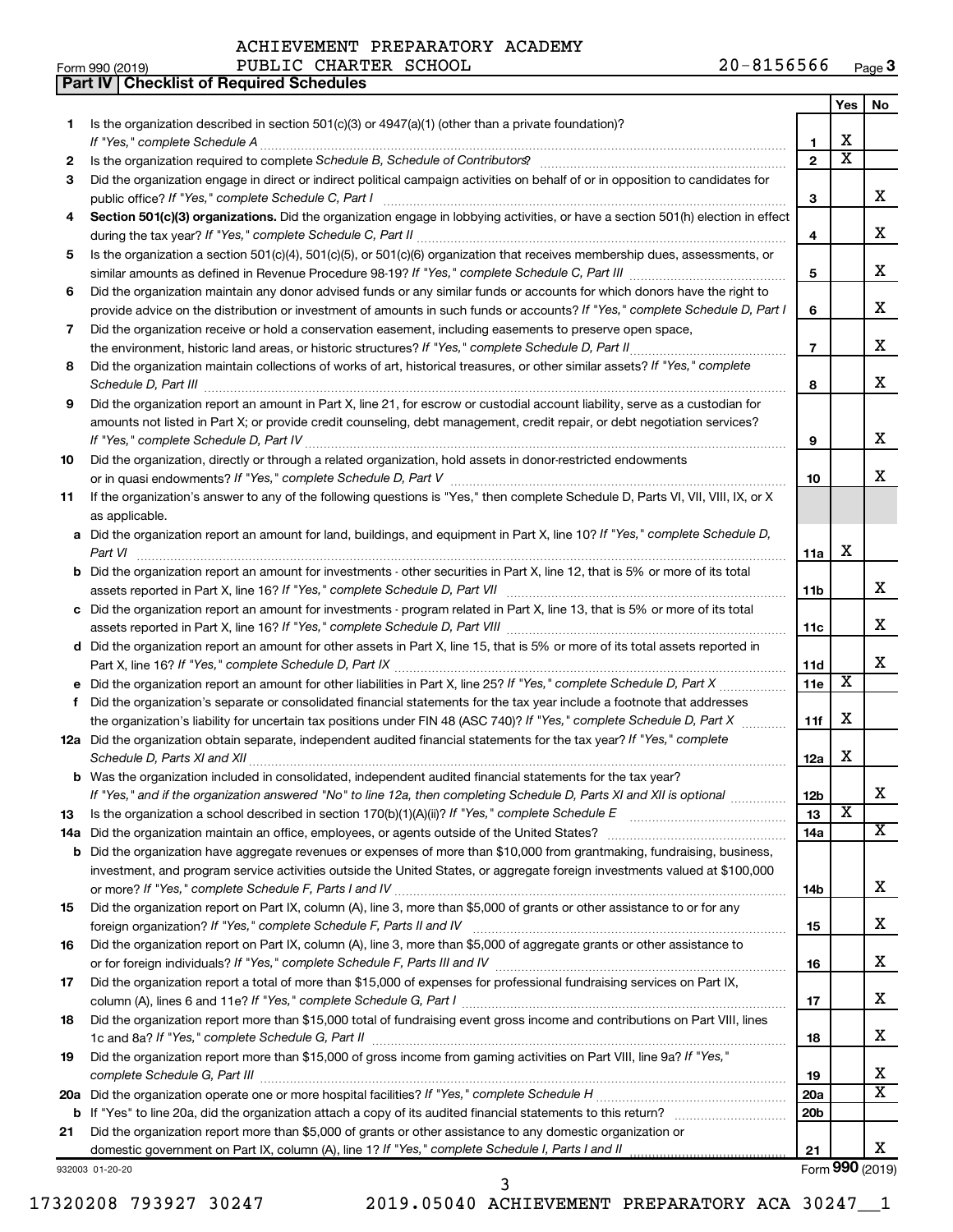Did the organization report more than \$5,000 of grants or other assistance to or for domestic individuals on

|               |                                                                                                                                             | 22              |     | x                       |
|---------------|---------------------------------------------------------------------------------------------------------------------------------------------|-----------------|-----|-------------------------|
| 23            | Did the organization answer "Yes" to Part VII, Section A, line 3, 4, or 5 about compensation of the organization's current                  |                 |     |                         |
|               | and former officers, directors, trustees, key employees, and highest compensated employees? If "Yes," complete                              |                 |     |                         |
|               | Schedule J                                                                                                                                  | 23              | х   |                         |
|               | 24a Did the organization have a tax-exempt bond issue with an outstanding principal amount of more than \$100,000 as of the                 |                 |     |                         |
|               | last day of the year, that was issued after December 31, 2002? If "Yes," answer lines 24b through 24d and complete                          |                 |     |                         |
|               |                                                                                                                                             | 24a             |     | x                       |
|               |                                                                                                                                             | 24b             |     |                         |
|               | c Did the organization maintain an escrow account other than a refunding escrow at any time during the year to defease                      |                 |     |                         |
|               |                                                                                                                                             | 24c             |     |                         |
|               | d Did the organization act as an "on behalf of" issuer for bonds outstanding at any time during the year?                                   | 24d             |     |                         |
|               | 25a Section 501(c)(3), 501(c)(4), and 501(c)(29) organizations. Did the organization engage in an excess benefit                            |                 |     |                         |
|               |                                                                                                                                             |                 |     | x                       |
|               |                                                                                                                                             | 25a             |     |                         |
|               | b Is the organization aware that it engaged in an excess benefit transaction with a disqualified person in a prior year, and                |                 |     |                         |
|               | that the transaction has not been reported on any of the organization's prior Forms 990 or 990-EZ? If "Yes," complete                       |                 |     | x                       |
|               | Schedule L, Part I                                                                                                                          | 25 <sub>b</sub> |     |                         |
| 26            | Did the organization report any amount on Part X, line 5 or 22, for receivables from or payables to any current                             |                 |     |                         |
|               | or former officer, director, trustee, key employee, creator or founder, substantial contributor, or 35%                                     |                 |     | x                       |
|               | controlled entity or family member of any of these persons? If "Yes," complete Schedule L, Part II                                          | 26              |     |                         |
| 27            | Did the organization provide a grant or other assistance to any current or former officer, director, trustee, key employee,                 |                 |     |                         |
|               | creator or founder, substantial contributor or employee thereof, a grant selection committee member, or to a 35% controlled                 |                 |     |                         |
|               | entity (including an employee thereof) or family member of any of these persons? If "Yes," complete Schedule L, Part III.                   | 27              |     | x                       |
| 28            | Was the organization a party to a business transaction with one of the following parties (see Schedule L, Part IV                           |                 |     |                         |
|               | instructions, for applicable filing thresholds, conditions, and exceptions):                                                                |                 |     |                         |
|               | a A current or former officer, director, trustee, key employee, creator or founder, or substantial contributor? If                          |                 |     | x                       |
|               |                                                                                                                                             | 28a             |     | $\overline{\mathtt{x}}$ |
|               |                                                                                                                                             | 28b             |     |                         |
|               | c A 35% controlled entity of one or more individuals and/or organizations described in lines 28a or 28b?If                                  | 28c             |     | x                       |
| 29            |                                                                                                                                             | 29              |     | $\overline{\mathtt{x}}$ |
| 30            | Did the organization receive contributions of art, historical treasures, or other similar assets, or qualified conservation                 |                 |     |                         |
|               |                                                                                                                                             | 30              |     | x                       |
| 31            | Did the organization liquidate, terminate, or dissolve and cease operations? If "Yes," complete Schedule N, Part I                          | 31              |     | $\overline{\mathtt{x}}$ |
| 32            | Did the organization sell, exchange, dispose of, or transfer more than 25% of its net assets? If "Yes," complete                            |                 |     |                         |
|               | Schedule N, Part II                                                                                                                         | 32              |     | x                       |
| 33            | Did the organization own 100% of an entity disregarded as separate from the organization under Regulations                                  |                 |     |                         |
|               |                                                                                                                                             | 33              |     | x                       |
| 34            |                                                                                                                                             |                 |     |                         |
|               | Was the organization related to any tax-exempt or taxable entity? If "Yes," complete Schedule R, Part II, III, or IV, and<br>Part V, line 1 | 34              |     | X                       |
|               | 35a Did the organization have a controlled entity within the meaning of section 512(b)(13)?                                                 | 35a             |     | $\overline{\mathtt{x}}$ |
|               | b If "Yes" to line 35a, did the organization receive any payment from or engage in any transaction with a controlled entity                 |                 |     |                         |
|               |                                                                                                                                             | 35b             |     |                         |
| 36            | Section 501(c)(3) organizations. Did the organization make any transfers to an exempt non-charitable related organization?                  |                 |     |                         |
|               | If "Yes," complete Schedule R, Part V, line 2                                                                                               | 36              |     | x                       |
| 37            | Did the organization conduct more than 5% of its activities through an entity that is not a related organization                            |                 |     |                         |
|               |                                                                                                                                             | 37              |     | x                       |
| 38            | Did the organization complete Schedule O and provide explanations in Schedule O for Part VI, lines 11b and 19?                              |                 |     |                         |
|               | Note: All Form 990 filers are required to complete Schedule O                                                                               | 38              | х   |                         |
| <b>Part V</b> |                                                                                                                                             |                 |     |                         |
|               | Check if Schedule O contains a response or note to any line in this Part V                                                                  |                 |     |                         |
|               |                                                                                                                                             |                 | Yes | No                      |
|               | 37<br>1a                                                                                                                                    |                 |     |                         |
| b             | 0<br>Enter the number of Forms W-2G included in line 1a. Enter -0- if not applicable<br>1b                                                  |                 |     |                         |
|               | c Did the organization comply with backup withholding rules for reportable payments to vendors and reportable gaming                        |                 |     |                         |
|               |                                                                                                                                             | 1c              | х   |                         |
|               | 932004 01-20-20                                                                                                                             |                 |     | Form 990 (2019)         |

17320208 793927 30247 2019.05040 ACHIEVEMENT PREPARATORY ACA 30247\_\_1

 $\mathsf{l}$ 

**Yes No**

*(continued)* **Part IV Checklist of Required Schedules**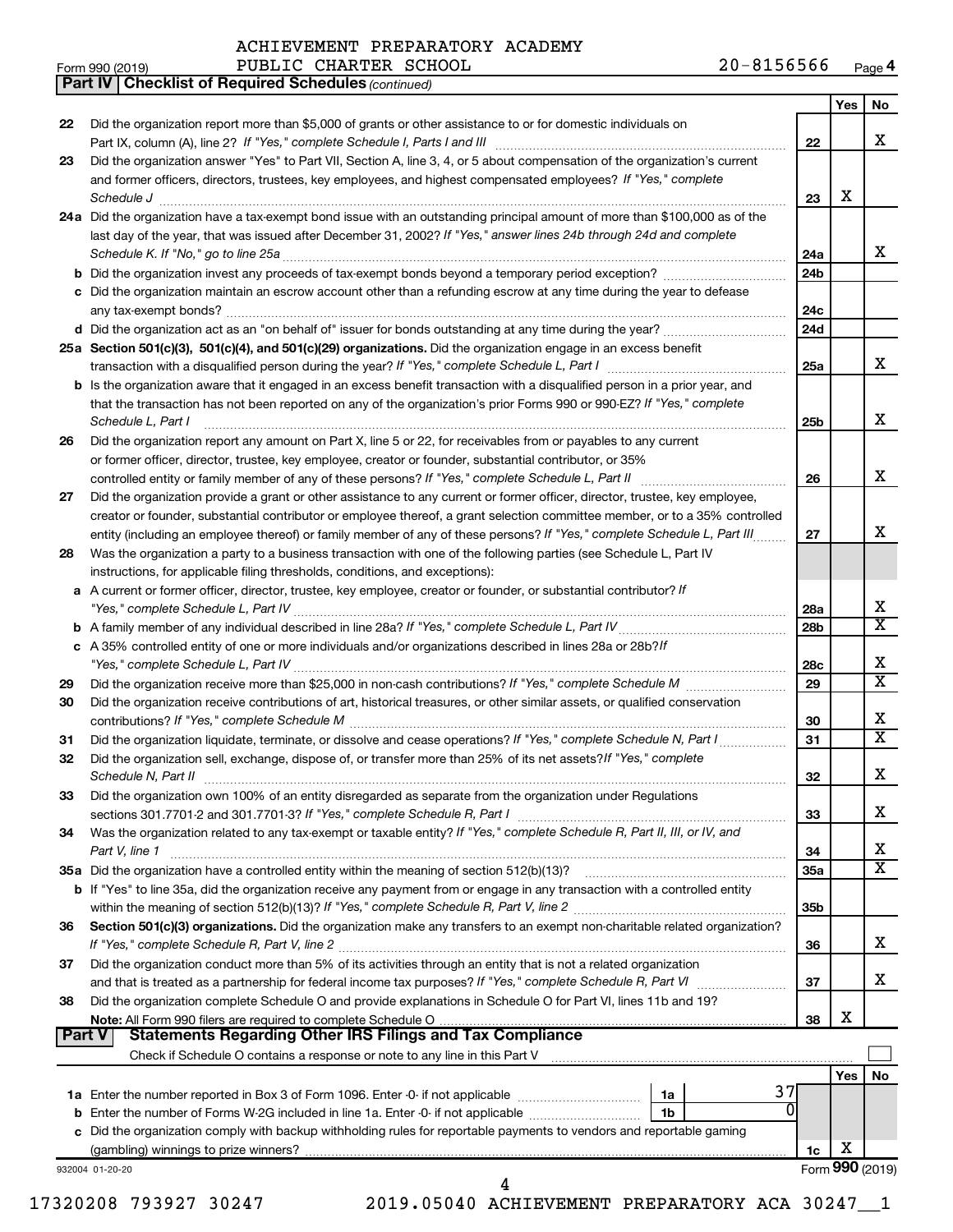| ACHIEVEMENT PREPARATORY ACADEMY |  |  |
|---------------------------------|--|--|
|---------------------------------|--|--|

| <b>Part V</b> | Statements Regarding Other IRS Filings and Tax Compliance (continued)                                                                           |     |     |                         |
|---------------|-------------------------------------------------------------------------------------------------------------------------------------------------|-----|-----|-------------------------|
|               |                                                                                                                                                 |     | Yes | No                      |
|               | 2a Enter the number of employees reported on Form W-3, Transmittal of Wage and Tax Statements,                                                  |     |     |                         |
|               | 178<br>filed for the calendar year ending with or within the year covered by this return<br>2a                                                  |     |     |                         |
| b             | If at least one is reported on line 2a, did the organization file all required federal employment tax returns?                                  | 2b  |     | х                       |
|               | Note: If the sum of lines 1a and 2a is greater than 250, you may be required to e-file (see instructions) <i>marroummann</i>                    |     |     |                         |
|               | 3a Did the organization have unrelated business gross income of \$1,000 or more during the year?                                                | За  |     | х                       |
| b             |                                                                                                                                                 | 3b  |     |                         |
|               | 4a At any time during the calendar year, did the organization have an interest in, or a signature or other authority over, a                    |     |     |                         |
|               | financial account in a foreign country (such as a bank account, securities account, or other financial account)?                                | 4a  |     | х                       |
|               | <b>b</b> If "Yes," enter the name of the foreign country $\blacktriangleright$                                                                  |     |     |                         |
|               | See instructions for filing requirements for FinCEN Form 114, Report of Foreign Bank and Financial Accounts (FBAR).                             |     |     |                         |
| 5a            |                                                                                                                                                 | 5a  |     | х                       |
| b             |                                                                                                                                                 | 5b  |     | $\overline{\mathbf{X}}$ |
|               |                                                                                                                                                 | 5с  |     |                         |
|               | 6a Does the organization have annual gross receipts that are normally greater than \$100,000, and did the organization solicit                  |     |     |                         |
|               | any contributions that were not tax deductible as charitable contributions?                                                                     | 6a  |     | х                       |
| b             | If "Yes," did the organization include with every solicitation an express statement that such contributions or gifts                            |     |     |                         |
|               | were not tax deductible?                                                                                                                        | 6b  |     |                         |
| 7             | Organizations that may receive deductible contributions under section 170(c).                                                                   |     |     |                         |
| a             | Did the organization receive a payment in excess of \$75 made partly as a contribution and partly for goods and services provided to the payor? | 7a  |     | х                       |
| b             |                                                                                                                                                 | 7b  |     |                         |
|               | Did the organization sell, exchange, or otherwise dispose of tangible personal property for which it was required                               |     |     |                         |
|               |                                                                                                                                                 | 7c  |     | х                       |
| d             | 7d                                                                                                                                              |     |     |                         |
|               | Did the organization receive any funds, directly or indirectly, to pay premiums on a personal benefit contract?                                 | 7e  |     | х                       |
| f             |                                                                                                                                                 | 7f  |     | $\overline{\mathbf{X}}$ |
| g             | If the organization received a contribution of qualified intellectual property, did the organization file Form 8899 as required?                | 7g  |     |                         |
| h             | If the organization received a contribution of cars, boats, airplanes, or other vehicles, did the organization file a Form 1098-C?              | 7h  |     |                         |
| 8             | Sponsoring organizations maintaining donor advised funds. Did a donor advised fund maintained by the                                            |     |     |                         |
|               |                                                                                                                                                 | 8   |     |                         |
| 9             | Sponsoring organizations maintaining donor advised funds.                                                                                       |     |     |                         |
| а             | Did the sponsoring organization make any taxable distributions under section 4966?                                                              | 9а  |     |                         |
| b             | Did the sponsoring organization make a distribution to a donor, donor advisor, or related person?                                               | 9b  |     |                         |
| 10            | Section 501(c)(7) organizations. Enter:                                                                                                         |     |     |                         |
| а             | 10a                                                                                                                                             |     |     |                         |
|               | Gross receipts, included on Form 990, Part VIII, line 12, for public use of club facilities<br>10b                                              |     |     |                         |
| 11            | Section 501(c)(12) organizations. Enter:                                                                                                        |     |     |                         |
| а             | 11a                                                                                                                                             |     |     |                         |
| b             | Gross income from other sources (Do not net amounts due or paid to other sources against                                                        |     |     |                         |
|               | amounts due or received from them.)<br>11b                                                                                                      |     |     |                         |
|               | 12a Section 4947(a)(1) non-exempt charitable trusts. Is the organization filing Form 990 in lieu of Form 1041?                                  | 12a |     |                         |
|               | b If "Yes," enter the amount of tax-exempt interest received or accrued during the year<br>12b                                                  |     |     |                         |
| 13            | Section 501(c)(29) qualified nonprofit health insurance issuers.                                                                                |     |     |                         |
|               | a Is the organization licensed to issue qualified health plans in more than one state?                                                          | 13a |     |                         |
|               | <b>Note:</b> See the instructions for additional information the organization must report on Schedule O.                                        |     |     |                         |
| b             | Enter the amount of reserves the organization is required to maintain by the states in which the                                                |     |     |                         |
|               | 13b                                                                                                                                             |     |     |                         |
| с             | 13c                                                                                                                                             |     |     | Χ                       |
|               | 14a Did the organization receive any payments for indoor tanning services during the tax year?                                                  | 14a |     |                         |
|               | <b>b</b> If "Yes," has it filed a Form 720 to report these payments? If "No," provide an explanation on Schedule O                              | 14b |     |                         |
| 15            | Is the organization subject to the section 4960 tax on payment(s) of more than \$1,000,000 in remuneration or                                   |     |     | х                       |
|               | excess parachute payment(s) during the year?                                                                                                    | 15  |     |                         |
|               | If "Yes," see instructions and file Form 4720, Schedule N.                                                                                      |     |     | x                       |
| 16            | Is the organization an educational institution subject to the section 4968 excise tax on net investment income?                                 | 16  |     |                         |
|               | If "Yes," complete Form 4720, Schedule O.                                                                                                       |     |     |                         |

Form (2019) **990**

932005 01-20-20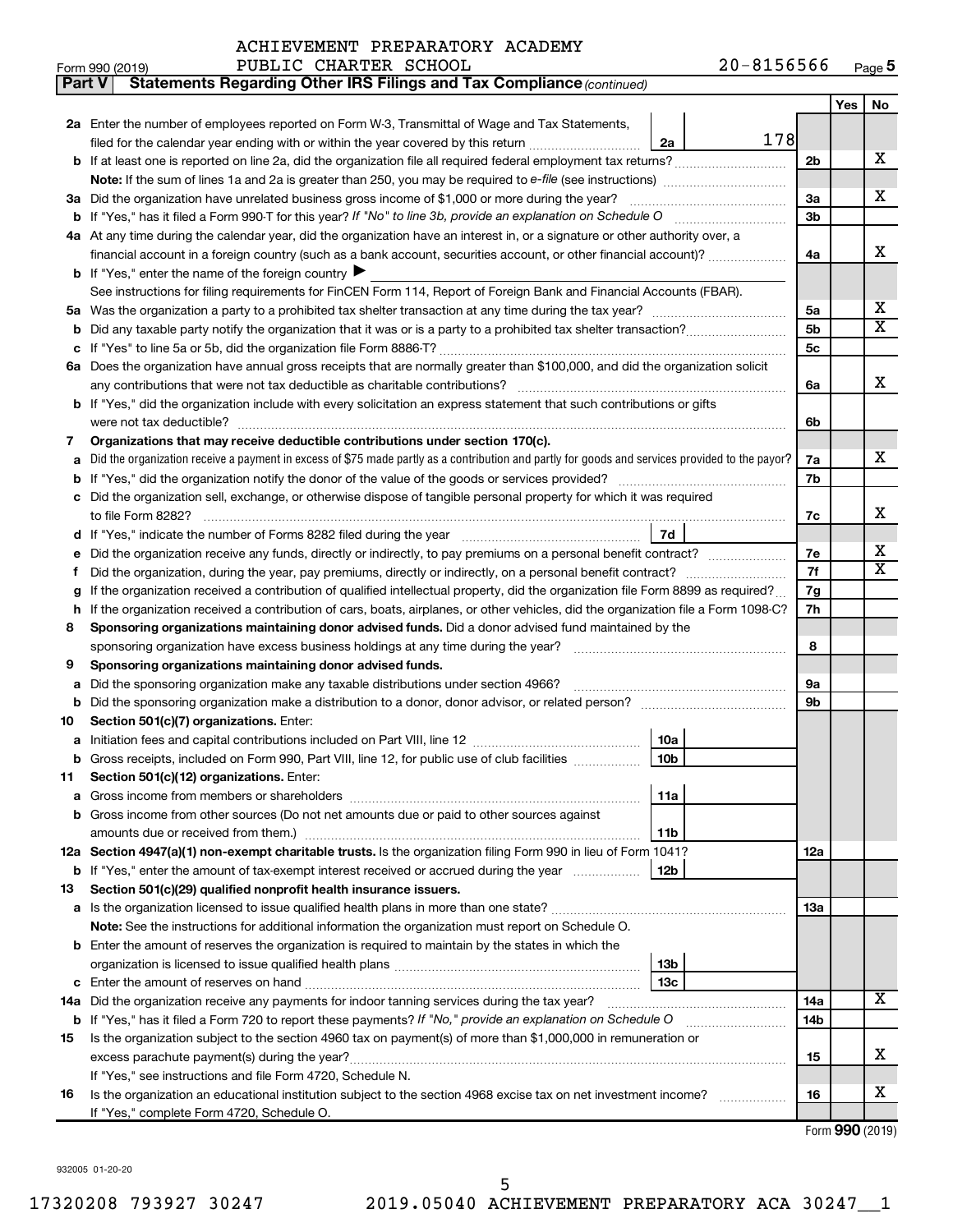**Part VI** Governance, Management, and Disclosure For each "Yes" response to lines 2 through 7b below, and for a "No" response

Form 990 (2019) PUBLIC CHARTER SCHOOL  $20-8156566$  Page 20-8156566 Page 6

|     | <b>Section A. Governing Body and Management</b>                                                                                                                                                                                |                 |                         |    |
|-----|--------------------------------------------------------------------------------------------------------------------------------------------------------------------------------------------------------------------------------|-----------------|-------------------------|----|
|     |                                                                                                                                                                                                                                |                 | Yes                     | No |
|     | 12<br>1a Enter the number of voting members of the governing body at the end of the tax year<br>1a                                                                                                                             |                 |                         |    |
|     | If there are material differences in voting rights among members of the governing body, or if the governing                                                                                                                    |                 |                         |    |
|     | body delegated broad authority to an executive committee or similar committee, explain on Schedule O.                                                                                                                          |                 |                         |    |
|     | 12<br><b>b</b> Enter the number of voting members included on line 1a, above, who are independent <i>manumum</i><br>1b                                                                                                         |                 |                         |    |
| 2   | Did any officer, director, trustee, or key employee have a family relationship or a business relationship with any other                                                                                                       |                 |                         |    |
|     | officer, director, trustee, or key employee?                                                                                                                                                                                   | $\mathbf{2}$    |                         | х  |
| 3   | Did the organization delegate control over management duties customarily performed by or under the direct supervision                                                                                                          |                 |                         |    |
|     |                                                                                                                                                                                                                                | 3               |                         |    |
| 4   | Did the organization make any significant changes to its governing documents since the prior Form 990 was filed?                                                                                                               | 4               |                         |    |
| 5   |                                                                                                                                                                                                                                | 5               |                         |    |
| 6   |                                                                                                                                                                                                                                | 6               |                         |    |
| 7a  | Did the organization have members, stockholders, or other persons who had the power to elect or appoint one or                                                                                                                 |                 |                         |    |
|     |                                                                                                                                                                                                                                | 7a              |                         |    |
|     | <b>b</b> Are any governance decisions of the organization reserved to (or subject to approval by) members, stockholders, or                                                                                                    |                 |                         |    |
|     |                                                                                                                                                                                                                                | 7b              |                         |    |
|     | Did the organization contemporaneously document the meetings held or written actions undertaken during the year by the following:                                                                                              |                 |                         |    |
| 8   |                                                                                                                                                                                                                                |                 | X                       |    |
| a   |                                                                                                                                                                                                                                | 8а              |                         |    |
|     |                                                                                                                                                                                                                                | 8b              |                         |    |
| 9   | Is there any officer, director, trustee, or key employee listed in Part VII, Section A, who cannot be reached at the                                                                                                           |                 |                         |    |
|     |                                                                                                                                                                                                                                | 9               |                         |    |
|     | <b>Section B. Policies</b> (This Section B requests information about policies not required by the Internal Revenue Code.)                                                                                                     |                 |                         |    |
|     |                                                                                                                                                                                                                                |                 | Yes                     |    |
|     |                                                                                                                                                                                                                                | <b>10a</b>      |                         |    |
|     | b If "Yes," did the organization have written policies and procedures governing the activities of such chapters, affiliates,                                                                                                   |                 |                         |    |
|     |                                                                                                                                                                                                                                | 10b             |                         |    |
|     | 11a Has the organization provided a complete copy of this Form 990 to all members of its governing body before filing the form?                                                                                                | 11a             | X                       |    |
|     | <b>b</b> Describe in Schedule O the process, if any, used by the organization to review this Form 990.                                                                                                                         |                 |                         |    |
| 12a |                                                                                                                                                                                                                                | 12a             | х                       |    |
|     | Were officers, directors, or trustees, and key employees required to disclose annually interests that could give rise to conflicts?                                                                                            | 12 <sub>b</sub> | $\overline{\mathbf{X}}$ |    |
| с   | Did the organization regularly and consistently monitor and enforce compliance with the policy? If "Yes," describe                                                                                                             |                 |                         |    |
|     | in Schedule O how this was done manufactured and continuum and contract the way of the schedule O how this was                                                                                                                 | 12c             | Х                       |    |
| 13  |                                                                                                                                                                                                                                | 13              | $\overline{\mathbf{X}}$ |    |
| 14  |                                                                                                                                                                                                                                | 14              | $\overline{\textbf{x}}$ |    |
| 15  | Did the process for determining compensation of the following persons include a review and approval by independent                                                                                                             |                 |                         |    |
|     | persons, comparability data, and contemporaneous substantiation of the deliberation and decision?                                                                                                                              |                 |                         |    |
|     |                                                                                                                                                                                                                                |                 |                         |    |
|     |                                                                                                                                                                                                                                |                 |                         |    |
|     | The organization's CEO, Executive Director, or top management official [111] [12] manuscription or contraction of the organization's CEO, Executive Director, or top management official [12] manuscription or contract the or | 15a             | Х                       |    |
|     |                                                                                                                                                                                                                                | 15b             | $\overline{\textbf{x}}$ |    |
|     | If "Yes" to line 15a or 15b, describe the process in Schedule O (see instructions).                                                                                                                                            |                 |                         |    |
|     | 16a Did the organization invest in, contribute assets to, or participate in a joint venture or similar arrangement with a                                                                                                      |                 |                         |    |
|     | taxable entity during the year?                                                                                                                                                                                                | 16a             |                         |    |
|     | <b>b</b> If "Yes," did the organization follow a written policy or procedure requiring the organization to evaluate its participation                                                                                          |                 |                         |    |
|     | in joint venture arrangements under applicable federal tax law, and take steps to safequard the organization's                                                                                                                 |                 |                         |    |
|     | exempt status with respect to such arrangements?                                                                                                                                                                               | 16b             |                         |    |
|     | <b>Section C. Disclosure</b>                                                                                                                                                                                                   |                 |                         |    |
| 17  | <b>NONE</b><br>List the states with which a copy of this Form 990 is required to be filed $\blacktriangleright$                                                                                                                |                 |                         |    |
| 18  | Section 6104 requires an organization to make its Forms 1023 (1024 or 1024-A, if applicable), 990, and 990-T (Section 501(c)(3)s only) available                                                                               |                 |                         |    |
|     | for public inspection. Indicate how you made these available. Check all that apply.                                                                                                                                            |                 |                         |    |
|     | $\lfloor x \rfloor$ Upon request<br>Own website<br>Another's website<br>Other (explain on Schedule O)                                                                                                                          |                 |                         |    |
|     | Describe on Schedule O whether (and if so, how) the organization made its governing documents, conflict of interest policy, and financial                                                                                      |                 |                         |    |
| 19  | statements available to the public during the tax year.                                                                                                                                                                        |                 |                         |    |
| 20  |                                                                                                                                                                                                                                |                 |                         |    |
|     | State the name, address, and telephone number of the person who possesses the organization's books and records $\blacktriangleright$<br>SHANTELLE WRIGHT - 202-562-1214                                                        |                 |                         |    |
|     |                                                                                                                                                                                                                                |                 |                         |    |
|     | 20032<br>SE,, WASHINGTON, DC<br>908 WAHLER PLACE,<br>932006 01-20-20                                                                                                                                                           |                 | Form 990 (2019)         |    |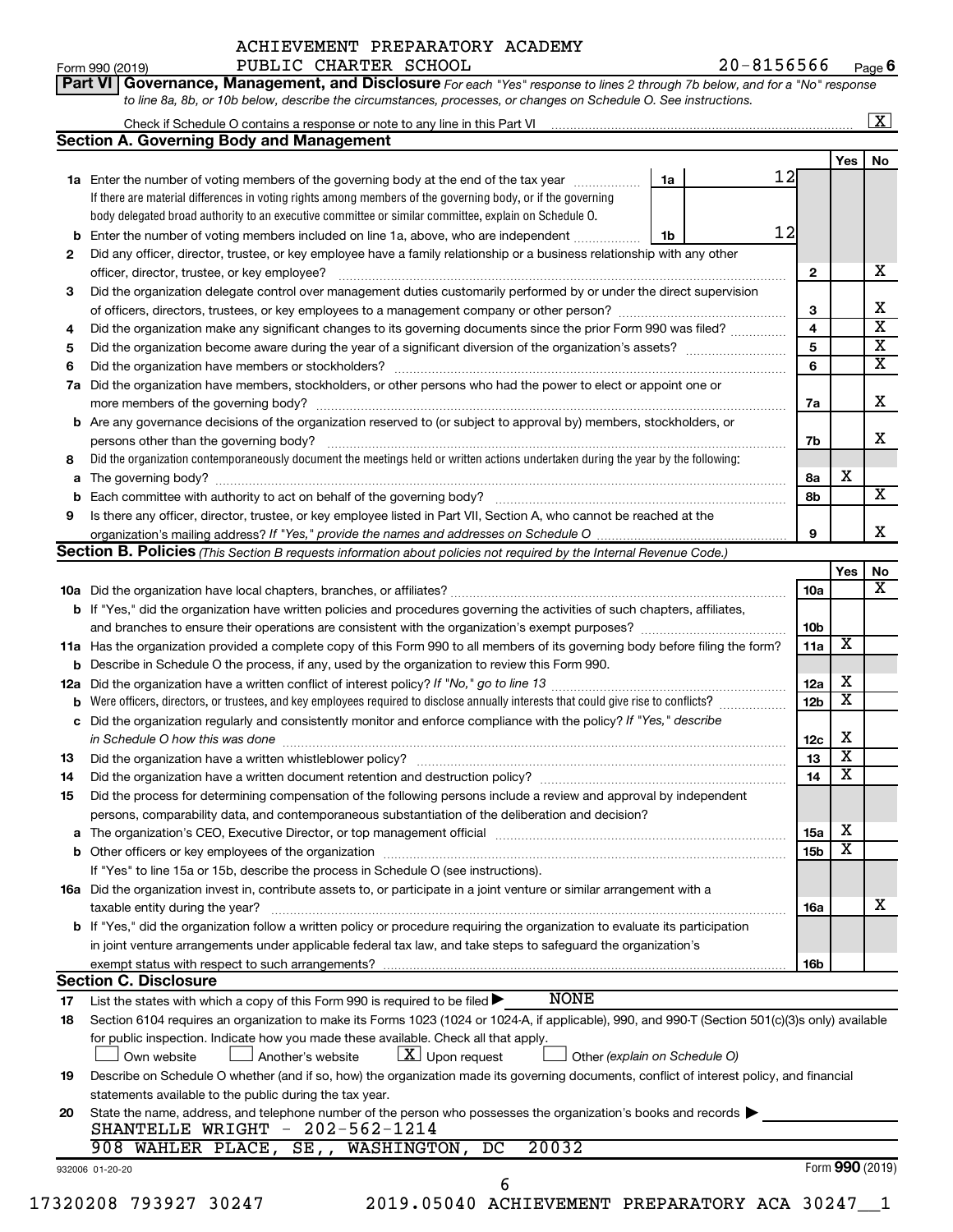| ACHIEVEMENT PREPARATORY ACADEMY |
|---------------------------------|
|---------------------------------|

 $\Box$ 

| Part VII Compensation of Officers, Directors, Trustees, Key Employees, Highest Compensated |  |  |
|--------------------------------------------------------------------------------------------|--|--|
| <b>Employees, and Independent Contractors</b>                                              |  |  |

Check if Schedule O contains a response or note to any line in this Part VII

**Section A. Officers, Directors, Trustees, Key Employees, and Highest Compensated Employees**

**1a**  Complete this table for all persons required to be listed. Report compensation for the calendar year ending with or within the organization's tax year.  $\bullet$  List all of the organization's current officers, directors, trustees (whether individuals or organizations), regardless of amount of compensation.

Enter -0- in columns (D), (E), and (F) if no compensation was paid.

**•** List all of the organization's current key employees, if any. See instructions for definition of "key employee."

• List the organization's five *current* highest compensated employees (other than an officer, director, trustee, or key employee) who received reportable compensation (Box 5 of Form W-2 and/or Box 7 of Form 1099-MISC) of more than \$100,000 from the organization and any related organizations.

 $\bullet$  List all of the organization's former officers, key employees, and highest compensated employees who received more than \$100,000 of reportable compensation from the organization and any related organizations.

**•** List all of the organization's former directors or trustees that received, in the capacity as a former director or trustee of the organization, more than \$10,000 of reportable compensation from the organization and any related organizations.

See instructions for the order in which to list the persons above.

Check this box if neither the organization nor any related organization compensated any current officer, director, or trustee.  $\Box$ 

| (A)                                | (B)                      |                                |                      |             | (C)          |                                   |        | (D)             | (E)              | (F)                         |
|------------------------------------|--------------------------|--------------------------------|----------------------|-------------|--------------|-----------------------------------|--------|-----------------|------------------|-----------------------------|
| Name and title                     | Average                  |                                |                      | Position    |              | (do not check more than one       |        | Reportable      | Reportable       | Estimated                   |
|                                    | hours per                |                                |                      |             |              | box, unless person is both an     |        | compensation    | compensation     | amount of                   |
|                                    | week                     |                                |                      |             |              | officer and a director/trustee)   |        | from            | from related     | other                       |
|                                    | (list any                |                                |                      |             |              |                                   |        | the             | organizations    | compensation                |
|                                    | hours for                |                                |                      |             |              |                                   |        | organization    | (W-2/1099-MISC)  | from the                    |
|                                    | related<br>organizations |                                |                      |             |              |                                   |        | (W-2/1099-MISC) |                  | organization<br>and related |
|                                    | below                    |                                |                      |             |              |                                   |        |                 |                  | organizations               |
|                                    | line)                    | Individual trustee or director | nstitutional trustee | Officer     | Key employee | Highest compensated<br>  employee | Former |                 |                  |                             |
| (1)<br><b>JASON ANDREAN</b>        | 8.00                     |                                |                      |             |              |                                   |        |                 |                  |                             |
| CHAIR                              |                          | $\mathbf X$                    |                      | X           |              |                                   |        | 0.              | 0.               | 0.                          |
| <b>BARBARA NOPHLIN</b><br>(2)      | 8.00                     |                                |                      |             |              |                                   |        |                 |                  |                             |
| VICE CHAIR                         |                          | $\mathbf X$                    |                      | $\mathbf X$ |              |                                   |        | $\mathbf 0$ .   | $\mathbf 0$      | $\mathbf 0$ .               |
| (3)<br>URSULA WRIGHT               | 8.00                     |                                |                      |             |              |                                   |        |                 |                  |                             |
| TREASURER                          |                          | X                              |                      | $\mathbf X$ |              |                                   |        | 0.              | $\boldsymbol{0}$ | $\boldsymbol{0}$ .          |
| AHMED ALI<br>(4)                   | 8.00                     |                                |                      |             |              |                                   |        |                 |                  |                             |
| TRUSTEE                            |                          | X                              |                      |             |              |                                   |        | $\mathbf 0$ .   | $\mathbf 0$      | $\mathbf 0$ .               |
| (5)<br>RUFUS DAVIS                 | 8.00                     |                                |                      |             |              |                                   |        |                 |                  |                             |
| TRUSTEE (UNITL 12/2019)            |                          | X                              |                      |             |              |                                   |        | $\mathbf 0$     | $\mathbf 0$      | $\mathbf 0$ .               |
| DWIGHT DRAUGHON JR.<br>(6)         | 8.00                     |                                |                      |             |              |                                   |        |                 |                  |                             |
| <b>TRUSTEE</b>                     |                          | X                              |                      |             |              |                                   |        | $\mathbf 0$ .   | 0                | $\mathbf 0$ .               |
| (7)<br>DEEDEE GEORGE               | 8.00                     |                                |                      |             |              |                                   |        |                 |                  |                             |
| TRUSTEE                            |                          | X                              |                      |             |              |                                   |        | $\mathbf 0$     | $\mathbf 0$      | $\mathbf 0$ .               |
| PATRICIA GRANT<br>(8)              | 8.00                     |                                |                      |             |              |                                   |        |                 |                  |                             |
| TRUSTEE                            |                          | X                              |                      |             |              |                                   |        | $\mathbf 0$ .   | $\mathbf 0$      | $\mathbf 0$ .               |
| AMBER JACKSON<br>(9)               | 8.00                     |                                |                      |             |              |                                   |        |                 |                  |                             |
| <b>TRUSTEE</b>                     |                          | $\mathbf X$                    |                      |             |              |                                   |        | 0               | $\mathbf 0$      | $\mathbf 0$ .               |
| (10) JULIE JOHNSON                 | 8.00                     |                                |                      |             |              |                                   |        |                 |                  |                             |
| <b>TRUSTEE</b>                     |                          | $\mathbf X$                    |                      |             |              |                                   |        | $\mathbf 0$ .   | $\mathbf 0$      | $\mathbf 0$ .               |
| (11) SUSAN ROSENBAUM               | 8.00                     |                                |                      |             |              |                                   |        |                 |                  |                             |
| <b>TRUSTEE</b>                     |                          | $\mathbf X$                    |                      |             |              |                                   |        | $\mathbf 0$     | $\mathbf 0$      | $\mathbf 0$ .               |
| (12) KENNETH WARD                  | 8.00                     |                                |                      |             |              |                                   |        |                 |                  |                             |
| TRUSTEE                            |                          | $\mathbf X$                    |                      |             |              |                                   |        | $\mathbf 0$ .   | $\mathbf 0$      | 0.                          |
| (13) ED WILLIAMS                   | 8.00                     |                                |                      |             |              |                                   |        |                 |                  |                             |
| <b>TRUSTEE</b>                     |                          | $\mathbf X$                    |                      |             |              |                                   |        | $\mathbf 0$     | 0                | 0.                          |
| (14) SHANTELLE WRIGHT              | 40.00                    |                                |                      |             |              |                                   |        |                 |                  |                             |
| HEAD OF SCHOOL AND CEO             |                          |                                |                      | $\mathbf X$ |              |                                   |        | 218,665.        | $\mathbf 0$      | 13,201.                     |
| (15) SUSAN CANNON - CHIEF ACADEMIC | 40.00                    |                                |                      |             |              |                                   |        |                 |                  |                             |
| OFFICER (UNTIL 6/30/2019)          |                          |                                |                      | $\mathbf X$ |              |                                   |        | 82,035.         | $\mathbf 0$      | 3,452.                      |
| (16) GREGORY GAINES                | 40.00                    |                                |                      |             |              |                                   |        |                 |                  |                             |
| CHIEF OPERATING OFFICER            |                          |                                |                      |             |              | $\mathbf X$                       |        | 139,650.        | $\mathbf 0$ .    | 264.                        |
| (17) ROBERT MURPHY                 | 40.00                    |                                |                      |             |              |                                   |        |                 |                  |                             |
| MANAGING DIRECTOR OF CURRICULUM    |                          |                                |                      |             |              | $\rm X$                           |        | 131,459.        | $\mathbf 0$ .    | 5,481.                      |
| 932007 01-20-20                    |                          |                                |                      |             |              |                                   |        |                 |                  | Form 990 (2019)             |

932007 01-20-20

17320208 793927 30247 2019.05040 ACHIEVEMENT PREPARATORY ACA 30247\_\_1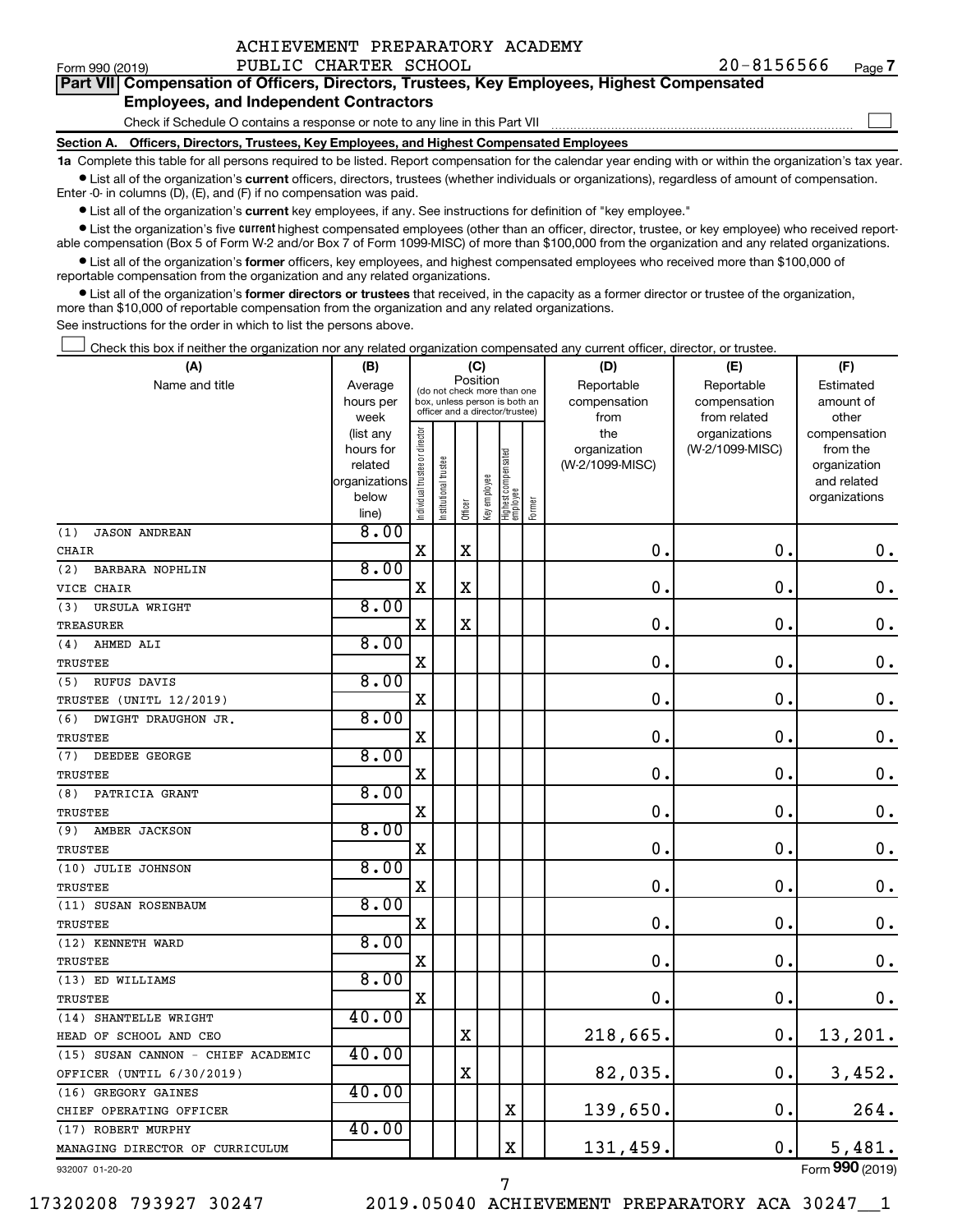| ACHIEVEMENT PREPARATORY ACADEMY                                                                                                              |                        |                                |                                 |          |              |                                 |        |                                |                 |                  |     |               |                  |
|----------------------------------------------------------------------------------------------------------------------------------------------|------------------------|--------------------------------|---------------------------------|----------|--------------|---------------------------------|--------|--------------------------------|-----------------|------------------|-----|---------------|------------------|
| PUBLIC CHARTER SCHOOL<br>Form 990 (2019)                                                                                                     |                        |                                |                                 |          |              |                                 |        |                                | $20 - 8156566$  |                  |     |               | Page 8           |
| <b>Part VII</b><br>Section A. Officers, Directors, Trustees, Key Employees, and Highest Compensated Employees (continued)                    |                        |                                |                                 |          |              |                                 |        |                                |                 |                  |     |               |                  |
| (A)                                                                                                                                          | (B)                    |                                |                                 | (C)      |              |                                 |        | (D)                            | (E)             |                  |     | (F)           |                  |
| Name and title                                                                                                                               | Average                |                                | (do not check more than one     | Position |              |                                 |        | Reportable                     | Reportable      |                  |     | Estimated     |                  |
|                                                                                                                                              | hours per              |                                | box, unless person is both an   |          |              |                                 |        | compensation                   | compensation    |                  |     | amount of     |                  |
|                                                                                                                                              | week                   |                                | officer and a director/trustee) |          |              |                                 |        | from                           | from related    |                  |     | other         |                  |
|                                                                                                                                              | (list any              |                                |                                 |          |              |                                 |        | the                            | organizations   |                  |     | compensation  |                  |
|                                                                                                                                              | hours for              |                                |                                 |          |              |                                 |        | organization                   | (W-2/1099-MISC) |                  |     | from the      |                  |
|                                                                                                                                              | related                |                                |                                 |          |              |                                 |        | (W-2/1099-MISC)                |                 |                  |     | organization  |                  |
|                                                                                                                                              | organizations<br>below |                                |                                 |          |              |                                 |        |                                |                 |                  |     | and related   |                  |
|                                                                                                                                              | line)                  | Individual trustee or director | Institutional trustee           | Officer  | Key employee | Highest compensated<br>employee | Former |                                |                 |                  |     | organizations |                  |
|                                                                                                                                              |                        |                                |                                 |          |              |                                 |        |                                |                 |                  |     |               |                  |
| (18) YOLANDA BARBER                                                                                                                          | 40.00                  |                                |                                 |          |              |                                 |        |                                |                 |                  |     |               |                  |
| PRINCIPAL                                                                                                                                    |                        |                                |                                 |          |              | Χ                               |        | 119,506.                       |                 | 0.               |     | 4,404.        |                  |
|                                                                                                                                              |                        |                                |                                 |          |              |                                 |        |                                |                 |                  |     |               |                  |
|                                                                                                                                              |                        |                                |                                 |          |              |                                 |        |                                |                 |                  |     |               |                  |
|                                                                                                                                              |                        |                                |                                 |          |              |                                 |        |                                |                 |                  |     |               |                  |
|                                                                                                                                              |                        |                                |                                 |          |              |                                 |        |                                |                 |                  |     |               |                  |
|                                                                                                                                              |                        |                                |                                 |          |              |                                 |        |                                |                 |                  |     |               |                  |
|                                                                                                                                              |                        |                                |                                 |          |              |                                 |        |                                |                 |                  |     |               |                  |
|                                                                                                                                              |                        |                                |                                 |          |              |                                 |        |                                |                 |                  |     |               |                  |
|                                                                                                                                              |                        |                                |                                 |          |              |                                 |        |                                |                 |                  |     |               |                  |
|                                                                                                                                              |                        |                                |                                 |          |              |                                 |        |                                |                 |                  |     |               |                  |
|                                                                                                                                              |                        |                                |                                 |          |              |                                 |        |                                |                 |                  |     |               |                  |
|                                                                                                                                              |                        |                                |                                 |          |              |                                 |        |                                |                 |                  |     |               |                  |
|                                                                                                                                              |                        |                                |                                 |          |              |                                 |        |                                |                 |                  |     |               |                  |
|                                                                                                                                              |                        |                                |                                 |          |              |                                 |        |                                |                 |                  |     |               |                  |
|                                                                                                                                              |                        |                                |                                 |          |              |                                 |        |                                |                 |                  |     |               |                  |
|                                                                                                                                              |                        |                                |                                 |          |              |                                 |        |                                |                 |                  |     |               |                  |
|                                                                                                                                              |                        |                                |                                 |          |              |                                 |        |                                |                 |                  |     |               |                  |
|                                                                                                                                              |                        |                                |                                 |          |              |                                 |        |                                |                 |                  |     |               |                  |
| 1b Subtotal                                                                                                                                  |                        |                                |                                 |          |              |                                 |        | 691, 315.                      |                 | $\overline{0}$ . |     | 26,802.       |                  |
|                                                                                                                                              |                        |                                |                                 |          |              |                                 |        | О.                             |                 | σ.               |     |               | $\overline{0}$ . |
|                                                                                                                                              |                        |                                |                                 |          |              |                                 |        | 691, 315.                      |                 | σ.               |     | 26,802.       |                  |
| d                                                                                                                                            |                        |                                |                                 |          |              |                                 |        |                                |                 |                  |     |               |                  |
| Total number of individuals (including but not limited to those listed above) who received more than \$100,000 of reportable<br>$\mathbf{2}$ |                        |                                |                                 |          |              |                                 |        |                                |                 |                  |     |               |                  |
| compensation from the organization $\blacktriangleright$                                                                                     |                        |                                |                                 |          |              |                                 |        |                                |                 |                  |     |               | 4                |
|                                                                                                                                              |                        |                                |                                 |          |              |                                 |        |                                |                 |                  |     | Yes           | No               |
| Did the organization list any former officer, director, trustee, key employee, or highest compensated employee on<br>З                       |                        |                                |                                 |          |              |                                 |        |                                |                 |                  |     |               |                  |
| line 1a? If "Yes," complete Schedule J for such individual manufactured content to the successive complete schedule J for such individual    |                        |                                |                                 |          |              |                                 |        |                                |                 |                  | З   |               | X                |
| For any individual listed on line 1a, is the sum of reportable compensation and other compensation from the organization<br>4                |                        |                                |                                 |          |              |                                 |        |                                |                 |                  |     |               |                  |
|                                                                                                                                              |                        |                                |                                 |          |              |                                 |        |                                |                 |                  | 4   | х             |                  |
| Did any person listed on line 1a receive or accrue compensation from any unrelated organization or individual for services<br>5              |                        |                                |                                 |          |              |                                 |        |                                |                 |                  |     |               |                  |
|                                                                                                                                              |                        |                                |                                 |          |              |                                 |        |                                |                 |                  | 5   |               | x                |
| <b>Section B. Independent Contractors</b>                                                                                                    |                        |                                |                                 |          |              |                                 |        |                                |                 |                  |     |               |                  |
| Complete this table for your five highest compensated independent contractors that received more than \$100,000 of compensation from<br>1    |                        |                                |                                 |          |              |                                 |        |                                |                 |                  |     |               |                  |
|                                                                                                                                              |                        |                                |                                 |          |              |                                 |        |                                |                 |                  |     |               |                  |
| the organization. Report compensation for the calendar year ending with or within the organization's tax year.                               |                        |                                |                                 |          |              |                                 |        |                                |                 |                  |     |               |                  |
| (A)<br>Name and business address                                                                                                             |                        |                                |                                 |          |              |                                 |        | (B)<br>Description of services |                 |                  | (C) | Compensation  |                  |
|                                                                                                                                              |                        |                                |                                 |          |              |                                 |        |                                |                 |                  |     |               |                  |
| <b>APPLETREE INSTITUTE - V</b>                                                                                                               |                        |                                |                                 |          |              |                                 |        |                                |                 |                  |     |               |                  |
| 415 MICHIGAN AVE, NE, WASHINGTON, DC 20017                                                                                                   |                        |                                |                                 |          |              |                                 |        | SCHOOL MANAGEMENT              |                 |                  |     | 2,354,752.    |                  |
| <b>REVOLUTION FOODS</b>                                                                                                                      |                        |                                |                                 |          |              |                                 |        |                                |                 |                  |     |               |                  |
| P.O. BOX 742759, LOS ANGELES, CA 90074                                                                                                       |                        |                                |                                 |          |              |                                 |        | <b>FOOD SERVICES</b>           |                 |                  |     | 561,844.      |                  |
| M AND G SERVICES                                                                                                                             |                        |                                |                                 |          |              |                                 |        | <b>JANITORIAL,</b>             |                 |                  |     |               |                  |
| 4908 DASHIELL PLACE, WOODBRIDGE, VA 22192                                                                                                    |                        |                                |                                 |          |              |                                 |        | LANDSCAPING AND MOVI           |                 |                  |     | 461,521.      |                  |
| EDOPS, 1611 CONNECTICUT AVE NW,                                                                                                              |                        |                                |                                 |          |              |                                 |        | FINANCE, PERFORMANCE           |                 |                  |     |               |                  |
| WASHINGTON, DC 20009                                                                                                                         |                        |                                |                                 |          |              |                                 |        | DATA AND HR SERVICE            |                 |                  |     | 190,395.      |                  |
| ENRICHED SCHOOLS                                                                                                                             |                        |                                |                                 |          |              |                                 |        |                                |                 |                  |     |               |                  |
|                                                                                                                                              |                        |                                |                                 |          |              |                                 |        |                                |                 |                  |     |               |                  |
| 643 MAGAZINE ST, NEW ORLEANS, LA 70130                                                                                                       |                        |                                |                                 |          |              |                                 |        | SUBSTITUTE TEACHERS            |                 |                  |     | 186,270.      |                  |
| Total number of independent contractors (including but not limited to those listed above) who received more than<br>$\mathbf{2}$             |                        |                                |                                 |          |              |                                 |        |                                |                 |                  |     |               |                  |
| \$100,000 of compensation from the organization >                                                                                            |                        |                                |                                 |          | 6            |                                 |        |                                |                 |                  |     |               |                  |

Form (2019) **990**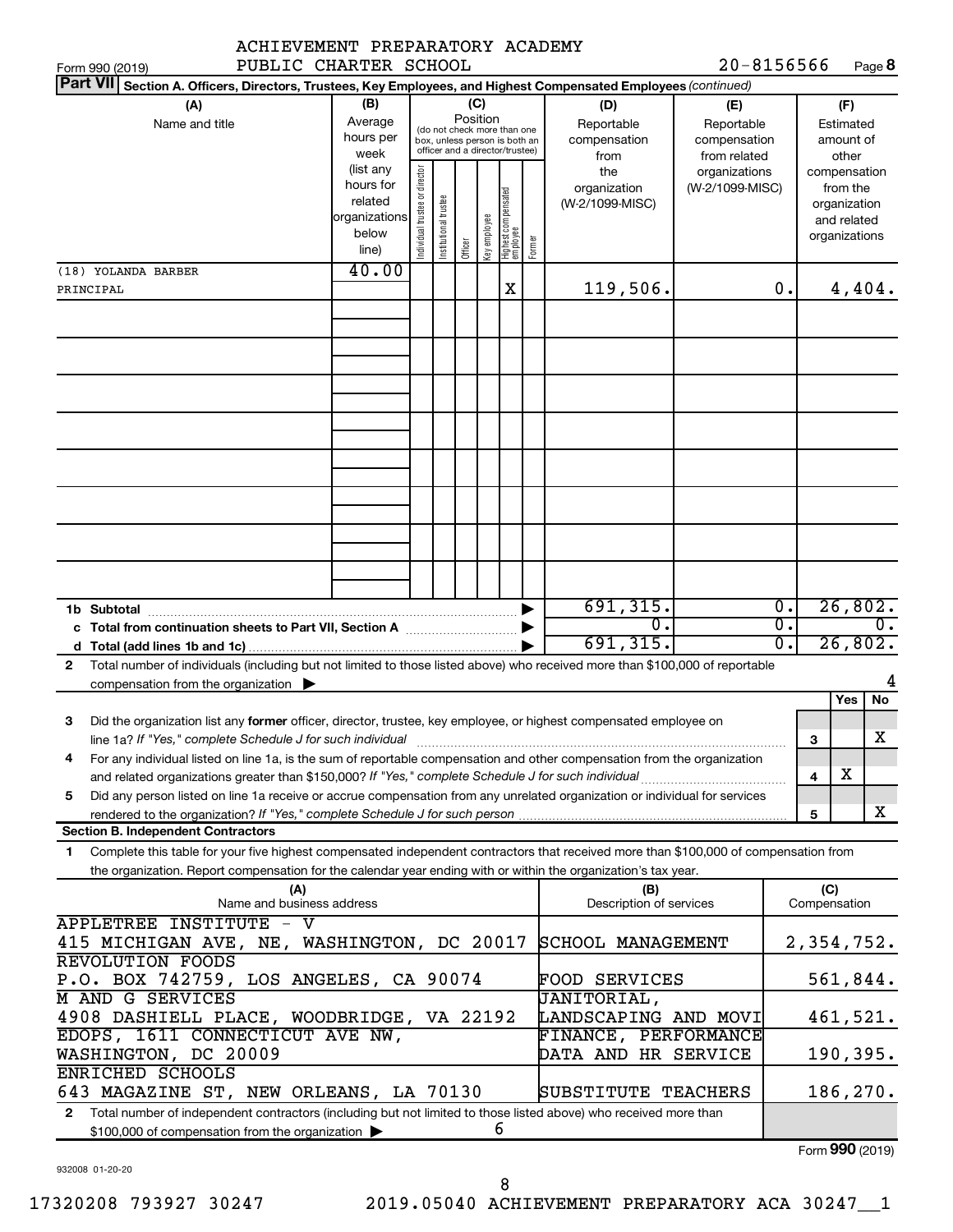**Part VIII Statement of Revenue**

# ACHIEVEMENT PREPARATORY ACADEMY

|                                                           |      |     |                                                                            |                 |                                | Total revenue | (B)<br>Related or exempt<br>function revenue | (C)<br>Unrelated<br>business revenue | (D)<br>Revenue excluded<br>from tax under<br>sections 512 - 514 |
|-----------------------------------------------------------|------|-----|----------------------------------------------------------------------------|-----------------|--------------------------------|---------------|----------------------------------------------|--------------------------------------|-----------------------------------------------------------------|
|                                                           |      |     | <b>1 a</b> Federated campaigns                                             | 1a              |                                |               |                                              |                                      |                                                                 |
| Contributions, Gifts, Grants<br>and Other Similar Amounts |      |     | <b>b</b> Membership dues                                                   | 1 <sub>b</sub>  |                                |               |                                              |                                      |                                                                 |
|                                                           |      |     | c Fundraising events                                                       | 1 <sub>c</sub>  |                                |               |                                              |                                      |                                                                 |
|                                                           |      |     | d Related organizations                                                    | 1d              |                                |               |                                              |                                      |                                                                 |
|                                                           |      |     | e Government grants (contributions)                                        | 1e              | 1,490,030.                     |               |                                              |                                      |                                                                 |
|                                                           |      |     | f All other contributions, gifts, grants, and                              |                 |                                |               |                                              |                                      |                                                                 |
|                                                           |      |     | similar amounts not included above                                         | 1f              | 47,566.                        |               |                                              |                                      |                                                                 |
|                                                           |      |     |                                                                            |                 | 19,108.                        |               |                                              |                                      |                                                                 |
|                                                           |      |     | g Noncash contributions included in lines 1a-1f                            | 1g              |                                |               |                                              |                                      |                                                                 |
|                                                           |      |     |                                                                            |                 |                                | 1,537,596.    |                                              |                                      |                                                                 |
|                                                           |      |     |                                                                            |                 | <b>Business Code</b><br>900099 |               |                                              |                                      |                                                                 |
|                                                           |      | 2 a | PER PUPIL APPROPRIATIONS                                                   |                 |                                | 12,974,706.   | 12,974,706.                                  |                                      |                                                                 |
| Program Service<br>Revenue                                |      | b   | PER PUPIL FACILITY ALLOWANCE                                               |                 | 900099                         | 2,484,575.    | 2,484,575.                                   |                                      |                                                                 |
|                                                           |      | c   | <b>ACTIVITY FEES</b>                                                       |                 | 611710                         | 2,681.        | 2,681.                                       |                                      |                                                                 |
|                                                           |      | d   |                                                                            |                 |                                |               |                                              |                                      |                                                                 |
|                                                           |      | е   |                                                                            |                 |                                |               |                                              |                                      |                                                                 |
|                                                           |      | f   | All other program service revenue                                          |                 |                                |               |                                              |                                      |                                                                 |
|                                                           |      | a   |                                                                            |                 |                                | 15, 461, 962. |                                              |                                      |                                                                 |
|                                                           | 3    |     | Investment income (including dividends, interest, and                      |                 |                                |               |                                              |                                      |                                                                 |
|                                                           |      |     |                                                                            |                 |                                | 115,362.      |                                              |                                      | 115,362.                                                        |
|                                                           | 4    |     | Income from investment of tax-exempt bond proceeds                         |                 |                                |               |                                              |                                      |                                                                 |
|                                                           | 5    |     |                                                                            |                 |                                |               |                                              |                                      |                                                                 |
|                                                           |      |     |                                                                            | (i) Real        | (ii) Personal                  |               |                                              |                                      |                                                                 |
|                                                           |      |     | 6 a Gross rents<br>6a<br>.                                                 |                 |                                |               |                                              |                                      |                                                                 |
|                                                           |      | b   | Less: rental expenses<br>6b                                                |                 |                                |               |                                              |                                      |                                                                 |
|                                                           |      | c   | Rental income or (loss)<br>6с                                              |                 |                                |               |                                              |                                      |                                                                 |
|                                                           |      |     | d Net rental income or (loss)                                              |                 |                                |               |                                              |                                      |                                                                 |
|                                                           |      |     | 7 a Gross amount from sales of                                             | (i) Securities  | (ii) Other                     |               |                                              |                                      |                                                                 |
|                                                           |      |     | assets other than inventory<br>7a                                          |                 |                                |               |                                              |                                      |                                                                 |
|                                                           |      |     | <b>b</b> Less: cost or other basis                                         |                 |                                |               |                                              |                                      |                                                                 |
|                                                           |      |     | and sales expenses<br>7b                                                   |                 |                                |               |                                              |                                      |                                                                 |
| <b>Other Revenue</b>                                      |      |     | 7c<br>c Gain or (loss)                                                     |                 |                                |               |                                              |                                      |                                                                 |
|                                                           |      |     |                                                                            |                 |                                |               |                                              |                                      |                                                                 |
|                                                           |      |     | 8 a Gross income from fundraising events (not                              |                 |                                |               |                                              |                                      |                                                                 |
|                                                           |      |     | including \$<br>$\overline{\phantom{a}}$ of                                |                 |                                |               |                                              |                                      |                                                                 |
|                                                           |      |     | contributions reported on line 1c). See                                    |                 |                                |               |                                              |                                      |                                                                 |
|                                                           |      |     |                                                                            |                 |                                |               |                                              |                                      |                                                                 |
|                                                           |      |     |                                                                            |                 |                                |               |                                              |                                      |                                                                 |
|                                                           |      |     | c Net income or (loss) from fundraising events                             |                 |                                |               |                                              |                                      |                                                                 |
|                                                           |      |     | 9 a Gross income from gaming activities. See                               |                 |                                |               |                                              |                                      |                                                                 |
|                                                           |      |     |                                                                            | 9a              |                                |               |                                              |                                      |                                                                 |
|                                                           |      |     |                                                                            | l 9b            |                                |               |                                              |                                      |                                                                 |
|                                                           |      |     | c Net income or (loss) from gaming activities                              |                 |                                |               |                                              |                                      |                                                                 |
|                                                           |      |     | 10 a Gross sales of inventory, less returns                                |                 |                                |               |                                              |                                      |                                                                 |
|                                                           |      |     |                                                                            | 10a             |                                |               |                                              |                                      |                                                                 |
|                                                           |      |     | <b>b</b> Less: cost of goods sold                                          | 10 <sub>b</sub> |                                |               |                                              |                                      |                                                                 |
|                                                           |      |     |                                                                            |                 |                                |               |                                              |                                      |                                                                 |
|                                                           |      |     | c Net income or (loss) from sales of inventory                             |                 | <b>Business Code</b>           |               |                                              |                                      |                                                                 |
|                                                           |      |     |                                                                            |                 |                                |               |                                              |                                      |                                                                 |
| Miscellaneous<br>Revenue                                  | 11 a |     | the control of the control of the control of the control of the control of |                 |                                |               |                                              |                                      |                                                                 |
|                                                           |      | b   |                                                                            |                 |                                |               |                                              |                                      |                                                                 |
|                                                           |      | с   |                                                                            |                 |                                |               |                                              |                                      |                                                                 |
|                                                           |      |     |                                                                            |                 |                                |               |                                              |                                      |                                                                 |
|                                                           |      |     |                                                                            |                 |                                |               |                                              |                                      |                                                                 |
|                                                           | 12   |     |                                                                            |                 |                                | 17, 114, 920. | 15,461,962.                                  | $\mathbf{0}$ .                       | 115,362.                                                        |
| 932009 01-20-20                                           |      |     |                                                                            |                 |                                |               |                                              |                                      | Form 990 (2019)                                                 |

9

17320208 793927 30247 2019.05040 ACHIEVEMENT PREPARATORY ACA 30247\_\_1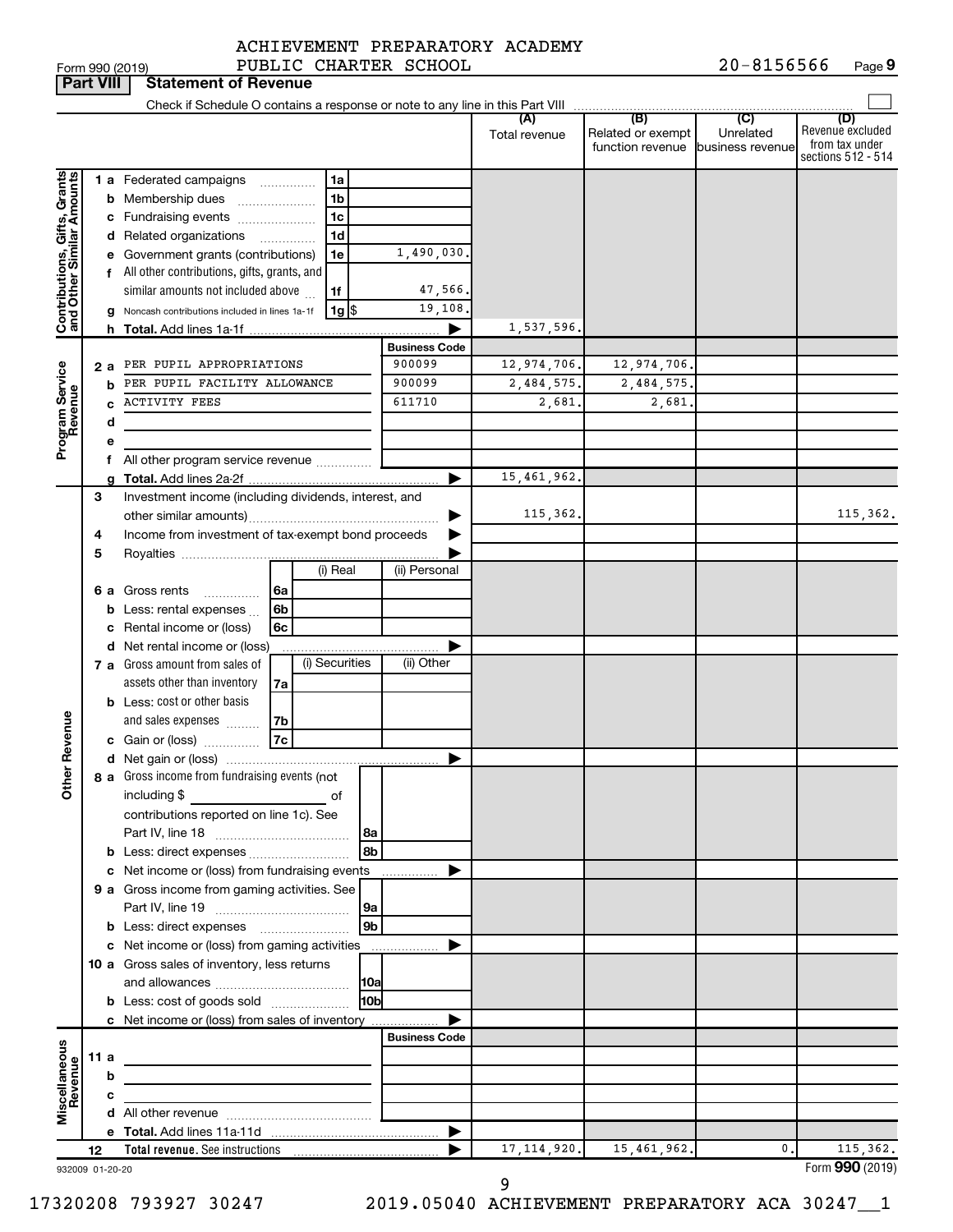Form 990 (2019) PUBLIC CHARTER SCHOOL  $20-8156566$  Page 20-8156566 <sub>Page</sub> 10

|              | <b>Part IX Statement of Functional Expenses</b>                                                                                                                                                            |                         |                                    |                                           |                                |
|--------------|------------------------------------------------------------------------------------------------------------------------------------------------------------------------------------------------------------|-------------------------|------------------------------------|-------------------------------------------|--------------------------------|
|              | Section 501(c)(3) and 501(c)(4) organizations must complete all columns. All other organizations must complete column (A).                                                                                 |                         |                                    |                                           |                                |
|              |                                                                                                                                                                                                            |                         |                                    |                                           |                                |
|              | Do not include amounts reported on lines 6b,<br>7b, 8b, 9b, and 10b of Part VIII.                                                                                                                          | (A)<br>Total expenses   | (B)<br>Program service<br>expenses | (C)<br>Management and<br>general expenses | (D)<br>Fundraising<br>expenses |
| 1.           | Grants and other assistance to domestic organizations                                                                                                                                                      |                         |                                    |                                           |                                |
|              | and domestic governments. See Part IV, line 21                                                                                                                                                             |                         |                                    |                                           |                                |
| $\mathbf{2}$ | Grants and other assistance to domestic                                                                                                                                                                    |                         |                                    |                                           |                                |
|              | individuals. See Part IV, line 22                                                                                                                                                                          |                         |                                    |                                           |                                |
| 3            | Grants and other assistance to foreign                                                                                                                                                                     |                         |                                    |                                           |                                |
|              | organizations, foreign governments, and foreign                                                                                                                                                            |                         |                                    |                                           |                                |
|              | individuals. See Part IV, lines 15 and 16                                                                                                                                                                  |                         |                                    |                                           |                                |
| 4            | Benefits paid to or for members                                                                                                                                                                            |                         |                                    |                                           |                                |
| 5            | Compensation of current officers, directors,                                                                                                                                                               |                         |                                    |                                           |                                |
|              | trustees, and key employees                                                                                                                                                                                | 242,574.                | 201,278.                           | 41,296.                                   |                                |
| 6            | Compensation not included above to disqualified                                                                                                                                                            |                         |                                    |                                           |                                |
|              | persons (as defined under section 4958(f)(1)) and                                                                                                                                                          |                         |                                    |                                           |                                |
|              | persons described in section 4958(c)(3)(B)                                                                                                                                                                 |                         |                                    |                                           |                                |
| 7            |                                                                                                                                                                                                            | 6,750,650.              | 5,601,408.                         | 1,149,242.                                |                                |
| 8            | Pension plan accruals and contributions (include                                                                                                                                                           |                         |                                    |                                           |                                |
|              | section 401(k) and 403(b) employer contributions)                                                                                                                                                          | 80,658.                 | 66,927.                            | 13,731.                                   |                                |
| 9            |                                                                                                                                                                                                            | 327,766.                | 271,966.                           | 55,800.                                   |                                |
| 10           |                                                                                                                                                                                                            | 616, 283.               | 511, 366.                          | 104, 917.                                 |                                |
| 11           | Fees for services (nonemployees):                                                                                                                                                                          |                         |                                    |                                           |                                |
| а            |                                                                                                                                                                                                            | 2,389,150.<br>129, 232. | 2,389,150.<br>86, 360.             | 42,872.                                   |                                |
| b            |                                                                                                                                                                                                            | 166, 128.               |                                    | 166, 128.                                 |                                |
| с            |                                                                                                                                                                                                            |                         |                                    |                                           |                                |
| d            |                                                                                                                                                                                                            |                         |                                    |                                           |                                |
| е            | Professional fundraising services. See Part IV, line 17                                                                                                                                                    |                         |                                    |                                           |                                |
| f            | Investment management fees<br>Other. (If line 11g amount exceeds 10% of line 25,                                                                                                                           |                         |                                    |                                           |                                |
| g            | column (A) amount, list line 11g expenses on Sch O.)                                                                                                                                                       | 491,972.                | 62,782.                            | 429,190.                                  |                                |
| 12           | Advertising and promotion <i>manually contained</i>                                                                                                                                                        |                         |                                    |                                           |                                |
| 13           |                                                                                                                                                                                                            | 205,950.                | 164, 761.                          | 41, 189.                                  |                                |
| 14           |                                                                                                                                                                                                            | 104,067.                | 83, 254.                           | 20,813.                                   |                                |
| 15           |                                                                                                                                                                                                            |                         |                                    |                                           |                                |
| 16           |                                                                                                                                                                                                            | 794,372.                | 635,497.                           | 158,875.                                  |                                |
| 17           | Travel                                                                                                                                                                                                     |                         |                                    |                                           |                                |
| 18           | Payments of travel or entertainment expenses                                                                                                                                                               |                         |                                    |                                           |                                |
|              | for any federal, state, or local public officials                                                                                                                                                          |                         |                                    |                                           |                                |
| 19           | Conferences, conventions, and meetings                                                                                                                                                                     |                         |                                    |                                           |                                |
| 20           | Interest                                                                                                                                                                                                   | 1,431,218.              | 1,144,975.                         | 286, 243.                                 |                                |
| 21           |                                                                                                                                                                                                            |                         |                                    |                                           |                                |
| 22           | Depreciation, depletion, and amortization                                                                                                                                                                  | 1,290,984.              | 1,032,786.                         | 258, 198.                                 |                                |
| 23           | Insurance                                                                                                                                                                                                  | 74,744.                 | 59,795.                            | 14,949.                                   |                                |
| 24           | Other expenses. Itemize expenses not covered<br>above (List miscellaneous expenses on line 24e. If<br>line 24e amount exceeds 10% of line 25, column (A)<br>amount, list line 24e expenses on Schedule O.) |                         |                                    |                                           |                                |
| a            | DIRECT STUDENT COSTS                                                                                                                                                                                       | 959,637.                | 959,637.                           |                                           |                                |
|              | PROFESSIONAL DEVELOPMEN                                                                                                                                                                                    | 383,042.                | 358,610.                           | 24,432.                                   |                                |
|              | <b>ADMINISTRATION FEE</b>                                                                                                                                                                                  | 153,868.                |                                    | 153,868.                                  |                                |
|              | DUES FEES AND FINES                                                                                                                                                                                        | 24,635.                 |                                    | 24,635.                                   |                                |
|              | e All other expenses                                                                                                                                                                                       | 23, 226.                | 18, 224.                           | 4,554.                                    | 448.                           |
| 25           | Total functional expenses. Add lines 1 through 24e                                                                                                                                                         | 16,640,156.             | 13,648,776.                        | 2,990,932.                                | 448.                           |
| 26           | Joint costs. Complete this line only if the organization                                                                                                                                                   |                         |                                    |                                           |                                |
|              | reported in column (B) joint costs from a combined                                                                                                                                                         |                         |                                    |                                           |                                |
|              | educational campaign and fundraising solicitation.<br>Check here $\blacktriangleright$<br>if following SOP 98-2 (ASC 958-720)                                                                              |                         |                                    |                                           |                                |
|              |                                                                                                                                                                                                            |                         |                                    |                                           |                                |

932010 01-20-20

Form (2019) **990**

17320208 793927 30247 2019.05040 ACHIEVEMENT PREPARATORY ACA 30247\_\_1 10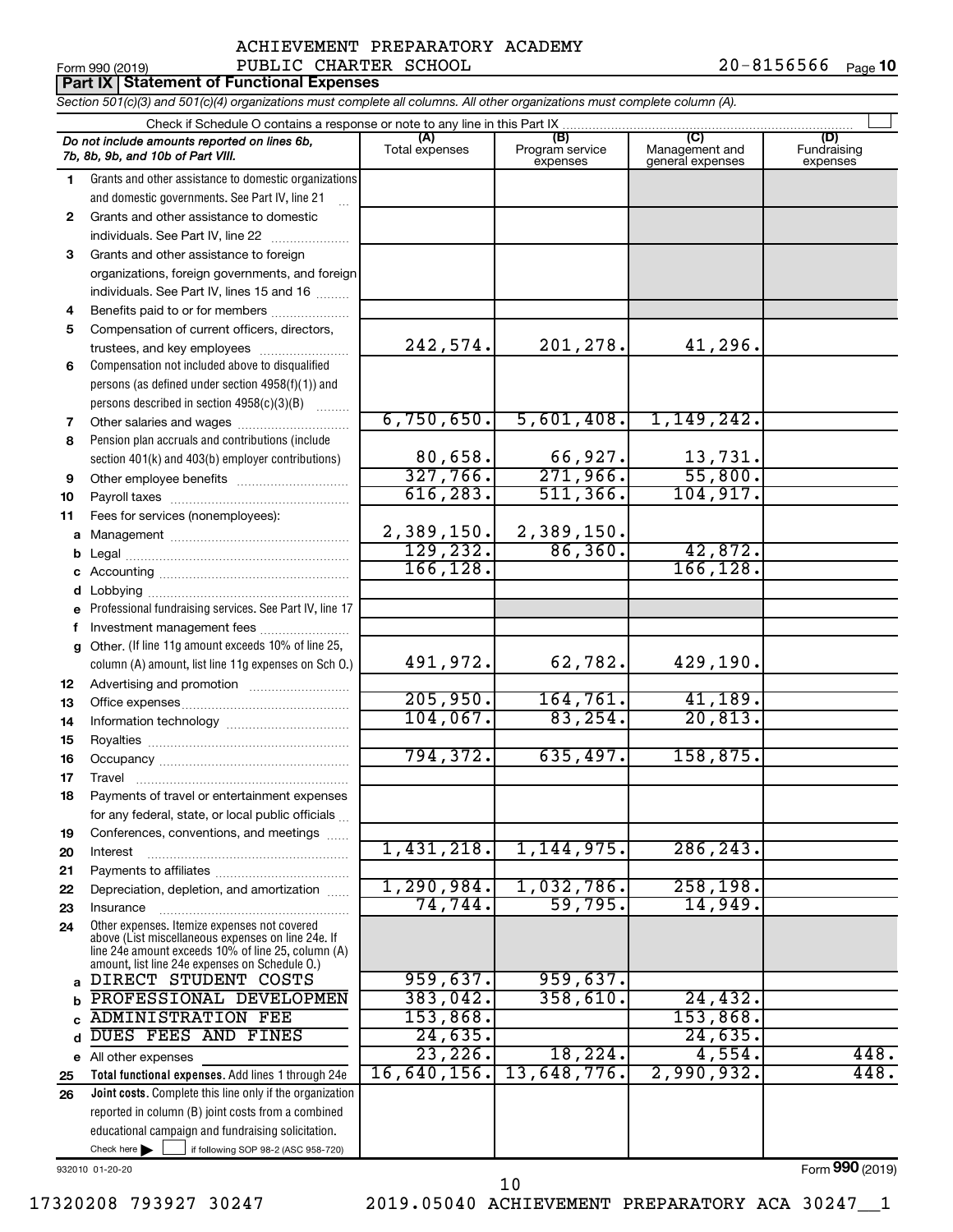| Form 990 (2019) |  |
|-----------------|--|
|-----------------|--|

#### Form 990 (2019) PUBLIC CHARTER SCHOOL  $20-8156566$  Page **Part X Balance Sheet**

|                             |          |                                                                                            |            | (A)               |                         | (B)                             |
|-----------------------------|----------|--------------------------------------------------------------------------------------------|------------|-------------------|-------------------------|---------------------------------|
|                             |          |                                                                                            |            | Beginning of year |                         | End of year                     |
|                             | 1        |                                                                                            |            | 7,426,954.        | $\mathbf{1}$            | 10, 233, 571.                   |
|                             | 2        |                                                                                            |            | 560, 238.         | $\mathbf{2}$            | 430,318.                        |
|                             | з        |                                                                                            |            | 282, 724.         | $\mathbf{3}$            | 813,631.                        |
|                             | 4        |                                                                                            |            | 12, 195.          | $\overline{\mathbf{4}}$ | 107,626.                        |
|                             | 5        | Loans and other receivables from any current or former officer, director,                  |            |                   |                         |                                 |
|                             |          | trustee, key employee, creator or founder, substantial contributor, or 35%                 |            |                   |                         |                                 |
|                             |          |                                                                                            |            |                   | 5                       |                                 |
|                             | 6        | Loans and other receivables from other disqualified persons (as defined                    |            |                   |                         |                                 |
|                             |          | under section $4958(f)(1)$ , and persons described in section $4958(c)(3)(B)$              |            |                   | 6                       |                                 |
|                             | 7        |                                                                                            |            |                   | $\overline{7}$          |                                 |
| Assets                      | 8        |                                                                                            |            |                   | 8                       |                                 |
|                             | 9        | Prepaid expenses and deferred charges                                                      |            | 170,842.          | $\boldsymbol{9}$        | 73, 156.                        |
|                             |          | <b>10a</b> Land, buildings, and equipment: cost or other                                   |            |                   |                         |                                 |
|                             |          | basis. Complete Part VI of Schedule D    10a   34, 788, 823.                               |            |                   |                         |                                 |
|                             |          |                                                                                            | 5,948,427. | 29,898,015.       | 10 <sub>c</sub>         | 28,840,396.                     |
|                             | 11       |                                                                                            |            |                   | 11                      |                                 |
|                             | 12       |                                                                                            |            |                   | 12                      |                                 |
|                             | 13       |                                                                                            |            |                   | 13                      |                                 |
|                             | 14       |                                                                                            |            | 12,837.           | 14                      | 5,900.                          |
|                             | 15       |                                                                                            |            | 38, 363, 805.     | 15<br>16                | 40,504,598.                     |
|                             | 16       |                                                                                            |            | 552, 369.         | 17                      | 396, 565.                       |
|                             | 17       |                                                                                            |            |                   | 18                      |                                 |
|                             | 18       |                                                                                            |            |                   | 19                      |                                 |
|                             | 19<br>20 |                                                                                            |            |                   | 20                      |                                 |
|                             | 21       | Escrow or custodial account liability. Complete Part IV of Schedule D                      |            |                   | 21                      |                                 |
|                             | 22       | Loans and other payables to any current or former officer, director,                       |            |                   |                         |                                 |
| Liabilities                 |          | trustee, key employee, creator or founder, substantial contributor, or 35%                 |            |                   |                         |                                 |
|                             |          | controlled entity or family member of any of these persons                                 |            |                   | 22                      |                                 |
|                             | 23       | Secured mortgages and notes payable to unrelated third parties                             |            | 30,841,793.       | 23                      | 30,874,603.                     |
|                             | 24       | Unsecured notes and loans payable to unrelated third parties                               |            |                   | 24                      |                                 |
|                             | 25       | Other liabilities (including federal income tax, payables to related third                 |            |                   |                         |                                 |
|                             |          | parties, and other liabilities not included on lines 17-24). Complete Part X               |            |                   |                         |                                 |
|                             |          | of Schedule D                                                                              |            |                   | 0.125                   | 1,453,605.                      |
|                             | 26       | Total liabilities. Add lines 17 through 25                                                 |            | $31,394,162.$ 26  |                         | 32,724,773.                     |
|                             |          | Organizations that follow FASB ASC 958, check here $\blacktriangleright \lfloor X \rfloor$ |            |                   |                         |                                 |
|                             |          | and complete lines 27, 28, 32, and 33.                                                     |            |                   |                         |                                 |
|                             | 27       |                                                                                            |            | 6,846,643.        | 27                      | 7,657,825.                      |
|                             | 28       |                                                                                            |            | 123,000.          | 28                      | 122,000.                        |
|                             |          | Organizations that do not follow FASB ASC 958, check here $\blacktriangleright$            |            |                   |                         |                                 |
|                             |          | and complete lines 29 through 33.                                                          |            |                   |                         |                                 |
|                             | 29       |                                                                                            |            |                   | 29                      |                                 |
| Net Assets or Fund Balances | 30       | Paid-in or capital surplus, or land, building, or equipment fund                           |            |                   | 30                      |                                 |
|                             | 31       | Retained earnings, endowment, accumulated income, or other funds                           |            |                   | 31                      |                                 |
|                             | 32       |                                                                                            |            | 6,969,643.        | 32                      | 7,779,825 <b>.</b>              |
|                             | 33       |                                                                                            |            | 38, 363, 805.     | 33                      | 40,504,598.<br>$000$ ( $0.20$ ) |

Form (2019) **990**

932011 01-20-20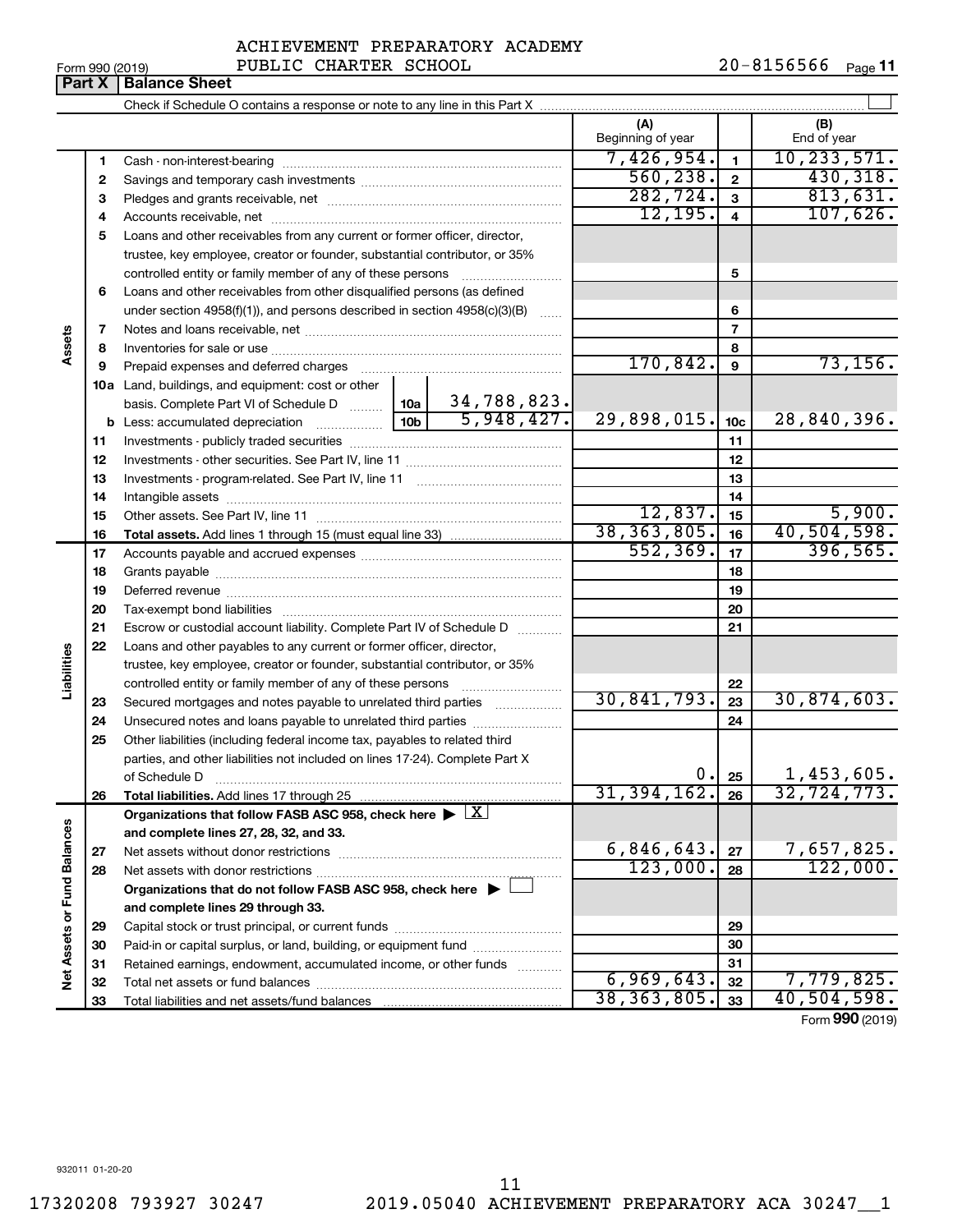|              | ACHIEVEMENT PREPARATORY ACADEMY                                                                                                                                                                                                |                         |                    |                |                   |                         |
|--------------|--------------------------------------------------------------------------------------------------------------------------------------------------------------------------------------------------------------------------------|-------------------------|--------------------|----------------|-------------------|-------------------------|
|              | PUBLIC CHARTER SCHOOL<br>Form 990 (2019)                                                                                                                                                                                       |                         | 20-8156566 Page 12 |                |                   |                         |
|              | Part XI<br><b>Reconciliation of Net Assets</b>                                                                                                                                                                                 |                         |                    |                |                   |                         |
|              |                                                                                                                                                                                                                                |                         |                    |                |                   | $\overline{\mathbf{x}}$ |
|              |                                                                                                                                                                                                                                |                         |                    |                |                   |                         |
| 1            |                                                                                                                                                                                                                                | $\blacksquare$          | 17, 114, 920.      |                |                   |                         |
| $\mathbf{2}$ |                                                                                                                                                                                                                                | $\overline{2}$          | 16,640,156.        |                |                   |                         |
| З            | Revenue less expenses. Subtract line 2 from line 1                                                                                                                                                                             | 3                       |                    |                |                   | 474,764.                |
| 4            |                                                                                                                                                                                                                                | $\overline{\mathbf{4}}$ |                    |                |                   | 6,969,643.              |
| 5            |                                                                                                                                                                                                                                | 5                       |                    |                |                   |                         |
| 6            |                                                                                                                                                                                                                                | 6                       |                    |                |                   |                         |
| 7            | Investment expenses [[11] https://www.facebook.com/www.facebook.com/www.facebook.com/www.facebook.com/www.facebook.com/www.facebook.com/www.facebook.com/www.facebook.com/www.facebook.com/www.facebook.com/www.facebook.com/w | $\overline{7}$          |                    |                |                   |                         |
| 8            |                                                                                                                                                                                                                                | 8                       |                    |                |                   |                         |
| 9            | Other changes in net assets or fund balances (explain on Schedule O)                                                                                                                                                           | $\mathbf{Q}$            |                    |                |                   | 335,418.                |
| 10           | Net assets or fund balances at end of year. Combine lines 3 through 9 (must equal Part X, line 32,                                                                                                                             |                         |                    |                |                   |                         |
|              |                                                                                                                                                                                                                                | 10                      |                    |                |                   | 7,779,825.              |
|              | Part XII Financial Statements and Reporting                                                                                                                                                                                    |                         |                    |                |                   |                         |
|              |                                                                                                                                                                                                                                |                         |                    |                |                   | X                       |
|              |                                                                                                                                                                                                                                |                         |                    |                | <b>Yes</b>        | No                      |
| 1            | $\boxed{\text{X}}$ Accrual<br>Accounting method used to prepare the Form 990: [130] Cash<br>Other                                                                                                                              |                         |                    |                |                   |                         |
|              | If the organization changed its method of accounting from a prior year or checked "Other," explain in Schedule O.                                                                                                              |                         |                    |                |                   |                         |
|              |                                                                                                                                                                                                                                |                         |                    | 2a             |                   | х                       |
|              | If "Yes," check a box below to indicate whether the financial statements for the year were compiled or reviewed on a                                                                                                           |                         |                    |                |                   |                         |
|              | separate basis, consolidated basis, or both:                                                                                                                                                                                   |                         |                    |                |                   |                         |
|              | Consolidated basis<br>Separate basis<br>Both consolidated and separate basis                                                                                                                                                   |                         |                    |                |                   |                         |
|              |                                                                                                                                                                                                                                |                         |                    | 2 <sub>b</sub> | х                 |                         |
|              | If "Yes," check a box below to indicate whether the financial statements for the year were audited on a separate basis,                                                                                                        |                         |                    |                |                   |                         |
|              | consolidated basis, or both:                                                                                                                                                                                                   |                         |                    |                |                   |                         |
|              | $ \mathbf{X} $ Separate basis<br>Consolidated basis<br>Both consolidated and separate basis                                                                                                                                    |                         |                    |                |                   |                         |
|              | c If "Yes" to line 2a or 2b, does the organization have a committee that assumes responsibility for oversight of the audit,                                                                                                    |                         |                    |                |                   |                         |
|              | review, or compilation of its financial statements and selection of an independent accountant?                                                                                                                                 |                         |                    | 2c             | x                 |                         |
|              | If the organization changed either its oversight process or selection process during the tax year, explain on Schedule O.                                                                                                      |                         |                    |                |                   |                         |
|              | 3a As a result of a federal award, was the organization required to undergo an audit or audits as set forth in the Single Audit                                                                                                |                         |                    |                |                   |                         |
|              |                                                                                                                                                                                                                                |                         |                    | За             | х                 |                         |
|              | b If "Yes," did the organization undergo the required audit or audits? If the organization did not undergo the required audit                                                                                                  |                         |                    |                |                   |                         |
|              |                                                                                                                                                                                                                                |                         |                    | 3b             | X                 |                         |
|              |                                                                                                                                                                                                                                |                         |                    |                | nnn <sub>is</sub> |                         |

Form (2019) **990**

932012 01-20-20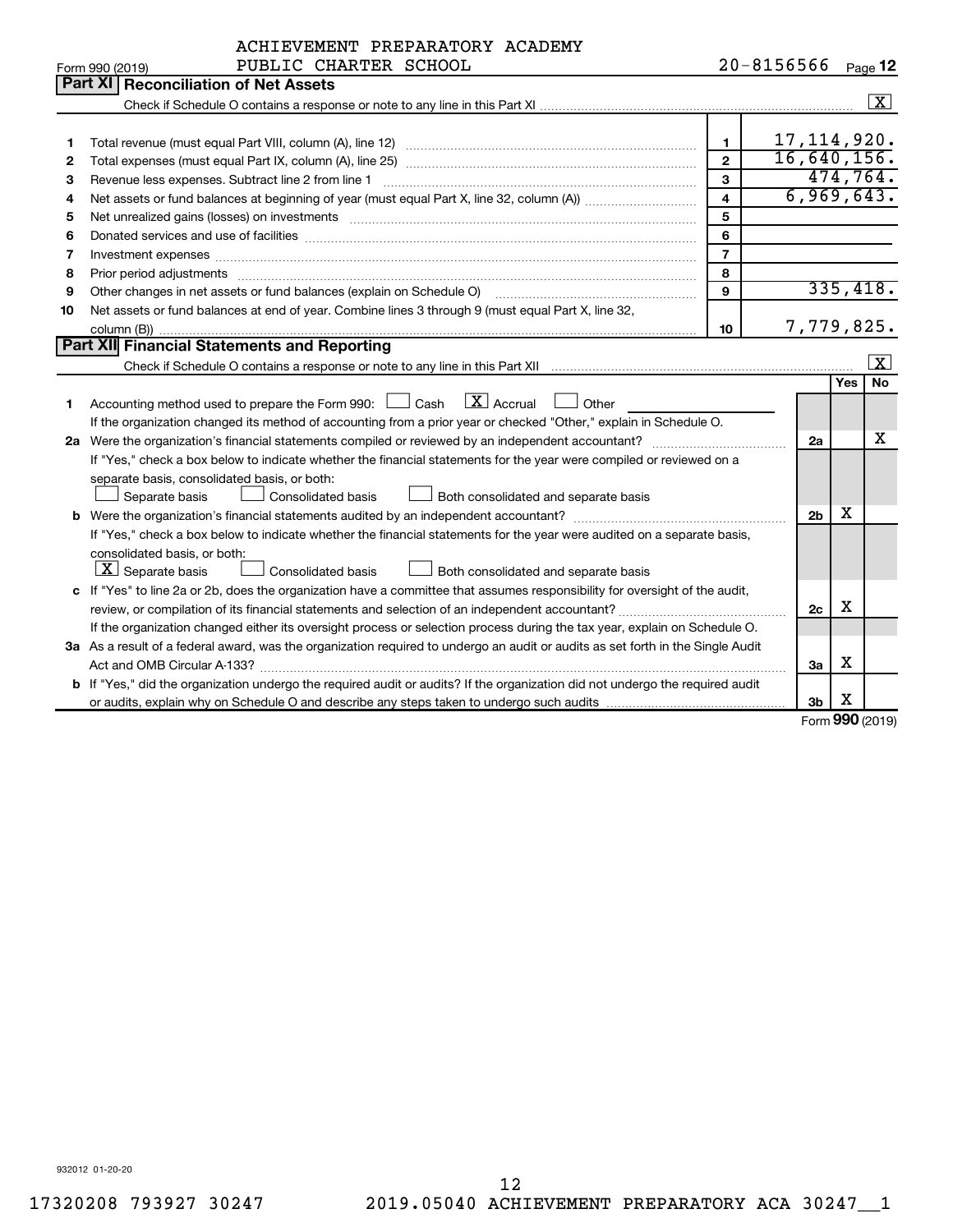| <b>SCHEDULE A</b>                                                                                                                                   |                                                               |                                                                                                                                                                                                                                                      |     |                                    |                            | OMB No. 1545-0047                          |
|-----------------------------------------------------------------------------------------------------------------------------------------------------|---------------------------------------------------------------|------------------------------------------------------------------------------------------------------------------------------------------------------------------------------------------------------------------------------------------------------|-----|------------------------------------|----------------------------|--------------------------------------------|
| (Form 990 or 990-EZ)                                                                                                                                |                                                               | <b>Public Charity Status and Public Support</b><br>Complete if the organization is a section 501(c)(3) organization or a section                                                                                                                     |     |                                    |                            |                                            |
|                                                                                                                                                     |                                                               | 4947(a)(1) nonexempt charitable trust.                                                                                                                                                                                                               |     |                                    |                            |                                            |
| Department of the Treasury<br>Internal Revenue Service                                                                                              |                                                               | Attach to Form 990 or Form 990-EZ.<br>Go to www.irs.gov/Form990 for instructions and the latest information.                                                                                                                                         |     |                                    |                            | <b>Open to Public</b><br><b>Inspection</b> |
| Name of the organization                                                                                                                            |                                                               | ACHIEVEMENT PREPARATORY ACADEMY                                                                                                                                                                                                                      |     |                                    |                            | <b>Employer identification number</b>      |
|                                                                                                                                                     | PUBLIC CHARTER SCHOOL                                         |                                                                                                                                                                                                                                                      |     |                                    |                            | $20 - 8156566$                             |
| Part I                                                                                                                                              |                                                               | Reason for Public Charity Status (All organizations must complete this part.) See instructions.                                                                                                                                                      |     |                                    |                            |                                            |
| The organization is not a private foundation because it is: (For lines 1 through 12, check only one box.)                                           |                                                               |                                                                                                                                                                                                                                                      |     |                                    |                            |                                            |
| 1                                                                                                                                                   |                                                               | A church, convention of churches, or association of churches described in section 170(b)(1)(A)(i).                                                                                                                                                   |     |                                    |                            |                                            |
| <u>X  </u><br>2                                                                                                                                     |                                                               | A school described in section 170(b)(1)(A)(ii). (Attach Schedule E (Form 990 or 990-EZ).)                                                                                                                                                            |     |                                    |                            |                                            |
| 3                                                                                                                                                   |                                                               | A hospital or a cooperative hospital service organization described in section 170(b)(1)(A)(iii).                                                                                                                                                    |     |                                    |                            |                                            |
| 4                                                                                                                                                   |                                                               | A medical research organization operated in conjunction with a hospital described in section 170(b)(1)(A)(iii). Enter the hospital's name,                                                                                                           |     |                                    |                            |                                            |
| city, and state:<br>5                                                                                                                               |                                                               | An organization operated for the benefit of a college or university owned or operated by a governmental unit described in                                                                                                                            |     |                                    |                            |                                            |
| section 170(b)(1)(A)(iv). (Complete Part II.)                                                                                                       |                                                               |                                                                                                                                                                                                                                                      |     |                                    |                            |                                            |
| 6                                                                                                                                                   |                                                               | A federal, state, or local government or governmental unit described in section 170(b)(1)(A)(v).                                                                                                                                                     |     |                                    |                            |                                            |
| 7                                                                                                                                                   |                                                               | An organization that normally receives a substantial part of its support from a governmental unit or from the general public described in                                                                                                            |     |                                    |                            |                                            |
| section 170(b)(1)(A)(vi). (Complete Part II.)                                                                                                       |                                                               |                                                                                                                                                                                                                                                      |     |                                    |                            |                                            |
| 8                                                                                                                                                   |                                                               | A community trust described in section 170(b)(1)(A)(vi). (Complete Part II.)                                                                                                                                                                         |     |                                    |                            |                                            |
| 9                                                                                                                                                   |                                                               | An agricultural research organization described in section 170(b)(1)(A)(ix) operated in conjunction with a land-grant college                                                                                                                        |     |                                    |                            |                                            |
| university:                                                                                                                                         |                                                               | or university or a non-land-grant college of agriculture (see instructions). Enter the name, city, and state of the college or                                                                                                                       |     |                                    |                            |                                            |
| 10                                                                                                                                                  |                                                               | An organization that normally receives: (1) more than 33 1/3% of its support from contributions, membership fees, and gross receipts from                                                                                                            |     |                                    |                            |                                            |
|                                                                                                                                                     |                                                               | activities related to its exempt functions - subject to certain exceptions, and (2) no more than 33 1/3% of its support from gross investment                                                                                                        |     |                                    |                            |                                            |
|                                                                                                                                                     |                                                               | income and unrelated business taxable income (less section 511 tax) from businesses acquired by the organization after June 30, 1975.                                                                                                                |     |                                    |                            |                                            |
| See section 509(a)(2). (Complete Part III.)                                                                                                         |                                                               |                                                                                                                                                                                                                                                      |     |                                    |                            |                                            |
| 11                                                                                                                                                  |                                                               | An organization organized and operated exclusively to test for public safety. See section 509(a)(4).                                                                                                                                                 |     |                                    |                            |                                            |
| 12                                                                                                                                                  |                                                               | An organization organized and operated exclusively for the benefit of, to perform the functions of, or to carry out the purposes of one or                                                                                                           |     |                                    |                            |                                            |
|                                                                                                                                                     |                                                               | more publicly supported organizations described in section 509(a)(1) or section 509(a)(2). See section 509(a)(3). Check the box in<br>lines 12a through 12d that describes the type of supporting organization and complete lines 12e, 12f, and 12g. |     |                                    |                            |                                            |
| a                                                                                                                                                   |                                                               | Type I. A supporting organization operated, supervised, or controlled by its supported organization(s), typically by giving                                                                                                                          |     |                                    |                            |                                            |
|                                                                                                                                                     |                                                               | the supported organization(s) the power to regularly appoint or elect a majority of the directors or trustees of the supporting                                                                                                                      |     |                                    |                            |                                            |
|                                                                                                                                                     | organization. You must complete Part IV, Sections A and B.    |                                                                                                                                                                                                                                                      |     |                                    |                            |                                            |
| b                                                                                                                                                   |                                                               | Type II. A supporting organization supervised or controlled in connection with its supported organization(s), by having                                                                                                                              |     |                                    |                            |                                            |
|                                                                                                                                                     |                                                               | control or management of the supporting organization vested in the same persons that control or manage the supported                                                                                                                                 |     |                                    |                            |                                            |
|                                                                                                                                                     | organization(s). You must complete Part IV, Sections A and C. |                                                                                                                                                                                                                                                      |     |                                    |                            |                                            |
| с                                                                                                                                                   |                                                               | Type III functionally integrated. A supporting organization operated in connection with, and functionally integrated with,<br>its supported organization(s) (see instructions). You must complete Part IV, Sections A, D, and E.                     |     |                                    |                            |                                            |
| d                                                                                                                                                   |                                                               | Type III non-functionally integrated. A supporting organization operated in connection with its supported organization(s)                                                                                                                            |     |                                    |                            |                                            |
|                                                                                                                                                     |                                                               | that is not functionally integrated. The organization generally must satisfy a distribution requirement and an attentiveness                                                                                                                         |     |                                    |                            |                                            |
|                                                                                                                                                     |                                                               | requirement (see instructions). You must complete Part IV, Sections A and D, and Part V.                                                                                                                                                             |     |                                    |                            |                                            |
| е                                                                                                                                                   |                                                               | Check this box if the organization received a written determination from the IRS that it is a Type I, Type II, Type III                                                                                                                              |     |                                    |                            |                                            |
|                                                                                                                                                     |                                                               | functionally integrated, or Type III non-functionally integrated supporting organization.                                                                                                                                                            |     |                                    |                            |                                            |
| f Enter the number of supported organizations                                                                                                       |                                                               |                                                                                                                                                                                                                                                      |     |                                    |                            |                                            |
| Provide the following information about the supported organization(s).<br>(i) Name of supported                                                     | (ii) EIN                                                      | (iii) Type of organization                                                                                                                                                                                                                           |     | (iv) Is the organization listed    | (v) Amount of monetary     | (vi) Amount of other                       |
| organization                                                                                                                                        |                                                               | (described on lines 1-10<br>above (see instructions))                                                                                                                                                                                                | Yes | in your governing document?<br>No. | support (see instructions) | support (see instructions)                 |
|                                                                                                                                                     |                                                               |                                                                                                                                                                                                                                                      |     |                                    |                            |                                            |
|                                                                                                                                                     |                                                               |                                                                                                                                                                                                                                                      |     |                                    |                            |                                            |
|                                                                                                                                                     |                                                               |                                                                                                                                                                                                                                                      |     |                                    |                            |                                            |
|                                                                                                                                                     |                                                               |                                                                                                                                                                                                                                                      |     |                                    |                            |                                            |
|                                                                                                                                                     |                                                               |                                                                                                                                                                                                                                                      |     |                                    |                            |                                            |
|                                                                                                                                                     |                                                               |                                                                                                                                                                                                                                                      |     |                                    |                            |                                            |
|                                                                                                                                                     |                                                               |                                                                                                                                                                                                                                                      |     |                                    |                            |                                            |
|                                                                                                                                                     |                                                               |                                                                                                                                                                                                                                                      |     |                                    |                            |                                            |
|                                                                                                                                                     |                                                               |                                                                                                                                                                                                                                                      |     |                                    |                            |                                            |
| Total<br>LHA For Dangrwork Reduction Act Notice, see the Instructions for Form 990 or 990-F7, 020031,00.25.10. Schedule A (Form 990 or 990-F7) 2019 |                                                               |                                                                                                                                                                                                                                                      |     |                                    |                            |                                            |

932021 09-25-19 **Rotice, see the Instructions for Form 990 or 990-EZ.** 932021 09-25-19 Schedule A (Form 990 or 990-EZ) 2019 LHA  $13$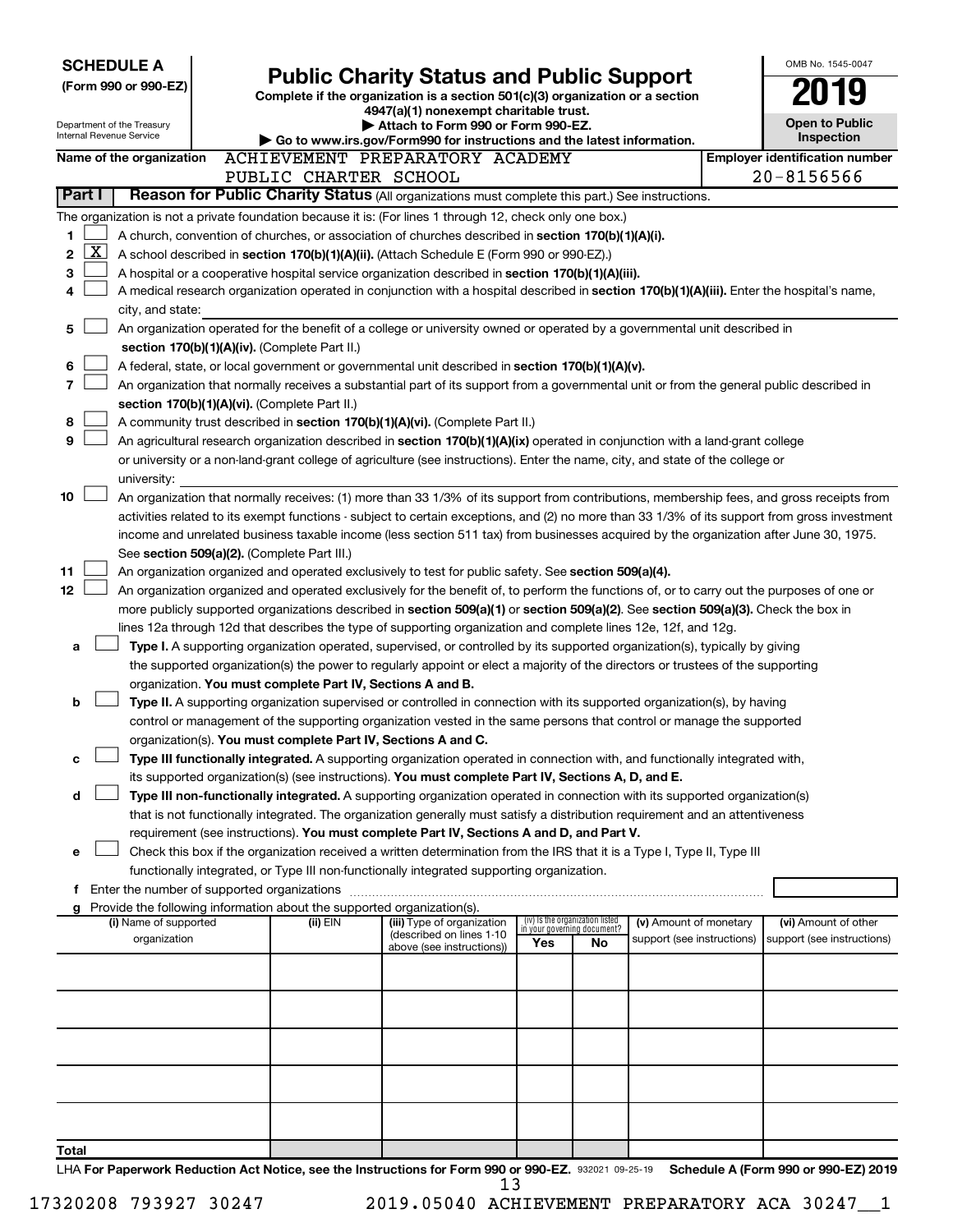| Schedule A (Form 990 or 990-EZ) 2019 PUBLIC CHARTER SCHOOL |  | $20 - 8156566$ Page 2 |  |
|------------------------------------------------------------|--|-----------------------|--|
|                                                            |  |                       |  |

(Complete only if you checked the box on line 5, 7, or 8 of Part I or if the organization failed to qualify under Part III. If the organization fails to qualify under the tests listed below, please complete Part III.) **Part II Support Schedule for Organizations Described in Sections 170(b)(1)(A)(iv) and 170(b)(1)(A)(vi)**

|   | <b>Section A. Public Support</b>                                                                                                                                                                                               |          |          |            |            |          |                                      |
|---|--------------------------------------------------------------------------------------------------------------------------------------------------------------------------------------------------------------------------------|----------|----------|------------|------------|----------|--------------------------------------|
|   | Calendar year (or fiscal year beginning in)                                                                                                                                                                                    | (a) 2015 | (b) 2016 | $(c)$ 2017 | $(d)$ 2018 | (e) 2019 | (f) Total                            |
|   | 1 Gifts, grants, contributions, and                                                                                                                                                                                            |          |          |            |            |          |                                      |
|   | membership fees received. (Do not                                                                                                                                                                                              |          |          |            |            |          |                                      |
|   | include any "unusual grants.")                                                                                                                                                                                                 |          |          |            |            |          |                                      |
|   | 2 Tax revenues levied for the organ-                                                                                                                                                                                           |          |          |            |            |          |                                      |
|   | ization's benefit and either paid to                                                                                                                                                                                           |          |          |            |            |          |                                      |
|   | or expended on its behalf                                                                                                                                                                                                      |          |          |            |            |          |                                      |
|   | 3 The value of services or facilities                                                                                                                                                                                          |          |          |            |            |          |                                      |
|   | furnished by a governmental unit to                                                                                                                                                                                            |          |          |            |            |          |                                      |
|   | the organization without charge                                                                                                                                                                                                |          |          |            |            |          |                                      |
|   | 4 Total. Add lines 1 through 3                                                                                                                                                                                                 |          |          |            |            |          |                                      |
|   | 5 The portion of total contributions                                                                                                                                                                                           |          |          |            |            |          |                                      |
|   | by each person (other than a                                                                                                                                                                                                   |          |          |            |            |          |                                      |
|   | governmental unit or publicly                                                                                                                                                                                                  |          |          |            |            |          |                                      |
|   | supported organization) included                                                                                                                                                                                               |          |          |            |            |          |                                      |
|   | on line 1 that exceeds 2% of the                                                                                                                                                                                               |          |          |            |            |          |                                      |
|   | amount shown on line 11,                                                                                                                                                                                                       |          |          |            |            |          |                                      |
|   | column (f)                                                                                                                                                                                                                     |          |          |            |            |          |                                      |
|   | 6 Public support. Subtract line 5 from line 4.                                                                                                                                                                                 |          |          |            |            |          |                                      |
|   | <b>Section B. Total Support</b>                                                                                                                                                                                                |          |          |            |            |          |                                      |
|   | Calendar year (or fiscal year beginning in)                                                                                                                                                                                    | (a) 2015 | (b) 2016 | $(c)$ 2017 | $(d)$ 2018 | (e) 2019 | (f) Total                            |
|   | 7 Amounts from line 4                                                                                                                                                                                                          |          |          |            |            |          |                                      |
| 8 | Gross income from interest,                                                                                                                                                                                                    |          |          |            |            |          |                                      |
|   | dividends, payments received on                                                                                                                                                                                                |          |          |            |            |          |                                      |
|   | securities loans, rents, royalties,                                                                                                                                                                                            |          |          |            |            |          |                                      |
|   | and income from similar sources                                                                                                                                                                                                |          |          |            |            |          |                                      |
| 9 | Net income from unrelated business                                                                                                                                                                                             |          |          |            |            |          |                                      |
|   | activities, whether or not the                                                                                                                                                                                                 |          |          |            |            |          |                                      |
|   | business is regularly carried on                                                                                                                                                                                               |          |          |            |            |          |                                      |
|   | 10 Other income. Do not include gain                                                                                                                                                                                           |          |          |            |            |          |                                      |
|   | or loss from the sale of capital                                                                                                                                                                                               |          |          |            |            |          |                                      |
|   | assets (Explain in Part VI.)                                                                                                                                                                                                   |          |          |            |            |          |                                      |
|   | 11 Total support. Add lines 7 through 10                                                                                                                                                                                       |          |          |            |            |          |                                      |
|   | <b>12</b> Gross receipts from related activities, etc. (see instructions)                                                                                                                                                      |          |          |            |            | 12       |                                      |
|   | 13 First five years. If the Form 990 is for the organization's first, second, third, fourth, or fifth tax year as a section 501(c)(3)                                                                                          |          |          |            |            |          |                                      |
|   | organization, check this box and stop here                                                                                                                                                                                     |          |          |            |            |          |                                      |
|   | <b>Section C. Computation of Public Support Percentage</b>                                                                                                                                                                     |          |          |            |            |          |                                      |
|   |                                                                                                                                                                                                                                |          |          |            |            | 14       | %                                    |
|   |                                                                                                                                                                                                                                |          |          |            |            | 15       | %                                    |
|   | 16a 33 1/3% support test - 2019. If the organization did not check the box on line 13, and line 14 is 33 1/3% or more, check this box and                                                                                      |          |          |            |            |          |                                      |
|   | stop here. The organization qualifies as a publicly supported organization manufaction manufacture or the organization manufacture or the organization manufacture or the organization manufacture or the state of the state o |          |          |            |            |          |                                      |
|   | b 33 1/3% support test - 2018. If the organization did not check a box on line 13 or 16a, and line 15 is 33 1/3% or more, check this box                                                                                       |          |          |            |            |          |                                      |
|   |                                                                                                                                                                                                                                |          |          |            |            |          |                                      |
|   | 17a 10% -facts-and-circumstances test - 2019. If the organization did not check a box on line 13, 16a, or 16b, and line 14 is 10% or more,                                                                                     |          |          |            |            |          |                                      |
|   | and if the organization meets the "facts-and-circumstances" test, check this box and stop here. Explain in Part VI how the organization                                                                                        |          |          |            |            |          |                                      |
|   | meets the "facts-and-circumstances" test. The organization qualifies as a publicly supported organization <i>manumumumum</i>                                                                                                   |          |          |            |            |          |                                      |
|   | b 10% -facts-and-circumstances test - 2018. If the organization did not check a box on line 13, 16a, 16b, or 17a, and line 15 is 10% or                                                                                        |          |          |            |            |          |                                      |
|   | more, and if the organization meets the "facts-and-circumstances" test, check this box and stop here. Explain in Part VI how the                                                                                               |          |          |            |            |          |                                      |
|   | organization meets the "facts-and-circumstances" test. The organization qualifies as a publicly supported organization                                                                                                         |          |          |            |            |          |                                      |
|   | 18 Private foundation. If the organization did not check a box on line 13, 16a, 16b, 17a, or 17b, check this box and see instructions                                                                                          |          |          |            |            |          |                                      |
|   |                                                                                                                                                                                                                                |          |          |            |            |          | Schodule A (Form 000 or 000 F7) 2010 |

**Schedule A (Form 990 or 990-EZ) 2019**

932022 09-25-19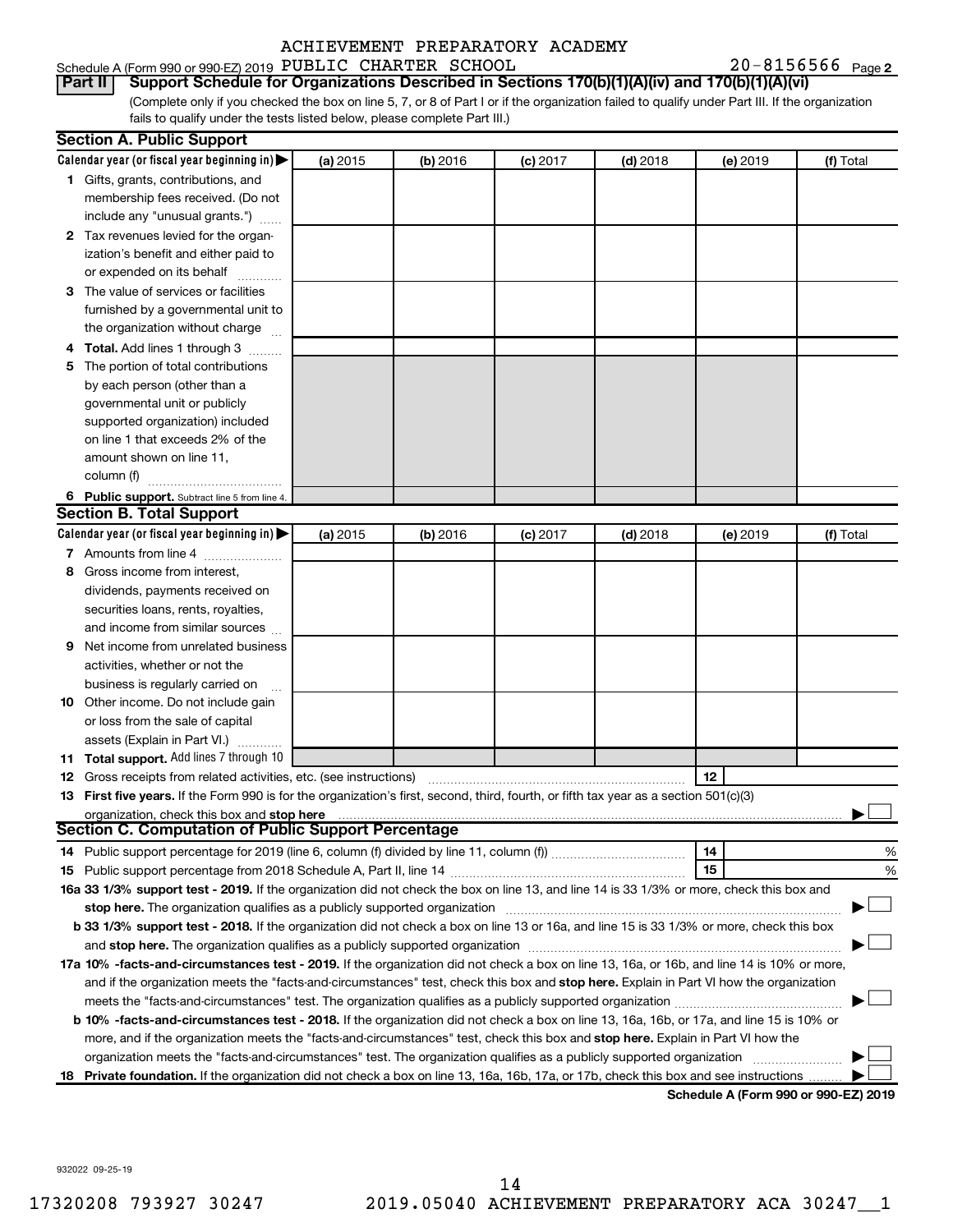#### Schedule A (Form 990 or 990-EZ) 2019 PUBLIC CHARTER SCHOOL  $20-8156566$  Page

#### **Part III Support Schedule for Organizations Described in Section 509(a)(2)**

(Complete only if you checked the box on line 10 of Part I or if the organization failed to qualify under Part II. If the organization fails to qualify under the tests listed below, please complete Part II.)

|    | 1 Gifts, grants, contributions, and<br>membership fees received. (Do not<br>include any "unusual grants.")                                                                                                                                                                      |          |          |            |            |    |          |                                      |
|----|---------------------------------------------------------------------------------------------------------------------------------------------------------------------------------------------------------------------------------------------------------------------------------|----------|----------|------------|------------|----|----------|--------------------------------------|
|    |                                                                                                                                                                                                                                                                                 |          |          |            |            |    |          |                                      |
|    |                                                                                                                                                                                                                                                                                 |          |          |            |            |    |          |                                      |
|    |                                                                                                                                                                                                                                                                                 |          |          |            |            |    |          |                                      |
|    | 2 Gross receipts from admissions,<br>merchandise sold or services per-<br>formed, or facilities furnished in<br>any activity that is related to the<br>organization's tax-exempt purpose                                                                                        |          |          |            |            |    |          |                                      |
| 3  | Gross receipts from activities that                                                                                                                                                                                                                                             |          |          |            |            |    |          |                                      |
|    | are not an unrelated trade or bus-                                                                                                                                                                                                                                              |          |          |            |            |    |          |                                      |
|    | iness under section 513                                                                                                                                                                                                                                                         |          |          |            |            |    |          |                                      |
| 4  | Tax revenues levied for the organ-                                                                                                                                                                                                                                              |          |          |            |            |    |          |                                      |
|    | ization's benefit and either paid to<br>or expended on its behalf<br>.                                                                                                                                                                                                          |          |          |            |            |    |          |                                      |
| 5. | The value of services or facilities                                                                                                                                                                                                                                             |          |          |            |            |    |          |                                      |
|    | furnished by a governmental unit to                                                                                                                                                                                                                                             |          |          |            |            |    |          |                                      |
|    | the organization without charge                                                                                                                                                                                                                                                 |          |          |            |            |    |          |                                      |
| 6  | Total. Add lines 1 through 5                                                                                                                                                                                                                                                    |          |          |            |            |    |          |                                      |
|    | 7a Amounts included on lines 1, 2, and                                                                                                                                                                                                                                          |          |          |            |            |    |          |                                      |
|    | 3 received from disqualified persons<br><b>b</b> Amounts included on lines 2 and 3 received                                                                                                                                                                                     |          |          |            |            |    |          |                                      |
|    | from other than disqualified persons that<br>exceed the greater of \$5,000 or 1% of the<br>amount on line 13 for the year                                                                                                                                                       |          |          |            |            |    |          |                                      |
|    | c Add lines 7a and 7b                                                                                                                                                                                                                                                           |          |          |            |            |    |          |                                      |
|    | 8 Public support. (Subtract line 7c from line 6.)                                                                                                                                                                                                                               |          |          |            |            |    |          |                                      |
|    | <b>Section B. Total Support</b>                                                                                                                                                                                                                                                 |          |          |            |            |    |          |                                      |
|    | Calendar year (or fiscal year beginning in)                                                                                                                                                                                                                                     | (a) 2015 | (b) 2016 | $(c)$ 2017 | $(d)$ 2018 |    | (e) 2019 | (f) Total                            |
|    | 9 Amounts from line 6                                                                                                                                                                                                                                                           |          |          |            |            |    |          |                                      |
|    | <b>10a</b> Gross income from interest,<br>dividends, payments received on<br>securities loans, rents, royalties,<br>and income from similar sources                                                                                                                             |          |          |            |            |    |          |                                      |
|    | <b>b</b> Unrelated business taxable income                                                                                                                                                                                                                                      |          |          |            |            |    |          |                                      |
|    | (less section 511 taxes) from businesses<br>acquired after June 30, 1975                                                                                                                                                                                                        |          |          |            |            |    |          |                                      |
|    | c Add lines 10a and 10b                                                                                                                                                                                                                                                         |          |          |            |            |    |          |                                      |
| 11 | Net income from unrelated business<br>activities not included in line 10b.<br>whether or not the business is<br>regularly carried on                                                                                                                                            |          |          |            |            |    |          |                                      |
|    | <b>12</b> Other income. Do not include gain<br>or loss from the sale of capital<br>assets (Explain in Part VI.)                                                                                                                                                                 |          |          |            |            |    |          |                                      |
|    | <b>13</b> Total support. (Add lines 9, 10c, 11, and 12.)                                                                                                                                                                                                                        |          |          |            |            |    |          |                                      |
|    | 14 First five years. If the Form 990 is for the organization's first, second, third, fourth, or fifth tax year as a section 501(c)(3) organization,                                                                                                                             |          |          |            |            |    |          |                                      |
|    | check this box and stop here <i>macuum macuum macuum macuum macuum macuum macuum macuum macuum</i>                                                                                                                                                                              |          |          |            |            |    |          |                                      |
|    | Section C. Computation of Public Support Percentage                                                                                                                                                                                                                             |          |          |            |            |    |          |                                      |
|    |                                                                                                                                                                                                                                                                                 |          |          |            |            | 15 |          | %                                    |
|    |                                                                                                                                                                                                                                                                                 |          |          |            |            | 16 |          | %                                    |
|    | Section D. Computation of Investment Income Percentage                                                                                                                                                                                                                          |          |          |            |            |    |          |                                      |
|    |                                                                                                                                                                                                                                                                                 |          |          |            |            | 17 |          | %                                    |
|    |                                                                                                                                                                                                                                                                                 |          |          |            |            | 18 |          | %                                    |
|    | 19a 33 1/3% support tests - 2019. If the organization did not check the box on line 14, and line 15 is more than 33 1/3%, and line 17 is not                                                                                                                                    |          |          |            |            |    |          |                                      |
|    | more than 33 1/3%, check this box and stop here. The organization qualifies as a publicly supported organization                                                                                                                                                                |          |          |            |            |    |          |                                      |
|    | <b>b 33 1/3% support tests - 2018.</b> If the organization did not check a box on line 14 or line 19a, and line 16 is more than 33 1/3%, and<br>line 18 is not more than 33 1/3%, check this box and stop here. The organization qualifies as a publicly supported organization |          |          |            |            |    |          |                                      |
|    |                                                                                                                                                                                                                                                                                 |          |          |            |            |    |          |                                      |
|    |                                                                                                                                                                                                                                                                                 |          |          |            |            |    |          |                                      |
|    | 932023 09-25-19                                                                                                                                                                                                                                                                 |          |          |            |            |    |          | Schedule A (Form 990 or 990-EZ) 2019 |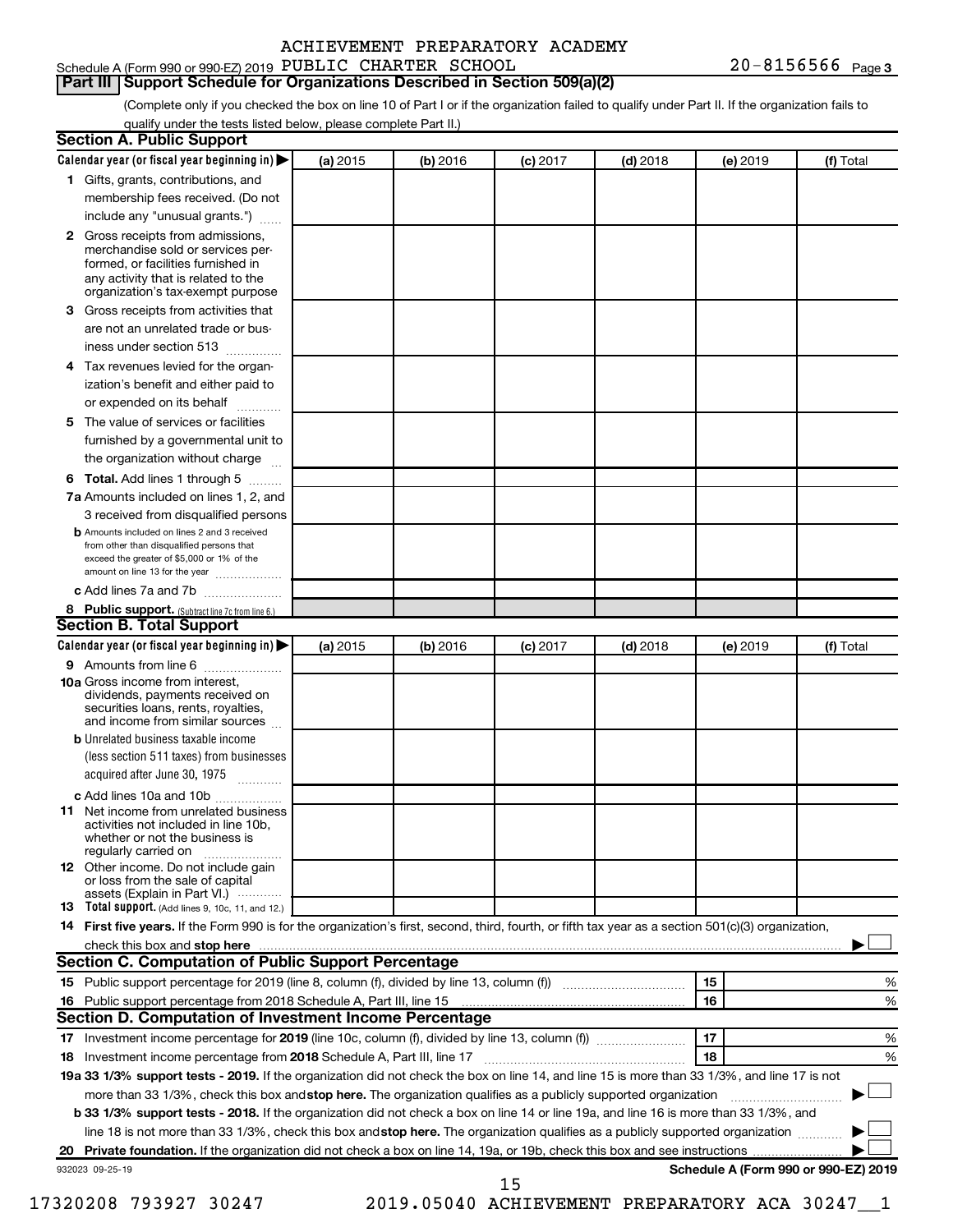## Schedule A (Form 990 or 990-EZ) 2019 PUBLIC CHARTER SCHOOL  $20-8156566$  Page ACHIEVEMENT PREPARATORY ACADEMY

**1**

**2**

**3a**

**3b**

**3c**

**4a**

**4b**

**4c**

**5a**

**5b 5c**

**6**

**7**

**8**

**9a**

**9b**

**9c**

**10a**

**10b**

**Yes No**

# **Part IV Supporting Organizations**

(Complete only if you checked a box in line 12 on Part I. If you checked 12a of Part I, complete Sections A and B. If you checked 12b of Part I, complete Sections A and C. If you checked 12c of Part I, complete Sections A, D, and E. If you checked 12d of Part I, complete Sections A and D, and complete Part V.)

#### **Section A. All Supporting Organizations**

- **1** Are all of the organization's supported organizations listed by name in the organization's governing documents? If "No," describe in Part VI how the supported organizations are designated. If designated by *class or purpose, describe the designation. If historic and continuing relationship, explain.*
- **2** Did the organization have any supported organization that does not have an IRS determination of status under section 509(a)(1) or (2)? If "Yes," explain in Part **VI** how the organization determined that the supported *organization was described in section 509(a)(1) or (2).*
- **3a** Did the organization have a supported organization described in section 501(c)(4), (5), or (6)? If "Yes," answer *(b) and (c) below.*
- **b** Did the organization confirm that each supported organization qualified under section 501(c)(4), (5), or (6) and satisfied the public support tests under section 509(a)(2)? If "Yes," describe in Part VI when and how the *organization made the determination.*
- **c** Did the organization ensure that all support to such organizations was used exclusively for section 170(c)(2)(B) purposes? If "Yes," explain in Part VI what controls the organization put in place to ensure such use.
- **4 a** *If* Was any supported organization not organized in the United States ("foreign supported organization")? *"Yes," and if you checked 12a or 12b in Part I, answer (b) and (c) below.*
- **b** Did the organization have ultimate control and discretion in deciding whether to make grants to the foreign supported organization? If "Yes," describe in Part VI how the organization had such control and discretion *despite being controlled or supervised by or in connection with its supported organizations.*
- **c** Did the organization support any foreign supported organization that does not have an IRS determination under sections 501(c)(3) and 509(a)(1) or (2)? If "Yes," explain in Part VI what controls the organization used *to ensure that all support to the foreign supported organization was used exclusively for section 170(c)(2)(B) purposes.*
- **5a** Did the organization add, substitute, or remove any supported organizations during the tax year? If "Yes," answer (b) and (c) below (if applicable). Also, provide detail in **Part VI,** including (i) the names and EIN *numbers of the supported organizations added, substituted, or removed; (ii) the reasons for each such action; (iii) the authority under the organization's organizing document authorizing such action; and (iv) how the action was accomplished (such as by amendment to the organizing document).*
- **b Type I or Type II only.** Was any added or substituted supported organization part of a class already designated in the organization's organizing document?
- **c Substitutions only.**  Was the substitution the result of an event beyond the organization's control?
- **6** Did the organization provide support (whether in the form of grants or the provision of services or facilities) to **Part VI.** support or benefit one or more of the filing organization's supported organizations? If "Yes," provide detail in anyone other than (i) its supported organizations, (ii) individuals that are part of the charitable class benefited by one or more of its supported organizations, or (iii) other supporting organizations that also
- **7** Did the organization provide a grant, loan, compensation, or other similar payment to a substantial contributor regard to a substantial contributor? If "Yes," complete Part I of Schedule L (Form 990 or 990-EZ). (as defined in section 4958(c)(3)(C)), a family member of a substantial contributor, or a 35% controlled entity with
- **8** Did the organization make a loan to a disqualified person (as defined in section 4958) not described in line 7? *If "Yes," complete Part I of Schedule L (Form 990 or 990-EZ).*
- **9 a** Was the organization controlled directly or indirectly at any time during the tax year by one or more in section 509(a)(1) or (2))? If "Yes," provide detail in **Part VI.** disqualified persons as defined in section 4946 (other than foundation managers and organizations described
- **b** Did one or more disqualified persons (as defined in line 9a) hold a controlling interest in any entity in which the supporting organization had an interest? If "Yes," provide detail in Part VI.
- **c** Did a disqualified person (as defined in line 9a) have an ownership interest in, or derive any personal benefit from, assets in which the supporting organization also had an interest? If "Yes," provide detail in Part VI.
- **10 a** Was the organization subject to the excess business holdings rules of section 4943 because of section supporting organizations)? If "Yes," answer 10b below. 4943(f) (regarding certain Type II supporting organizations, and all Type III non-functionally integrated
	- **b** Did the organization have any excess business holdings in the tax year? (Use Schedule C, Form 4720, to *determine whether the organization had excess business holdings.)*

932024 09-25-19

**Schedule A (Form 990 or 990-EZ) 2019**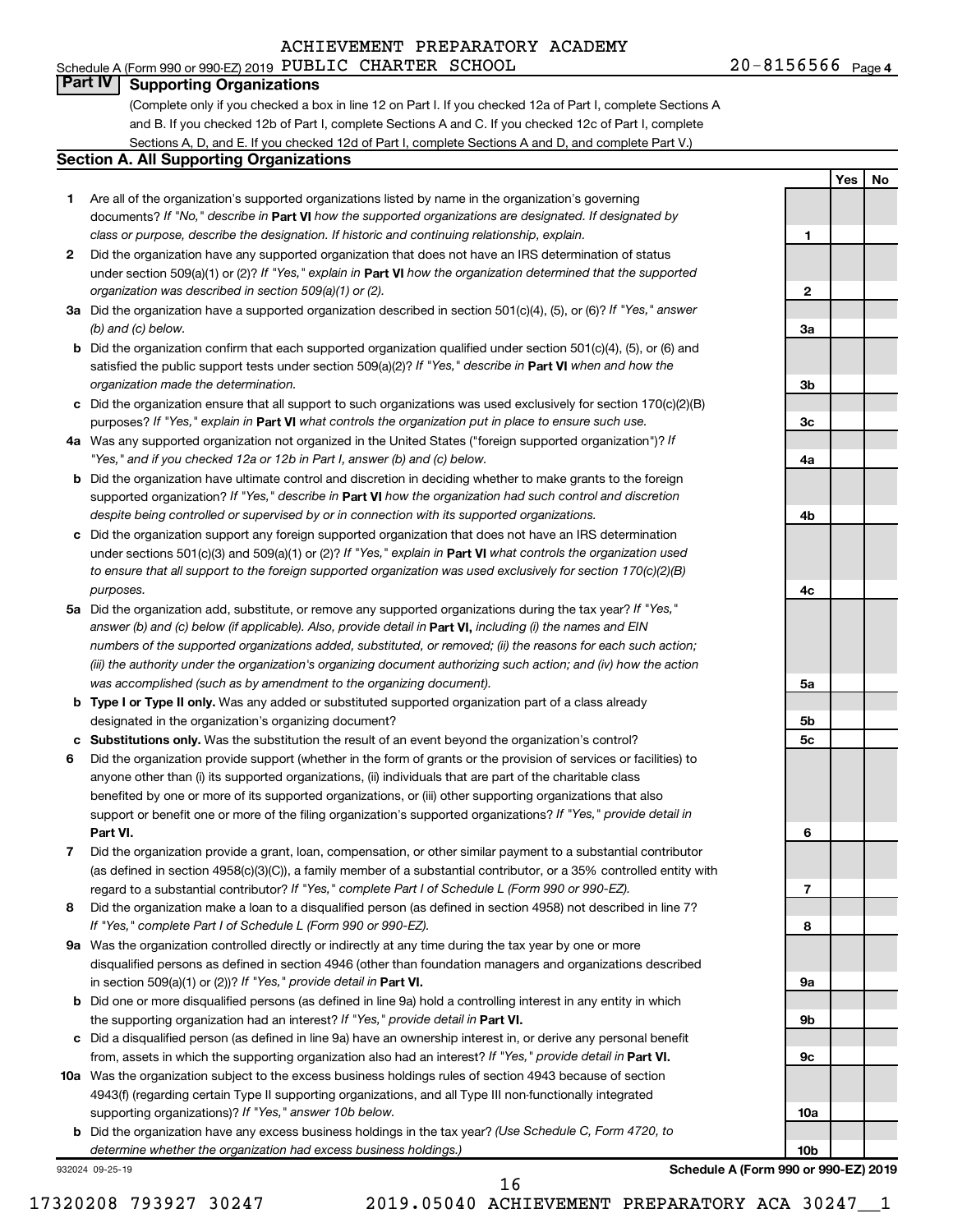|  | Schedule A (Form 990 or 990-EZ) 2019 PUBLIC CHARTER SCHOOL |  |  |  | $20 - 8156566$ Page 5 |  |
|--|------------------------------------------------------------|--|--|--|-----------------------|--|
|--|------------------------------------------------------------|--|--|--|-----------------------|--|

|    | Part IV<br><b>Supporting Organizations (continued)</b>                                                                          |                 |     |    |
|----|---------------------------------------------------------------------------------------------------------------------------------|-----------------|-----|----|
|    |                                                                                                                                 |                 | Yes | No |
| 11 | Has the organization accepted a gift or contribution from any of the following persons?                                         |                 |     |    |
|    | a A person who directly or indirectly controls, either alone or together with persons described in (b) and (c)                  |                 |     |    |
|    | below, the governing body of a supported organization?                                                                          | 11a             |     |    |
|    | <b>b</b> A family member of a person described in (a) above?                                                                    | 11 <sub>b</sub> |     |    |
|    | c A 35% controlled entity of a person described in (a) or (b) above? If "Yes" to a, b, or c, provide detail in Part VI.         | 11c             |     |    |
|    | <b>Section B. Type I Supporting Organizations</b>                                                                               |                 |     |    |
|    |                                                                                                                                 |                 | Yes | No |
| 1  | Did the directors, trustees, or membership of one or more supported organizations have the power to                             |                 |     |    |
|    | regularly appoint or elect at least a majority of the organization's directors or trustees at all times during the              |                 |     |    |
|    | tax year? If "No," describe in Part VI how the supported organization(s) effectively operated, supervised, or                   |                 |     |    |
|    | controlled the organization's activities. If the organization had more than one supported organization,                         |                 |     |    |
|    | describe how the powers to appoint and/or remove directors or trustees were allocated among the supported                       |                 |     |    |
|    |                                                                                                                                 | 1               |     |    |
|    | organizations and what conditions or restrictions, if any, applied to such powers during the tax year.                          |                 |     |    |
| 2  | Did the organization operate for the benefit of any supported organization other than the supported                             |                 |     |    |
|    | organization(s) that operated, supervised, or controlled the supporting organization? If "Yes," explain in                      |                 |     |    |
|    | Part VI how providing such benefit carried out the purposes of the supported organization(s) that operated,                     |                 |     |    |
|    | supervised, or controlled the supporting organization.                                                                          | 2               |     |    |
|    | <b>Section C. Type II Supporting Organizations</b>                                                                              |                 |     |    |
|    |                                                                                                                                 |                 | Yes | No |
| 1. | Were a majority of the organization's directors or trustees during the tax year also a majority of the directors                |                 |     |    |
|    | or trustees of each of the organization's supported organization(s)? If "No," describe in Part VI how control                   |                 |     |    |
|    | or management of the supporting organization was vested in the same persons that controlled or managed                          |                 |     |    |
|    | the supported organization(s).                                                                                                  | 1               |     |    |
|    | <b>Section D. All Type III Supporting Organizations</b>                                                                         |                 |     |    |
|    |                                                                                                                                 |                 | Yes | No |
| 1  | Did the organization provide to each of its supported organizations, by the last day of the fifth month of the                  |                 |     |    |
|    | organization's tax year, (i) a written notice describing the type and amount of support provided during the prior tax           |                 |     |    |
|    | year, (ii) a copy of the Form 990 that was most recently filed as of the date of notification, and (iii) copies of the          |                 |     |    |
|    | organization's governing documents in effect on the date of notification, to the extent not previously provided?                | 1               |     |    |
| 2  | Were any of the organization's officers, directors, or trustees either (i) appointed or elected by the supported                |                 |     |    |
|    | organization(s) or (ii) serving on the governing body of a supported organization? If "No," explain in Part VI how              |                 |     |    |
|    | the organization maintained a close and continuous working relationship with the supported organization(s).                     | $\mathbf{2}$    |     |    |
| 3  | By reason of the relationship described in (2), did the organization's supported organizations have a                           |                 |     |    |
|    | significant voice in the organization's investment policies and in directing the use of the organization's                      |                 |     |    |
|    | income or assets at all times during the tax year? If "Yes," describe in Part VI the role the organization's                    |                 |     |    |
|    | supported organizations played in this regard.                                                                                  | з               |     |    |
|    | Section E. Type III Functionally Integrated Supporting Organizations                                                            |                 |     |    |
| 1  | Check the box next to the method that the organization used to satisfy the Integral Part Test during the yealsee instructions). |                 |     |    |
| a  | The organization satisfied the Activities Test. Complete line 2 below.                                                          |                 |     |    |
| b  | The organization is the parent of each of its supported organizations. Complete line 3 below.                                   |                 |     |    |
| c  | The organization supported a governmental entity. Describe in Part VI how you supported a government entity (see instructions). |                 |     |    |
| 2  | Activities Test. Answer (a) and (b) below.                                                                                      |                 | Yes | No |
| а  | Did substantially all of the organization's activities during the tax year directly further the exempt purposes of              |                 |     |    |
|    | the supported organization(s) to which the organization was responsive? If "Yes," then in Part VI identify                      |                 |     |    |
|    | those supported organizations and explain how these activities directly furthered their exempt purposes,                        |                 |     |    |
|    | how the organization was responsive to those supported organizations, and how the organization determined                       |                 |     |    |
|    | that these activities constituted substantially all of its activities.                                                          | 2a              |     |    |
| b  | Did the activities described in (a) constitute activities that, but for the organization's involvement, one or more             |                 |     |    |
|    | of the organization's supported organization(s) would have been engaged in? If "Yes," explain in Part VI the                    |                 |     |    |
|    | reasons for the organization's position that its supported organization(s) would have engaged in these                          |                 |     |    |
|    | activities but for the organization's involvement.                                                                              | 2b              |     |    |
|    |                                                                                                                                 |                 |     |    |
| 3  | Parent of Supported Organizations. Answer (a) and (b) below.                                                                    |                 |     |    |
| а  | Did the organization have the power to regularly appoint or elect a majority of the officers, directors, or                     |                 |     |    |
|    | trustees of each of the supported organizations? Provide details in Part VI.                                                    | За              |     |    |
|    | <b>b</b> Did the organization exercise a substantial degree of direction over the policies, programs, and activities of each    |                 |     |    |
|    | of its supported organizations? If "Yes," describe in Part VI the role played by the organization in this regard.               | 3b              |     |    |
|    | Schedule A (Form 990 or 990-EZ) 2019<br>932025 09-25-19<br>17                                                                   |                 |     |    |
|    |                                                                                                                                 |                 |     |    |

<sup>17320208 793927 30247 2019.05040</sup> ACHIEVEMENT PREPARATORY ACA 30247\_\_1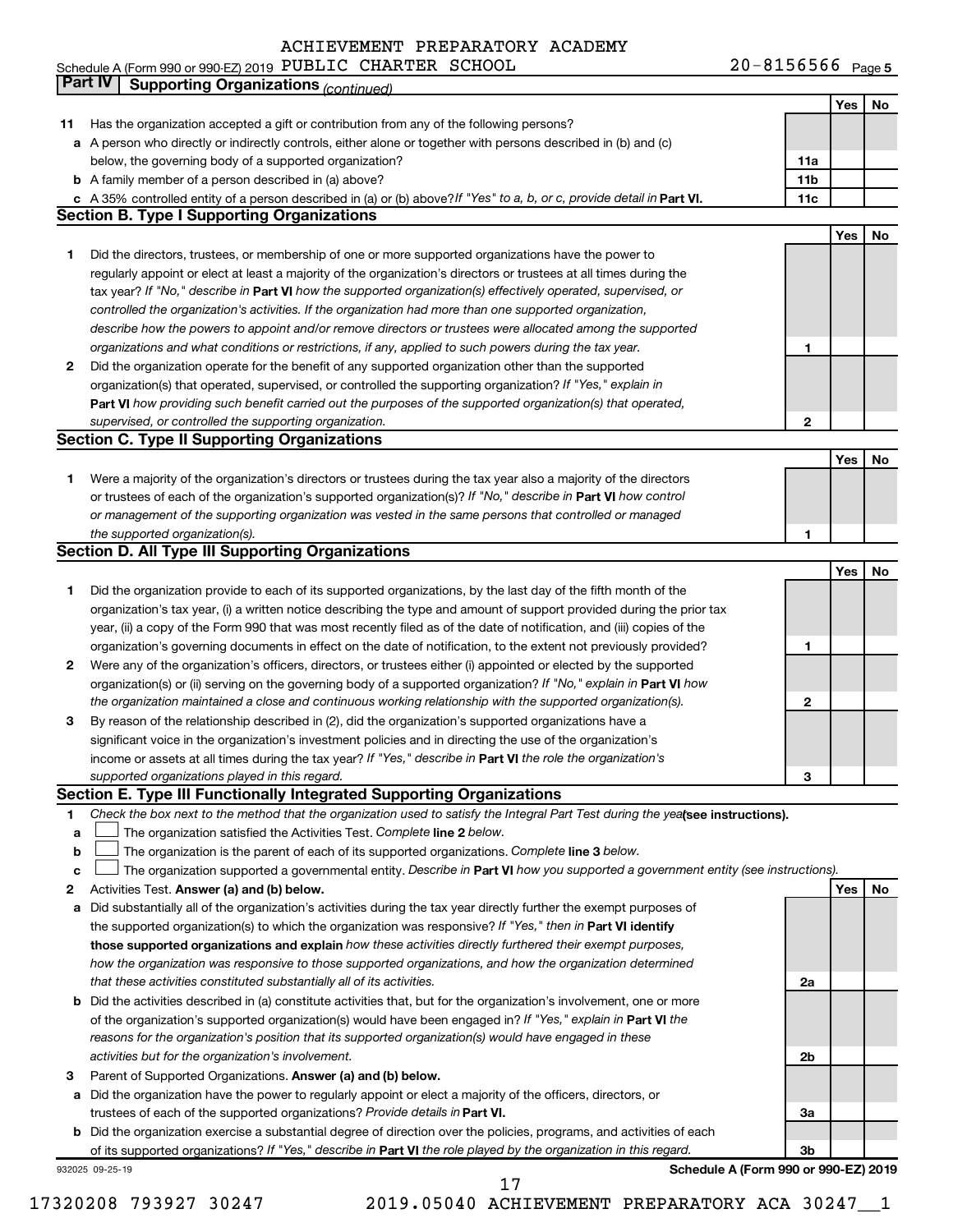# **Part V Type III Non-Functionally Integrated 509(a)(3) Supporting Organizations**

1 **Letter See instructions.** All Check here if the organization satisfied the Integral Part Test as a qualifying trust on Nov. 20, 1970 (explain in Part VI). See instructions. All other Type III non-functionally integrated supporting organizations must complete Sections A through E.

|                | Section A - Adjusted Net Income                                              |                | (A) Prior Year | (B) Current Year<br>(optional) |
|----------------|------------------------------------------------------------------------------|----------------|----------------|--------------------------------|
| 1.             | Net short-term capital gain                                                  | 1              |                |                                |
| 2              | Recoveries of prior-year distributions                                       | $\overline{2}$ |                |                                |
| 3              | Other gross income (see instructions)                                        | 3              |                |                                |
| 4              | Add lines 1 through 3.                                                       | 4              |                |                                |
| 5              | Depreciation and depletion                                                   | 5              |                |                                |
| 6              | Portion of operating expenses paid or incurred for production or             |                |                |                                |
|                | collection of gross income or for management, conservation, or               |                |                |                                |
|                | maintenance of property held for production of income (see instructions)     | 6              |                |                                |
| 7              | Other expenses (see instructions)                                            | 7              |                |                                |
| 8              | Adjusted Net Income (subtract lines 5, 6, and 7 from line 4)                 | 8              |                |                                |
|                | <b>Section B - Minimum Asset Amount</b>                                      |                | (A) Prior Year | (B) Current Year<br>(optional) |
| 1.             | Aggregate fair market value of all non-exempt-use assets (see                |                |                |                                |
|                | instructions for short tax year or assets held for part of year):            |                |                |                                |
|                | <b>a</b> Average monthly value of securities                                 | 1a             |                |                                |
|                | <b>b</b> Average monthly cash balances                                       | 1b             |                |                                |
|                | c Fair market value of other non-exempt-use assets                           | 1c             |                |                                |
|                | <b>d</b> Total (add lines 1a, 1b, and 1c)                                    | 1d             |                |                                |
|                | e Discount claimed for blockage or other                                     |                |                |                                |
|                | factors (explain in detail in <b>Part VI</b> ):                              |                |                |                                |
| 2              | Acquisition indebtedness applicable to non-exempt-use assets                 | $\mathbf{2}$   |                |                                |
| З              | Subtract line 2 from line 1d.                                                | 3              |                |                                |
| 4              | Cash deemed held for exempt use. Enter 1-1/2% of line 3 (for greater amount, |                |                |                                |
|                | see instructions).                                                           | 4              |                |                                |
| 5              | Net value of non-exempt-use assets (subtract line 4 from line 3)             | 5              |                |                                |
| 6              | Multiply line 5 by .035.                                                     | 6              |                |                                |
| $\overline{7}$ | Recoveries of prior-year distributions                                       | $\overline{7}$ |                |                                |
| 8              | Minimum Asset Amount (add line 7 to line 6)                                  | 8              |                |                                |
|                | <b>Section C - Distributable Amount</b>                                      |                |                | <b>Current Year</b>            |
| 1              | Adjusted net income for prior year (from Section A, line 8, Column A)        | 1              |                |                                |
| $\mathbf{2}$   | Enter 85% of line 1.                                                         | $\overline{2}$ |                |                                |
| З              | Minimum asset amount for prior year (from Section B, line 8, Column A)       | 3              |                |                                |
| 4              | Enter greater of line 2 or line 3.                                           | 4              |                |                                |
| 5              | Income tax imposed in prior year                                             | 5              |                |                                |
| 6              | <b>Distributable Amount.</b> Subtract line 5 from line 4, unless subject to  |                |                |                                |
|                | emergency temporary reduction (see instructions).                            | 6              |                |                                |
|                |                                                                              |                |                |                                |

**7** Check here if the current year is the organization's first as a non-functionally integrated Type III supporting organization (see † instructions).

**Schedule A (Form 990 or 990-EZ) 2019**

932026 09-25-19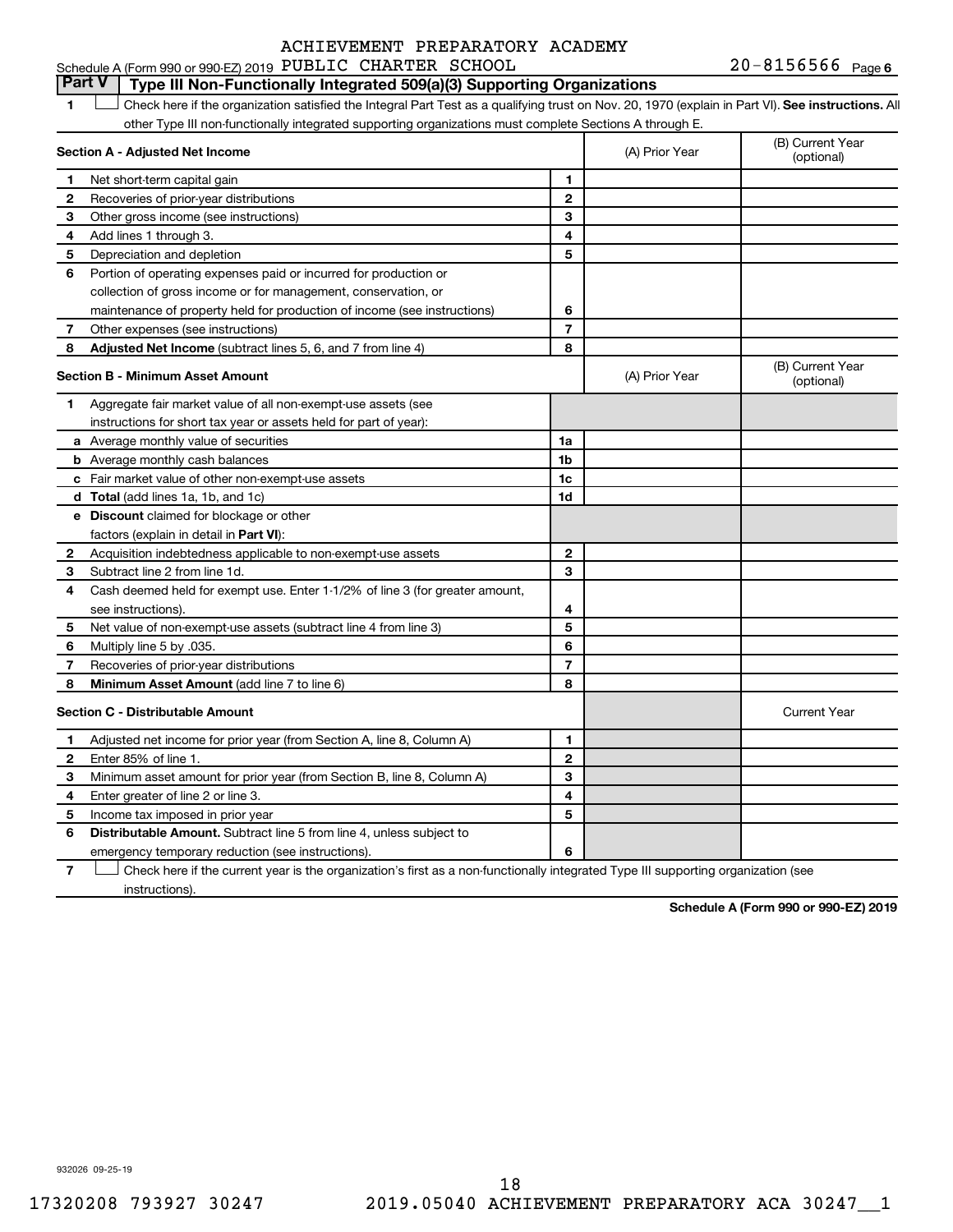|               | Schedule A (Form 990 or 990-EZ) 2019 PUBLIC CHARTER SCHOOL                                 |                                    |                                               | $20 - 8156566$ Page 7                                   |
|---------------|--------------------------------------------------------------------------------------------|------------------------------------|-----------------------------------------------|---------------------------------------------------------|
| <b>Part V</b> | Type III Non-Functionally Integrated 509(a)(3) Supporting Organizations (continued)        |                                    |                                               |                                                         |
|               | <b>Section D - Distributions</b>                                                           |                                    |                                               | <b>Current Year</b>                                     |
| 1             | Amounts paid to supported organizations to accomplish exempt purposes                      |                                    |                                               |                                                         |
| 2             | Amounts paid to perform activity that directly furthers exempt purposes of supported       |                                    |                                               |                                                         |
|               | organizations, in excess of income from activity                                           |                                    |                                               |                                                         |
| 3             | Administrative expenses paid to accomplish exempt purposes of supported organizations      |                                    |                                               |                                                         |
| 4             | Amounts paid to acquire exempt-use assets                                                  |                                    |                                               |                                                         |
| 5             | Qualified set-aside amounts (prior IRS approval required)                                  |                                    |                                               |                                                         |
| 6             | Other distributions (describe in <b>Part VI</b> ). See instructions.                       |                                    |                                               |                                                         |
| 7             | Total annual distributions. Add lines 1 through 6.                                         |                                    |                                               |                                                         |
| 8             | Distributions to attentive supported organizations to which the organization is responsive |                                    |                                               |                                                         |
|               | (provide details in Part VI). See instructions.                                            |                                    |                                               |                                                         |
| 9             | Distributable amount for 2019 from Section C, line 6                                       |                                    |                                               |                                                         |
| 10            | Line 8 amount divided by line 9 amount                                                     |                                    |                                               |                                                         |
|               | <b>Section E - Distribution Allocations (see instructions)</b>                             | (i)<br><b>Excess Distributions</b> | (ii)<br><b>Underdistributions</b><br>Pre-2019 | (iii)<br><b>Distributable</b><br><b>Amount for 2019</b> |
| 1             | Distributable amount for 2019 from Section C, line 6                                       |                                    |                                               |                                                         |
| 2             | Underdistributions, if any, for years prior to 2019 (reason-                               |                                    |                                               |                                                         |
|               | able cause required-explain in Part VI). See instructions.                                 |                                    |                                               |                                                         |
| 3             | Excess distributions carryover, if any, to 2019                                            |                                    |                                               |                                                         |
|               | <b>a</b> From 2014                                                                         |                                    |                                               |                                                         |
|               | <b>b</b> From 2015                                                                         |                                    |                                               |                                                         |
|               | $c$ From 2016                                                                              |                                    |                                               |                                                         |
|               | d From 2017                                                                                |                                    |                                               |                                                         |
|               | e From 2018                                                                                |                                    |                                               |                                                         |
| f.            | <b>Total</b> of lines 3a through e                                                         |                                    |                                               |                                                         |
|               | g Applied to underdistributions of prior years                                             |                                    |                                               |                                                         |
|               | <b>h</b> Applied to 2019 distributable amount                                              |                                    |                                               |                                                         |
| Ť.            | Carryover from 2014 not applied (see instructions)                                         |                                    |                                               |                                                         |
|               | Remainder. Subtract lines 3g, 3h, and 3i from 3f.                                          |                                    |                                               |                                                         |
| 4             | Distributions for 2019 from Section D,                                                     |                                    |                                               |                                                         |
|               | line $7:$                                                                                  |                                    |                                               |                                                         |
|               | a Applied to underdistributions of prior years                                             |                                    |                                               |                                                         |
|               | <b>b</b> Applied to 2019 distributable amount                                              |                                    |                                               |                                                         |
|               | <b>c</b> Remainder. Subtract lines 4a and 4b from 4.                                       |                                    |                                               |                                                         |
|               | 5 Remaining underdistributions for years prior to 2019, if                                 |                                    |                                               |                                                         |
|               | any. Subtract lines 3g and 4a from line 2. For result greater                              |                                    |                                               |                                                         |
|               | than zero, explain in Part VI. See instructions.                                           |                                    |                                               |                                                         |
| 6             | Remaining underdistributions for 2019. Subtract lines 3h                                   |                                    |                                               |                                                         |
|               | and 4b from line 1. For result greater than zero, explain in                               |                                    |                                               |                                                         |
|               | <b>Part VI.</b> See instructions.                                                          |                                    |                                               |                                                         |
| 7             | Excess distributions carryover to 2020. Add lines 3j                                       |                                    |                                               |                                                         |
|               | and 4c.                                                                                    |                                    |                                               |                                                         |
| 8             | Breakdown of line 7:                                                                       |                                    |                                               |                                                         |
|               | a Excess from 2015                                                                         |                                    |                                               |                                                         |
|               | <b>b</b> Excess from 2016                                                                  |                                    |                                               |                                                         |
|               | c Excess from 2017                                                                         |                                    |                                               |                                                         |
|               | d Excess from 2018                                                                         |                                    |                                               |                                                         |
|               | e Excess from 2019                                                                         |                                    |                                               |                                                         |
|               |                                                                                            |                                    |                                               |                                                         |

**Schedule A (Form 990 or 990-EZ) 2019**

932027 09-25-19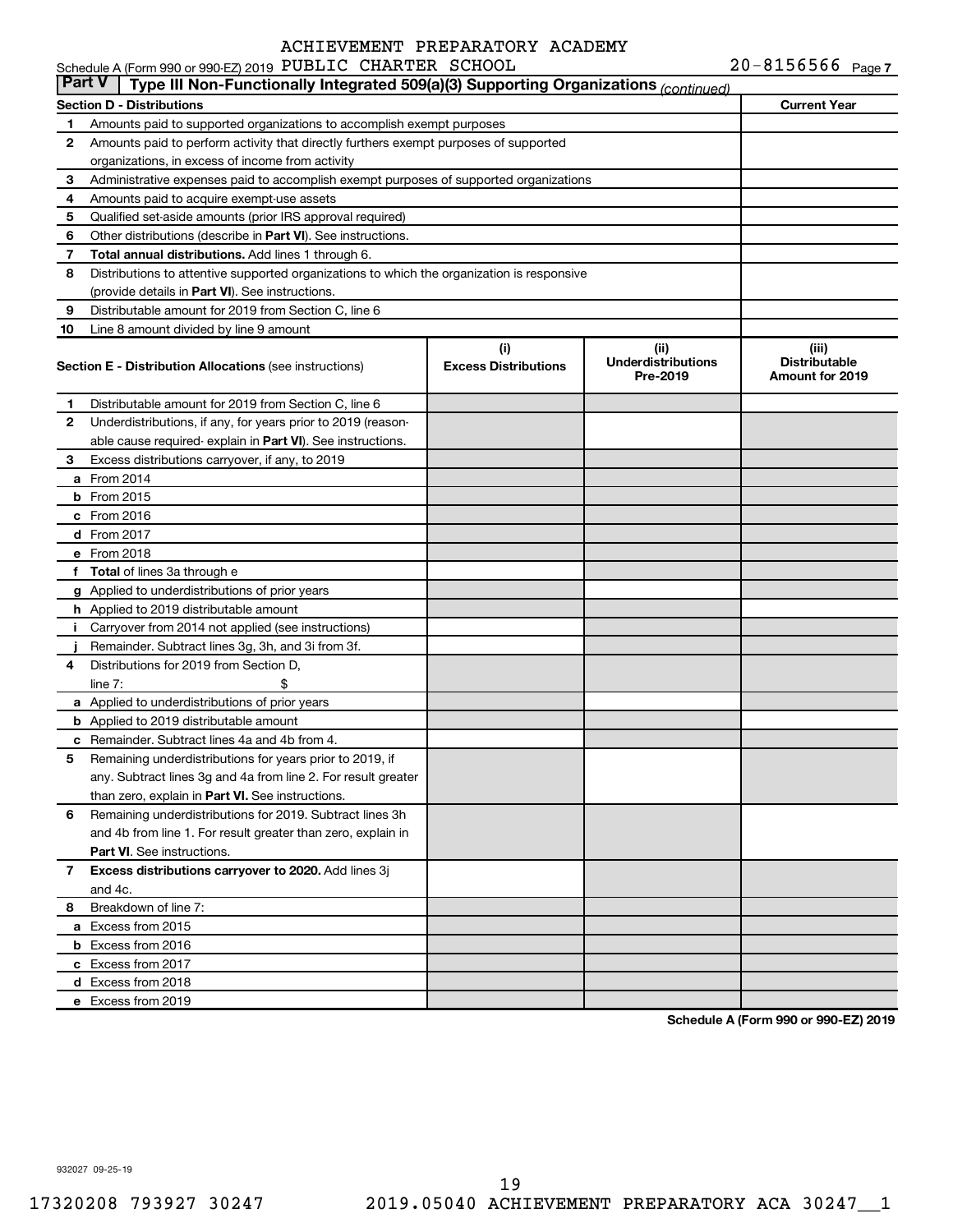|                |                                                                                                                                                                                                                                                                                                                                                                                                                                                                                                                                                                                             |  |  | ACHIEVEMENT PREPARATORY ACADEMY |                   |                                      |
|----------------|---------------------------------------------------------------------------------------------------------------------------------------------------------------------------------------------------------------------------------------------------------------------------------------------------------------------------------------------------------------------------------------------------------------------------------------------------------------------------------------------------------------------------------------------------------------------------------------------|--|--|---------------------------------|-------------------|--------------------------------------|
| <b>Part VI</b> | Schedule A (Form 990 or 990-EZ) 2019 PUBLIC CHARTER SCHOOL                                                                                                                                                                                                                                                                                                                                                                                                                                                                                                                                  |  |  |                                 | 20-8156566 Page 8 |                                      |
|                | Supplemental Information. Provide the explanations required by Part II, line 10; Part II, line 17a or 17b; Part III, line 12;<br>Part IV, Section A, lines 1, 2, 3b, 3c, 4b, 4c, 5a, 6, 9a, 9b, 9c, 11a, 11b, and 11c; Part IV, Section B, lines 1 and 2; Part IV, Section C,<br>line 1; Part IV, Section D, lines 2 and 3; Part IV, Section E, lines 1c, 2a, 2b, 3a, and 3b; Part V, line 1; Part V, Section B, line 1e; Part V,<br>Section D, lines 5, 6, and 8; and Part V, Section E, lines 2, 5, and 6. Also complete this part for any additional information.<br>(See instructions.) |  |  |                                 |                   |                                      |
|                |                                                                                                                                                                                                                                                                                                                                                                                                                                                                                                                                                                                             |  |  |                                 |                   |                                      |
|                |                                                                                                                                                                                                                                                                                                                                                                                                                                                                                                                                                                                             |  |  |                                 |                   |                                      |
|                |                                                                                                                                                                                                                                                                                                                                                                                                                                                                                                                                                                                             |  |  |                                 |                   |                                      |
|                |                                                                                                                                                                                                                                                                                                                                                                                                                                                                                                                                                                                             |  |  |                                 |                   |                                      |
|                |                                                                                                                                                                                                                                                                                                                                                                                                                                                                                                                                                                                             |  |  |                                 |                   |                                      |
|                |                                                                                                                                                                                                                                                                                                                                                                                                                                                                                                                                                                                             |  |  |                                 |                   |                                      |
|                |                                                                                                                                                                                                                                                                                                                                                                                                                                                                                                                                                                                             |  |  |                                 |                   |                                      |
|                |                                                                                                                                                                                                                                                                                                                                                                                                                                                                                                                                                                                             |  |  |                                 |                   |                                      |
|                |                                                                                                                                                                                                                                                                                                                                                                                                                                                                                                                                                                                             |  |  |                                 |                   |                                      |
|                |                                                                                                                                                                                                                                                                                                                                                                                                                                                                                                                                                                                             |  |  |                                 |                   |                                      |
|                |                                                                                                                                                                                                                                                                                                                                                                                                                                                                                                                                                                                             |  |  |                                 |                   |                                      |
|                |                                                                                                                                                                                                                                                                                                                                                                                                                                                                                                                                                                                             |  |  |                                 |                   |                                      |
|                |                                                                                                                                                                                                                                                                                                                                                                                                                                                                                                                                                                                             |  |  |                                 |                   |                                      |
|                |                                                                                                                                                                                                                                                                                                                                                                                                                                                                                                                                                                                             |  |  |                                 |                   |                                      |
|                |                                                                                                                                                                                                                                                                                                                                                                                                                                                                                                                                                                                             |  |  |                                 |                   |                                      |
|                |                                                                                                                                                                                                                                                                                                                                                                                                                                                                                                                                                                                             |  |  |                                 |                   |                                      |
|                |                                                                                                                                                                                                                                                                                                                                                                                                                                                                                                                                                                                             |  |  |                                 |                   |                                      |
|                |                                                                                                                                                                                                                                                                                                                                                                                                                                                                                                                                                                                             |  |  |                                 |                   |                                      |
|                |                                                                                                                                                                                                                                                                                                                                                                                                                                                                                                                                                                                             |  |  |                                 |                   |                                      |
|                |                                                                                                                                                                                                                                                                                                                                                                                                                                                                                                                                                                                             |  |  |                                 |                   |                                      |
|                |                                                                                                                                                                                                                                                                                                                                                                                                                                                                                                                                                                                             |  |  |                                 |                   |                                      |
|                |                                                                                                                                                                                                                                                                                                                                                                                                                                                                                                                                                                                             |  |  |                                 |                   |                                      |
|                |                                                                                                                                                                                                                                                                                                                                                                                                                                                                                                                                                                                             |  |  |                                 |                   |                                      |
|                |                                                                                                                                                                                                                                                                                                                                                                                                                                                                                                                                                                                             |  |  |                                 |                   |                                      |
|                |                                                                                                                                                                                                                                                                                                                                                                                                                                                                                                                                                                                             |  |  |                                 |                   |                                      |
|                |                                                                                                                                                                                                                                                                                                                                                                                                                                                                                                                                                                                             |  |  |                                 |                   |                                      |
|                |                                                                                                                                                                                                                                                                                                                                                                                                                                                                                                                                                                                             |  |  |                                 |                   |                                      |
|                |                                                                                                                                                                                                                                                                                                                                                                                                                                                                                                                                                                                             |  |  |                                 |                   |                                      |
|                |                                                                                                                                                                                                                                                                                                                                                                                                                                                                                                                                                                                             |  |  |                                 |                   |                                      |
|                |                                                                                                                                                                                                                                                                                                                                                                                                                                                                                                                                                                                             |  |  |                                 |                   |                                      |
|                |                                                                                                                                                                                                                                                                                                                                                                                                                                                                                                                                                                                             |  |  |                                 |                   |                                      |
|                |                                                                                                                                                                                                                                                                                                                                                                                                                                                                                                                                                                                             |  |  |                                 |                   | Schedule A (Form 990 or 990-EZ) 2019 |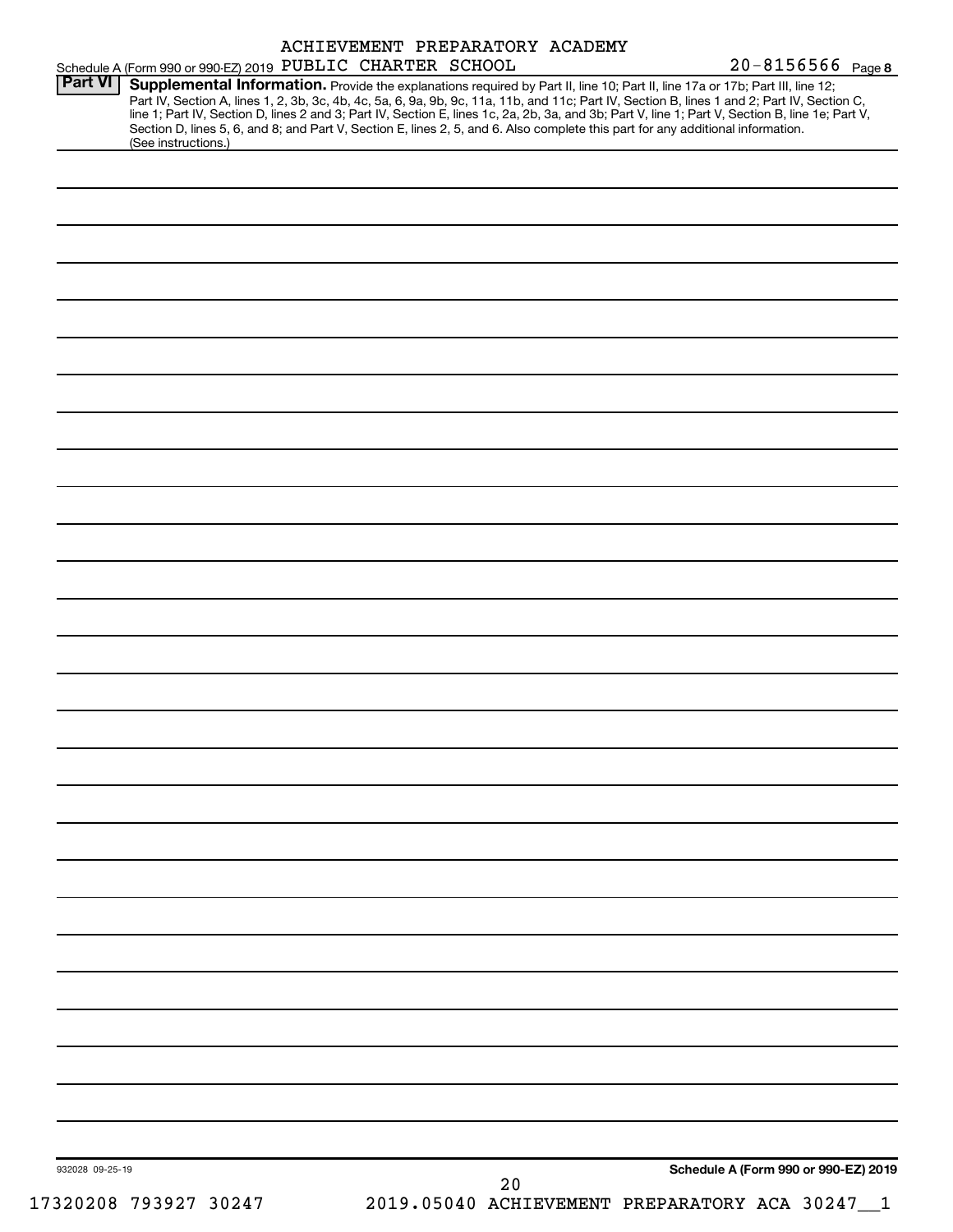Department of the Treasury Internal Revenue Service **(Form 990, 990-EZ,**

|  | Name of the organization |  |
|--|--------------------------|--|
|  |                          |  |

**Organization type** (check one):

## \*\* PUBLIC DISCLOSURE COPY \*\*

# **Schedule B Schedule of Contributors**

**or 990-PF) | Attach to Form 990, Form 990-EZ, or Form 990-PF. | Go to www.irs.gov/Form990 for the latest information.** OMB No. 1545-0047

**2019**

**Employer identification number**

| ACHIEVEMENT PREPARATORY ACADEMY |  |
|---------------------------------|--|
|                                 |  |

PUBLIC CHARTER SCHOOL 20-8156566

| Filers of:         | Section:                                                                           |
|--------------------|------------------------------------------------------------------------------------|
| Form 990 or 990-EZ | $\boxed{\textbf{X}}$ 501(c)( 3) (enter number) organization                        |
|                    | $4947(a)(1)$ nonexempt charitable trust <b>not</b> treated as a private foundation |
|                    | 527 political organization                                                         |
| Form 990-PF        | 501(c)(3) exempt private foundation                                                |
|                    | 4947(a)(1) nonexempt charitable trust treated as a private foundation              |
|                    | 501(c)(3) taxable private foundation                                               |

Check if your organization is covered by the General Rule or a Special Rule.

**Note:**  Only a section 501(c)(7), (8), or (10) organization can check boxes for both the General Rule and a Special Rule. See instructions.

#### **General Rule**

**K** For an organization filing Form 990, 990-EZ, or 990-PF that received, during the year, contributions totaling \$5,000 or more (in money or property) from any one contributor. Complete Parts I and II. See instructions for determining a contributor's total contributions.

## **Special Rules**

 $\Box$ 

 $\Box$ 

any one contributor, during the year, total contributions of the greater of (1) \$5,000; or (2) 2% of the amount on (i) Form 990, Part VIII, line 1h; For an organization described in section 501(c)(3) filing Form 990 or 990-EZ that met the 33 1/3% support test of the regulations under sections 509(a)(1) and 170(b)(1)(A)(vi), that checked Schedule A (Form 990 or 990-EZ), Part II, line 13, 16a, or 16b, and that received from or (ii) Form 990-EZ, line 1. Complete Parts I and II.  $\Box$ 

year, total contributions of more than \$1,000 *exclusively* for religious, charitable, scientific, literary, or educational purposes, or for the For an organization described in section 501(c)(7), (8), or (10) filing Form 990 or 990-EZ that received from any one contributor, during the prevention of cruelty to children or animals. Complete Parts I, II, and III.

purpose. Don't complete any of the parts unless the General Rule applies to this organization because it received nonexclusively year, contributions exclusively for religious, charitable, etc., purposes, but no such contributions totaled more than \$1,000. If this box is checked, enter here the total contributions that were received during the year for an exclusively religious, charitable, etc., For an organization described in section 501(c)(7), (8), or (10) filing Form 990 or 990-EZ that received from any one contributor, during the religious, charitable, etc., contributions totaling \$5,000 or more during the year  $\ldots$  $\ldots$  $\ldots$  $\ldots$  $\ldots$  $\ldots$ 

**Caution:**  An organization that isn't covered by the General Rule and/or the Special Rules doesn't file Schedule B (Form 990, 990-EZ, or 990-PF),  **must** but it answer "No" on Part IV, line 2, of its Form 990; or check the box on line H of its Form 990-EZ or on its Form 990-PF, Part I, line 2, to certify that it doesn't meet the filing requirements of Schedule B (Form 990, 990-EZ, or 990-PF).

**For Paperwork Reduction Act Notice, see the instructions for Form 990, 990-EZ, or 990-PF. Schedule B (Form 990, 990-EZ, or 990-PF) (2019)** LHA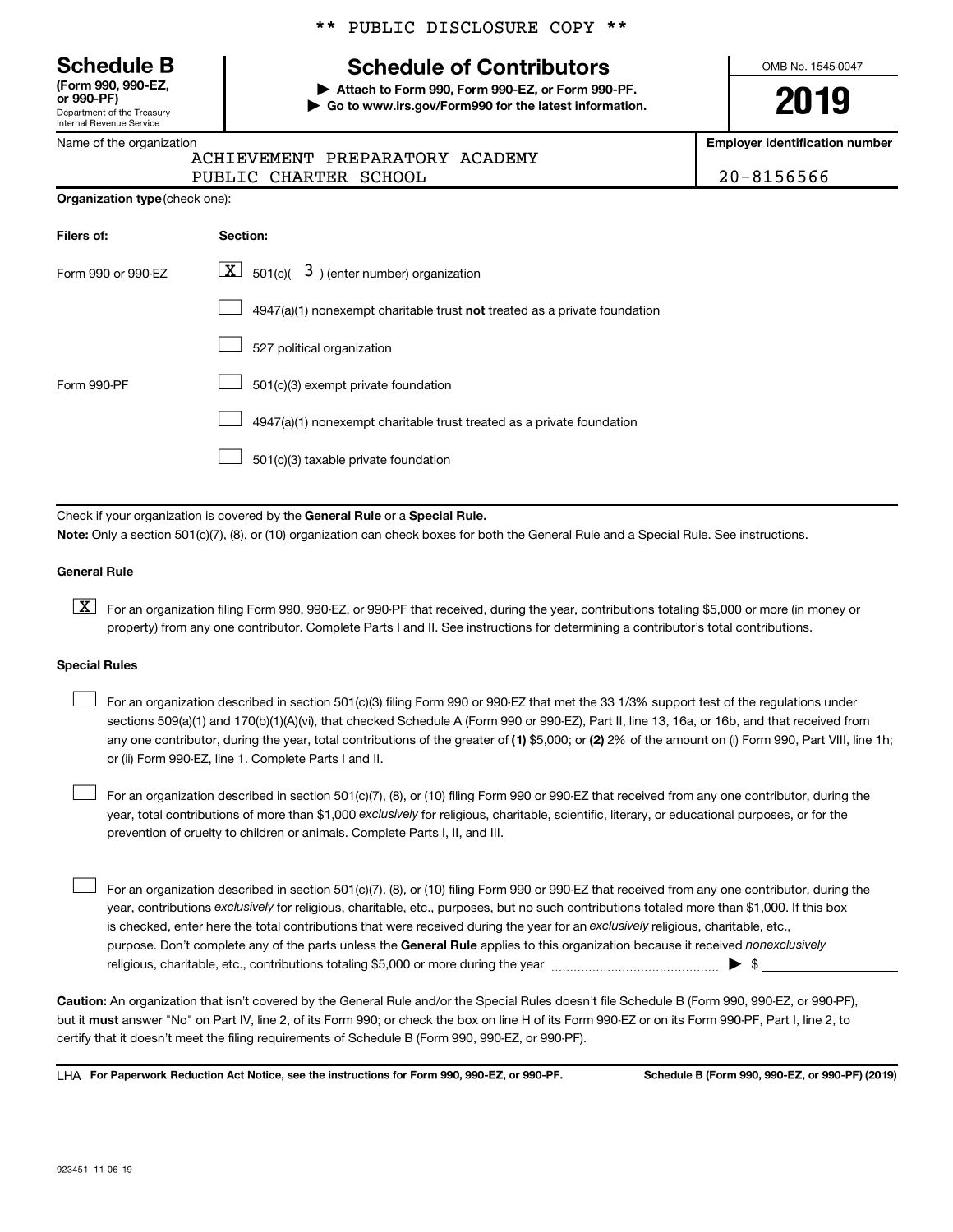#### Schedule B (Form 990, 990-EZ, or 990-PF) (2019)

Name of organization

923452 11-06-19 **Schedule B (Form 990, 990-EZ, or 990-PF) (2019)**

| 23452 11-06-19 |  |
|----------------|--|
|                |  |

17320208 793927 30247 2019.05040 ACHIEVEMENT PREPARATORY ACA 30247\_\_1 22

| <b>Employer identification number</b> |
|---------------------------------------|
|                                       |

| Part I     | <b>Contributors</b> (see instructions). Use duplicate copies of Part I if additional space is needed. |                                   |                                                                                                                  |
|------------|-------------------------------------------------------------------------------------------------------|-----------------------------------|------------------------------------------------------------------------------------------------------------------|
| (a)        | (b)                                                                                                   | (c)                               | (d)                                                                                                              |
| No.        | Name, address, and ZIP + 4                                                                            | <b>Total contributions</b>        | Type of contribution                                                                                             |
| 1          |                                                                                                       | 20,000.<br>\$                     | $\overline{\mathbf{X}}$<br>Person<br>Payroll<br>Noncash<br>(Complete Part II for<br>noncash contributions.)      |
| (a)<br>No. | (b)<br>Name, address, and ZIP + 4                                                                     | (c)<br><b>Total contributions</b> | (d)<br>Type of contribution                                                                                      |
| 2          |                                                                                                       | 1,335,788.<br>\$                  | $\overline{\mathbf{X}}$<br>Person<br>Payroll<br>Noncash<br>х<br>(Complete Part II for<br>noncash contributions.) |
| (a)<br>No. | (b)<br>Name, address, and ZIP + 4                                                                     | (c)<br><b>Total contributions</b> | (d)<br>Type of contribution                                                                                      |
| 3          |                                                                                                       | 11,761.<br>\$                     | $\overline{\mathbf{X}}$<br>Person<br>Payroll<br>Noncash<br>(Complete Part II for<br>noncash contributions.)      |
| (a)<br>No. | (b)<br>Name, address, and ZIP + 4                                                                     | (c)<br><b>Total contributions</b> | (d)<br>Type of contribution                                                                                      |
|            |                                                                                                       | \$                                | Person<br>Payroll<br><b>Noncash</b><br>(Complete Part II for<br>noncash contributions.)                          |
| (a)<br>No. | (b)<br>Name, address, and ZIP + 4                                                                     | (c)<br><b>Total contributions</b> | (d)<br>Type of contribution                                                                                      |
|            |                                                                                                       | \$                                | Person<br>Payroll<br>Noncash<br>(Complete Part II for<br>noncash contributions.)                                 |
| (a)<br>No. | (b)<br>Name, address, and ZIP + 4                                                                     | (c)<br><b>Total contributions</b> | (d)<br>Type of contribution                                                                                      |
|            |                                                                                                       | \$                                | Person<br>Payroll<br>Noncash<br>(Complete Part II for                                                            |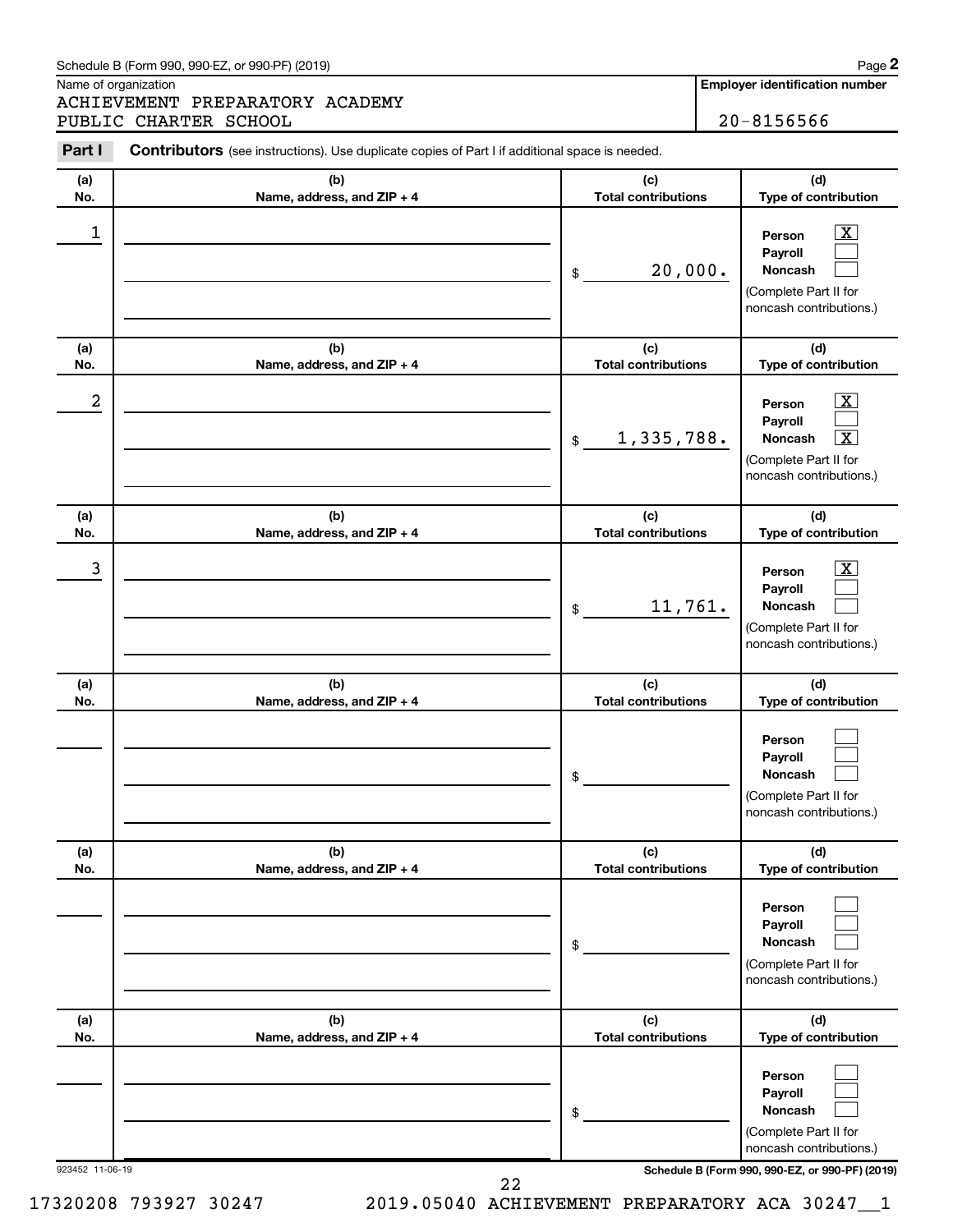| Name of organization<br>ACHIEVEMENT PREPARATORY ACADEMY |                            | <b>Employer identification number</b>                                                                                                                                                                                                                                                                                                          |
|---------------------------------------------------------|----------------------------|------------------------------------------------------------------------------------------------------------------------------------------------------------------------------------------------------------------------------------------------------------------------------------------------------------------------------------------------|
| PUBLIC CHARTER SCHOOL                                   |                            | $20 - 8156566$                                                                                                                                                                                                                                                                                                                                 |
|                                                         |                            |                                                                                                                                                                                                                                                                                                                                                |
| (b)<br>Description of noncash property given            | (c)                        | (d)<br>Date received                                                                                                                                                                                                                                                                                                                           |
| <b>DONATED</b><br>COMMODITIES                           |                            |                                                                                                                                                                                                                                                                                                                                                |
|                                                         | $\mathfrak{S}$             | 06/30/20                                                                                                                                                                                                                                                                                                                                       |
| (b)<br>Description of noncash property given            | (c)                        | (d)<br>Date received                                                                                                                                                                                                                                                                                                                           |
|                                                         |                            |                                                                                                                                                                                                                                                                                                                                                |
|                                                         |                            |                                                                                                                                                                                                                                                                                                                                                |
| (b)<br>Description of noncash property given            | (c)                        | (d)<br>Date received                                                                                                                                                                                                                                                                                                                           |
|                                                         |                            |                                                                                                                                                                                                                                                                                                                                                |
|                                                         | \$                         |                                                                                                                                                                                                                                                                                                                                                |
| (b)<br>Description of noncash property given            | (c)                        | (d)<br>Date received                                                                                                                                                                                                                                                                                                                           |
|                                                         |                            |                                                                                                                                                                                                                                                                                                                                                |
|                                                         | \$                         |                                                                                                                                                                                                                                                                                                                                                |
| (b)<br>Description of noncash property given            | (c)<br>(See instructions.) | (d)<br>Date received                                                                                                                                                                                                                                                                                                                           |
|                                                         |                            |                                                                                                                                                                                                                                                                                                                                                |
|                                                         | \$                         |                                                                                                                                                                                                                                                                                                                                                |
| (b)<br>Description of noncash property given            | (c)<br>(See instructions.) | (d)<br>Date received                                                                                                                                                                                                                                                                                                                           |
|                                                         |                            |                                                                                                                                                                                                                                                                                                                                                |
|                                                         | \$                         |                                                                                                                                                                                                                                                                                                                                                |
|                                                         |                            | Noncash Property (see instructions). Use duplicate copies of Part II if additional space is needed.<br>FMV (or estimate)<br>(See instructions.)<br>19,108.<br>FMV (or estimate)<br>(See instructions.)<br>\$<br>FMV (or estimate)<br>(See instructions.)<br>FMV (or estimate)<br>(See instructions.)<br>FMV (or estimate)<br>FMV (or estimate) |

17320208 793927 30247 2019.05040 ACHIEVEMENT PREPARATORY ACA 30247\_\_1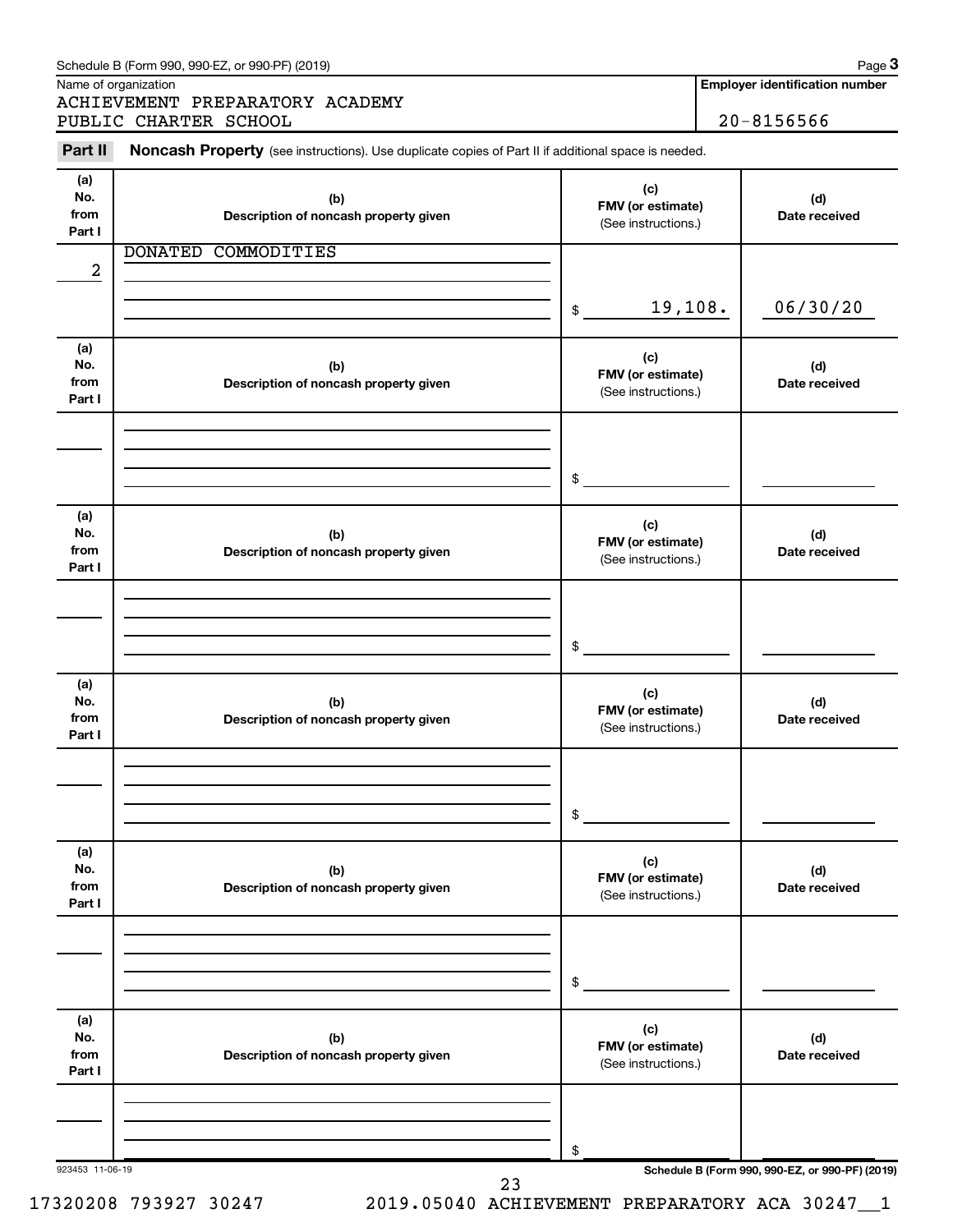| Name of organization       | ACHIEVEMENT PREPARATORY ACADEMY                                                                                                                                                                                                                                                                                                                                    |                                          | <b>Employer identification number</b>                                                                                                                          |  |  |  |  |
|----------------------------|--------------------------------------------------------------------------------------------------------------------------------------------------------------------------------------------------------------------------------------------------------------------------------------------------------------------------------------------------------------------|------------------------------------------|----------------------------------------------------------------------------------------------------------------------------------------------------------------|--|--|--|--|
|                            | PUBLIC CHARTER SCHOOL                                                                                                                                                                                                                                                                                                                                              |                                          | $20 - 8156566$                                                                                                                                                 |  |  |  |  |
| Part III                   | from any one contributor. Complete columns (a) through (e) and the following line entry. For organizations<br>completing Part III, enter the total of exclusively religious, charitable, etc., contributions of \$1,000 or less for the year. (Enter this info. once.) $\blacktriangleright$ \$<br>Use duplicate copies of Part III if additional space is needed. |                                          | Exclusively religious, charitable, etc., contributions to organizations described in section 501(c)(7), (8), or (10) that total more than \$1,000 for the year |  |  |  |  |
| (a) No.<br>`from           | (b) Purpose of gift                                                                                                                                                                                                                                                                                                                                                | (c) Use of gift                          | (d) Description of how gift is held                                                                                                                            |  |  |  |  |
| Part I                     |                                                                                                                                                                                                                                                                                                                                                                    |                                          |                                                                                                                                                                |  |  |  |  |
|                            |                                                                                                                                                                                                                                                                                                                                                                    | (e) Transfer of gift                     |                                                                                                                                                                |  |  |  |  |
|                            | Transferee's name, address, and ZIP + 4                                                                                                                                                                                                                                                                                                                            |                                          | Relationship of transferor to transferee                                                                                                                       |  |  |  |  |
| (a) No.<br>from<br>Part I  | (b) Purpose of gift                                                                                                                                                                                                                                                                                                                                                | (c) Use of gift                          | (d) Description of how gift is held                                                                                                                            |  |  |  |  |
|                            |                                                                                                                                                                                                                                                                                                                                                                    |                                          |                                                                                                                                                                |  |  |  |  |
|                            |                                                                                                                                                                                                                                                                                                                                                                    | (e) Transfer of gift                     |                                                                                                                                                                |  |  |  |  |
|                            | Transferee's name, address, and ZIP + 4                                                                                                                                                                                                                                                                                                                            |                                          | Relationship of transferor to transferee                                                                                                                       |  |  |  |  |
|                            |                                                                                                                                                                                                                                                                                                                                                                    |                                          |                                                                                                                                                                |  |  |  |  |
| (a) No.<br>`from<br>Part I | (b) Purpose of gift                                                                                                                                                                                                                                                                                                                                                | (c) Use of gift                          | (d) Description of how gift is held                                                                                                                            |  |  |  |  |
|                            |                                                                                                                                                                                                                                                                                                                                                                    |                                          |                                                                                                                                                                |  |  |  |  |
|                            | (e) Transfer of gift                                                                                                                                                                                                                                                                                                                                               |                                          |                                                                                                                                                                |  |  |  |  |
|                            | Transferee's name, address, and ZIP + 4                                                                                                                                                                                                                                                                                                                            |                                          | Relationship of transferor to transferee                                                                                                                       |  |  |  |  |
|                            |                                                                                                                                                                                                                                                                                                                                                                    |                                          |                                                                                                                                                                |  |  |  |  |
| (a) No.<br>from<br>Part I  | (b) Purpose of gift                                                                                                                                                                                                                                                                                                                                                | (c) Use of gift                          | (d) Description of how gift is held                                                                                                                            |  |  |  |  |
|                            |                                                                                                                                                                                                                                                                                                                                                                    | (e) Transfer of gift                     |                                                                                                                                                                |  |  |  |  |
|                            | Transferee's name, address, and ZIP + 4                                                                                                                                                                                                                                                                                                                            | Relationship of transferor to transferee |                                                                                                                                                                |  |  |  |  |
|                            |                                                                                                                                                                                                                                                                                                                                                                    |                                          |                                                                                                                                                                |  |  |  |  |
| 923454 11-06-19            |                                                                                                                                                                                                                                                                                                                                                                    |                                          | Schedule B (Form 990, 990-EZ, or 990-PF) (2019)                                                                                                                |  |  |  |  |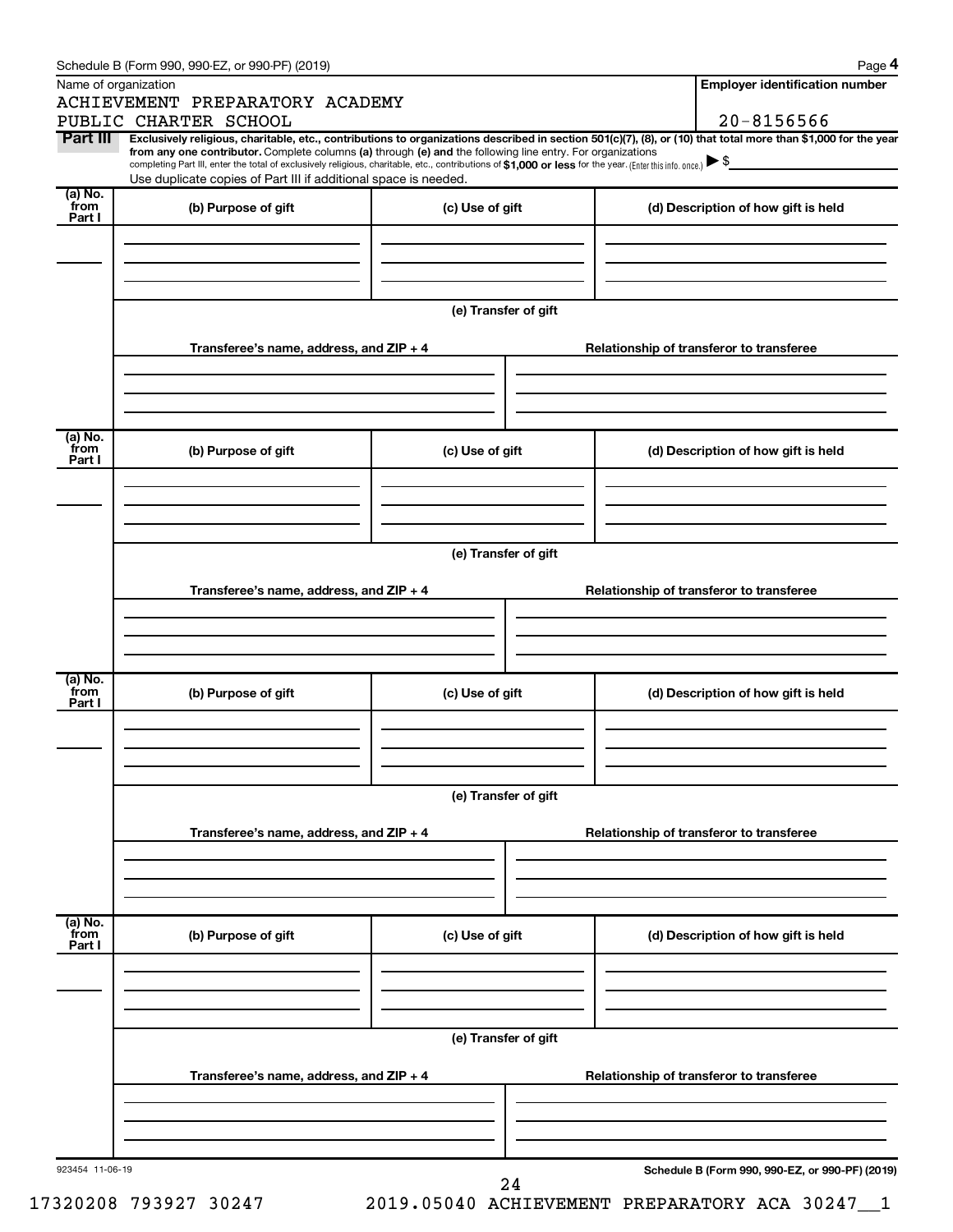|         | <b>SCHEDULE D</b>              |                                                                                                                                                                                                                                                                                 | <b>Supplemental Financial Statements</b>                                                                                             |                                                    | OMB No. 1545-0047               |           |
|---------|--------------------------------|---------------------------------------------------------------------------------------------------------------------------------------------------------------------------------------------------------------------------------------------------------------------------------|--------------------------------------------------------------------------------------------------------------------------------------|----------------------------------------------------|---------------------------------|-----------|
|         | (Form 990)                     |                                                                                                                                                                                                                                                                                 | Complete if the organization answered "Yes" on Form 990,<br>Part IV, line 6, 7, 8, 9, 10, 11a, 11b, 11c, 11d, 11e, 11f, 12a, or 12b. |                                                    |                                 |           |
|         | Department of the Treasury     |                                                                                                                                                                                                                                                                                 | Attach to Form 990.                                                                                                                  |                                                    | <b>Open to Public</b>           |           |
|         | Internal Revenue Service       | <b>ACHIEVEMENT PREPARATORY ACADEMY</b>                                                                                                                                                                                                                                          | Go to www.irs.gov/Form990 for instructions and the latest information.                                                               |                                                    | Inspection                      |           |
|         | Name of the organization       | PUBLIC CHARTER SCHOOL                                                                                                                                                                                                                                                           |                                                                                                                                      | <b>Employer identification number</b>              | $20 - 8156566$                  |           |
| Part I  |                                | Organizations Maintaining Donor Advised Funds or Other Similar Funds or Accounts. Complete if the                                                                                                                                                                               |                                                                                                                                      |                                                    |                                 |           |
|         |                                | organization answered "Yes" on Form 990, Part IV, line 6.                                                                                                                                                                                                                       |                                                                                                                                      |                                                    |                                 |           |
|         |                                |                                                                                                                                                                                                                                                                                 | (a) Donor advised funds                                                                                                              | (b) Funds and other accounts                       |                                 |           |
| 1       |                                |                                                                                                                                                                                                                                                                                 |                                                                                                                                      |                                                    |                                 |           |
| 2       |                                | Aggregate value of contributions to (during year)                                                                                                                                                                                                                               |                                                                                                                                      |                                                    |                                 |           |
| 3       |                                |                                                                                                                                                                                                                                                                                 |                                                                                                                                      |                                                    |                                 |           |
| 4       |                                |                                                                                                                                                                                                                                                                                 |                                                                                                                                      |                                                    |                                 |           |
| 5       |                                | Did the organization inform all donors and donor advisors in writing that the assets held in donor advised funds                                                                                                                                                                |                                                                                                                                      |                                                    | Yes                             |           |
| 6       |                                | Did the organization inform all grantees, donors, and donor advisors in writing that grant funds can be used only                                                                                                                                                               |                                                                                                                                      |                                                    |                                 | No        |
|         |                                | for charitable purposes and not for the benefit of the donor or donor advisor, or for any other purpose conferring                                                                                                                                                              |                                                                                                                                      |                                                    |                                 |           |
|         | impermissible private benefit? |                                                                                                                                                                                                                                                                                 |                                                                                                                                      |                                                    | Yes                             | <b>No</b> |
| Part II |                                | Conservation Easements. Complete if the organization answered "Yes" on Form 990, Part IV, line 7.                                                                                                                                                                               |                                                                                                                                      |                                                    |                                 |           |
| 1.      |                                | Purpose(s) of conservation easements held by the organization (check all that apply).                                                                                                                                                                                           |                                                                                                                                      |                                                    |                                 |           |
|         |                                | Preservation of land for public use (for example, recreation or education)                                                                                                                                                                                                      |                                                                                                                                      | Preservation of a historically important land area |                                 |           |
|         |                                | Protection of natural habitat                                                                                                                                                                                                                                                   |                                                                                                                                      | Preservation of a certified historic structure     |                                 |           |
|         |                                | Preservation of open space                                                                                                                                                                                                                                                      |                                                                                                                                      |                                                    |                                 |           |
| 2       |                                | Complete lines 2a through 2d if the organization held a qualified conservation contribution in the form of a conservation easement on the last                                                                                                                                  |                                                                                                                                      |                                                    |                                 |           |
|         | day of the tax year.           |                                                                                                                                                                                                                                                                                 |                                                                                                                                      |                                                    | Held at the End of the Tax Year |           |
| а       |                                |                                                                                                                                                                                                                                                                                 |                                                                                                                                      | 2a<br>2 <sub>b</sub>                               |                                 |           |
| b<br>c  |                                | Number of conservation easements on a certified historic structure included in (a) manufacture included in (a)                                                                                                                                                                  |                                                                                                                                      | 2c                                                 |                                 |           |
|         |                                | d Number of conservation easements included in (c) acquired after 7/25/06, and not on a historic structure                                                                                                                                                                      |                                                                                                                                      |                                                    |                                 |           |
|         |                                |                                                                                                                                                                                                                                                                                 |                                                                                                                                      | 2d                                                 |                                 |           |
| 3       |                                | Number of conservation easements modified, transferred, released, extinguished, or terminated by the organization during the tax                                                                                                                                                |                                                                                                                                      |                                                    |                                 |           |
|         | $\mathsf{year}$                |                                                                                                                                                                                                                                                                                 |                                                                                                                                      |                                                    |                                 |           |
| 4       |                                | Number of states where property subject to conservation easement is located >                                                                                                                                                                                                   |                                                                                                                                      |                                                    |                                 |           |
| 5       |                                | Does the organization have a written policy regarding the periodic monitoring, inspection, handling of                                                                                                                                                                          |                                                                                                                                      |                                                    |                                 |           |
|         |                                | violations, and enforcement of the conservation easements it holds?                                                                                                                                                                                                             |                                                                                                                                      |                                                    | Yes                             | <b>No</b> |
| 6       |                                | Staff and volunteer hours devoted to monitoring, inspecting, handling of violations, and enforcing conservation easements during the year                                                                                                                                       |                                                                                                                                      |                                                    |                                 |           |
|         |                                |                                                                                                                                                                                                                                                                                 |                                                                                                                                      |                                                    |                                 |           |
| 7       | $\blacktriangleright$ \$       | Amount of expenses incurred in monitoring, inspecting, handling of violations, and enforcing conservation easements during the year                                                                                                                                             |                                                                                                                                      |                                                    |                                 |           |
| 8       |                                | Does each conservation easement reported on line 2(d) above satisfy the requirements of section 170(h)(4)(B)(i)                                                                                                                                                                 |                                                                                                                                      |                                                    |                                 |           |
|         |                                |                                                                                                                                                                                                                                                                                 |                                                                                                                                      |                                                    | Yes                             | <b>No</b> |
| 9       |                                | In Part XIII, describe how the organization reports conservation easements in its revenue and expense statement and                                                                                                                                                             |                                                                                                                                      |                                                    |                                 |           |
|         |                                | balance sheet, and include, if applicable, the text of the footnote to the organization's financial statements that describes the                                                                                                                                               |                                                                                                                                      |                                                    |                                 |           |
|         |                                | organization's accounting for conservation easements.                                                                                                                                                                                                                           |                                                                                                                                      |                                                    |                                 |           |
|         | Part III                       | Organizations Maintaining Collections of Art, Historical Treasures, or Other Similar Assets.                                                                                                                                                                                    |                                                                                                                                      |                                                    |                                 |           |
|         |                                | Complete if the organization answered "Yes" on Form 990, Part IV, line 8.                                                                                                                                                                                                       |                                                                                                                                      |                                                    |                                 |           |
|         |                                | 1a If the organization elected, as permitted under FASB ASC 958, not to report in its revenue statement and balance sheet works                                                                                                                                                 |                                                                                                                                      |                                                    |                                 |           |
|         |                                | of art, historical treasures, or other similar assets held for public exhibition, education, or research in furtherance of public                                                                                                                                               |                                                                                                                                      |                                                    |                                 |           |
|         |                                | service, provide in Part XIII the text of the footnote to its financial statements that describes these items.                                                                                                                                                                  |                                                                                                                                      |                                                    |                                 |           |
|         |                                | <b>b</b> If the organization elected, as permitted under FASB ASC 958, to report in its revenue statement and balance sheet works of<br>art, historical treasures, or other similar assets held for public exhibition, education, or research in furtherance of public service, |                                                                                                                                      |                                                    |                                 |           |
|         |                                | provide the following amounts relating to these items:                                                                                                                                                                                                                          |                                                                                                                                      |                                                    |                                 |           |
|         |                                |                                                                                                                                                                                                                                                                                 |                                                                                                                                      | \$<br>▶                                            |                                 |           |
|         |                                |                                                                                                                                                                                                                                                                                 |                                                                                                                                      | $\blacktriangleright$ \$                           |                                 |           |
| 2       |                                | If the organization received or held works of art, historical treasures, or other similar assets for financial gain, provide                                                                                                                                                    |                                                                                                                                      |                                                    |                                 |           |
|         |                                | the following amounts required to be reported under FASB ASC 958 relating to these items:                                                                                                                                                                                       |                                                                                                                                      |                                                    |                                 |           |
|         |                                |                                                                                                                                                                                                                                                                                 |                                                                                                                                      | $\blacktriangleright$ \$                           |                                 |           |
|         |                                |                                                                                                                                                                                                                                                                                 |                                                                                                                                      | $\blacktriangleright$ s                            |                                 |           |
|         |                                | LHA For Paperwork Reduction Act Notice, see the Instructions for Form 990.                                                                                                                                                                                                      |                                                                                                                                      |                                                    | Schedule D (Form 990) 2019      |           |
|         | 932051 10-02-19                |                                                                                                                                                                                                                                                                                 |                                                                                                                                      |                                                    |                                 |           |
|         |                                |                                                                                                                                                                                                                                                                                 | 25                                                                                                                                   |                                                    |                                 |           |

17320208 793927 30247 2019.05040 ACHIEVEMENT PREPARATORY ACA 30247\_\_1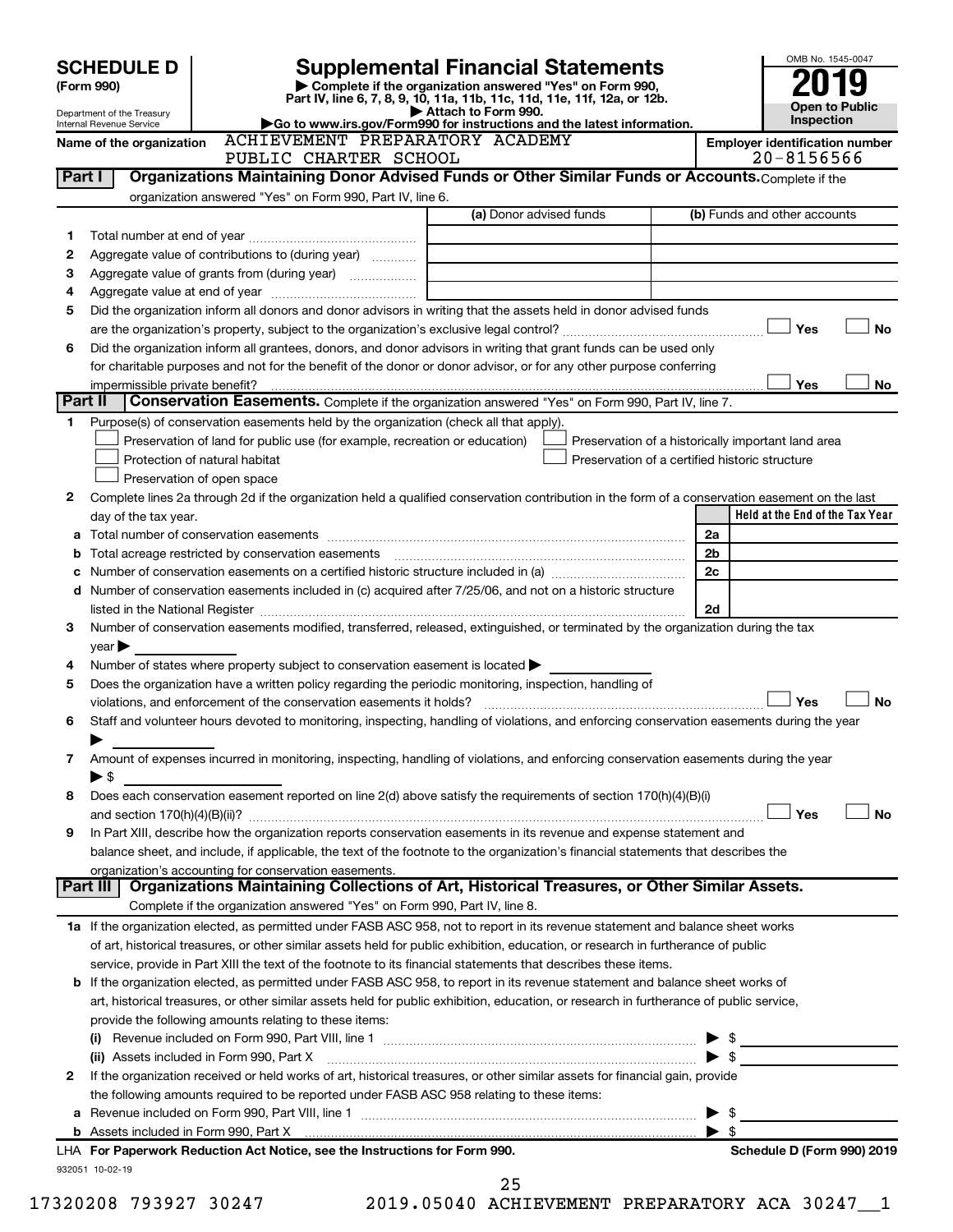|   |                                                                                                                                                                                                                                                                                                                      | ACHIEVEMENT PREPARATORY ACADEMY |   |                |                                                                                                                                                                                                                               |                      |                       |                     |
|---|----------------------------------------------------------------------------------------------------------------------------------------------------------------------------------------------------------------------------------------------------------------------------------------------------------------------|---------------------------------|---|----------------|-------------------------------------------------------------------------------------------------------------------------------------------------------------------------------------------------------------------------------|----------------------|-----------------------|---------------------|
|   | Schedule D (Form 990) 2019                                                                                                                                                                                                                                                                                           | PUBLIC CHARTER SCHOOL           |   |                |                                                                                                                                                                                                                               |                      | $20 - 8156566$ Page 2 |                     |
|   | Part III   Organizations Maintaining Collections of Art, Historical Treasures, or Other Similar Assets (continued)                                                                                                                                                                                                   |                                 |   |                |                                                                                                                                                                                                                               |                      |                       |                     |
| 3 | Using the organization's acquisition, accession, and other records, check any of the following that make significant use of its                                                                                                                                                                                      |                                 |   |                |                                                                                                                                                                                                                               |                      |                       |                     |
|   | collection items (check all that apply):                                                                                                                                                                                                                                                                             |                                 |   |                |                                                                                                                                                                                                                               |                      |                       |                     |
| a | Public exhibition                                                                                                                                                                                                                                                                                                    | d                               |   |                | Loan or exchange program                                                                                                                                                                                                      |                      |                       |                     |
| b | Scholarly research                                                                                                                                                                                                                                                                                                   | е                               |   |                | Other and the contract of the contract of the contract of the contract of the contract of the contract of the contract of the contract of the contract of the contract of the contract of the contract of the contract of the |                      |                       |                     |
| с | Preservation for future generations                                                                                                                                                                                                                                                                                  |                                 |   |                |                                                                                                                                                                                                                               |                      |                       |                     |
|   | Provide a description of the organization's collections and explain how they further the organization's exempt purpose in Part XIII.                                                                                                                                                                                 |                                 |   |                |                                                                                                                                                                                                                               |                      |                       |                     |
| 5 | During the year, did the organization solicit or receive donations of art, historical treasures, or other similar assets                                                                                                                                                                                             |                                 |   |                |                                                                                                                                                                                                                               |                      |                       |                     |
|   |                                                                                                                                                                                                                                                                                                                      |                                 |   |                |                                                                                                                                                                                                                               |                      | Yes                   | No                  |
|   | Part IV<br>Escrow and Custodial Arrangements. Complete if the organization answered "Yes" on Form 990, Part IV, line 9, or<br>reported an amount on Form 990, Part X, line 21.                                                                                                                                       |                                 |   |                |                                                                                                                                                                                                                               |                      |                       |                     |
|   | 1a Is the organization an agent, trustee, custodian or other intermediary for contributions or other assets not included                                                                                                                                                                                             |                                 |   |                |                                                                                                                                                                                                                               |                      |                       |                     |
|   |                                                                                                                                                                                                                                                                                                                      |                                 |   |                |                                                                                                                                                                                                                               |                      | Yes                   | <b>No</b>           |
|   | on Form 990, Part X? [11] matter contracts and contracts and contracts are contracted and contracts are contracted and contract and contract of the set of the set of the set of the set of the set of the set of the set of t<br>b If "Yes," explain the arrangement in Part XIII and complete the following table: |                                 |   |                |                                                                                                                                                                                                                               |                      |                       |                     |
|   |                                                                                                                                                                                                                                                                                                                      |                                 |   |                |                                                                                                                                                                                                                               |                      | Amount                |                     |
|   |                                                                                                                                                                                                                                                                                                                      |                                 |   |                |                                                                                                                                                                                                                               | 1c                   |                       |                     |
|   |                                                                                                                                                                                                                                                                                                                      |                                 |   |                |                                                                                                                                                                                                                               | 1d                   |                       |                     |
|   | e Distributions during the year manufactured and contained and contained and the year manufactured and contained and the year manufactured and contained and contained and contained and contained and contained and contained                                                                                       |                                 |   |                |                                                                                                                                                                                                                               | 1е                   |                       |                     |
|   |                                                                                                                                                                                                                                                                                                                      |                                 |   |                |                                                                                                                                                                                                                               | 1f                   |                       |                     |
|   | 2a Did the organization include an amount on Form 990, Part X, line 21, for escrow or custodial account liability?                                                                                                                                                                                                   |                                 |   |                |                                                                                                                                                                                                                               |                      | Yes                   | No                  |
|   | <b>b</b> If "Yes," explain the arrangement in Part XIII. Check here if the explanation has been provided on Part XIII                                                                                                                                                                                                |                                 |   |                |                                                                                                                                                                                                                               |                      |                       |                     |
|   | Endowment Funds. Complete if the organization answered "Yes" on Form 990, Part IV, line 10.<br>Part V                                                                                                                                                                                                                |                                 |   |                |                                                                                                                                                                                                                               |                      |                       |                     |
|   |                                                                                                                                                                                                                                                                                                                      | (a) Current year                |   | (b) Prior year | (c) Two years back                                                                                                                                                                                                            | (d) Three years back |                       | (e) Four years back |
|   |                                                                                                                                                                                                                                                                                                                      |                                 |   |                |                                                                                                                                                                                                                               |                      |                       |                     |
|   |                                                                                                                                                                                                                                                                                                                      |                                 |   |                |                                                                                                                                                                                                                               |                      |                       |                     |
|   | Net investment earnings, gains, and losses                                                                                                                                                                                                                                                                           |                                 |   |                |                                                                                                                                                                                                                               |                      |                       |                     |
|   |                                                                                                                                                                                                                                                                                                                      |                                 |   |                |                                                                                                                                                                                                                               |                      |                       |                     |
|   | e Other expenditures for facilities                                                                                                                                                                                                                                                                                  |                                 |   |                |                                                                                                                                                                                                                               |                      |                       |                     |
|   |                                                                                                                                                                                                                                                                                                                      |                                 |   |                |                                                                                                                                                                                                                               |                      |                       |                     |
|   |                                                                                                                                                                                                                                                                                                                      |                                 |   |                |                                                                                                                                                                                                                               |                      |                       |                     |
| g |                                                                                                                                                                                                                                                                                                                      |                                 |   |                |                                                                                                                                                                                                                               |                      |                       |                     |
|   | Provide the estimated percentage of the current year end balance (line 1g, column (a)) held as:                                                                                                                                                                                                                      |                                 |   |                |                                                                                                                                                                                                                               |                      |                       |                     |
|   | a Board designated or quasi-endowment >                                                                                                                                                                                                                                                                              |                                 | % |                |                                                                                                                                                                                                                               |                      |                       |                     |
|   | Permanent endowment $\blacktriangleright$<br>%                                                                                                                                                                                                                                                                       | %                               |   |                |                                                                                                                                                                                                                               |                      |                       |                     |
|   | <b>c</b> Term endowment $\blacktriangleright$<br>The percentages on lines 2a, 2b, and 2c should equal 100%.                                                                                                                                                                                                          |                                 |   |                |                                                                                                                                                                                                                               |                      |                       |                     |
|   | 3a Are there endowment funds not in the possession of the organization that are held and administered for the organization                                                                                                                                                                                           |                                 |   |                |                                                                                                                                                                                                                               |                      |                       |                     |
|   | by:                                                                                                                                                                                                                                                                                                                  |                                 |   |                |                                                                                                                                                                                                                               |                      |                       | Yes<br>No           |
|   | (i)                                                                                                                                                                                                                                                                                                                  |                                 |   |                |                                                                                                                                                                                                                               |                      | 3a(i)                 |                     |
|   |                                                                                                                                                                                                                                                                                                                      |                                 |   |                |                                                                                                                                                                                                                               |                      | 3a(ii)                |                     |
|   |                                                                                                                                                                                                                                                                                                                      |                                 |   |                |                                                                                                                                                                                                                               |                      | 3b                    |                     |
|   | Describe in Part XIII the intended uses of the organization's endowment funds.                                                                                                                                                                                                                                       |                                 |   |                |                                                                                                                                                                                                                               |                      |                       |                     |
|   | Land, Buildings, and Equipment.<br><b>Part VI</b>                                                                                                                                                                                                                                                                    |                                 |   |                |                                                                                                                                                                                                                               |                      |                       |                     |
|   | Complete if the organization answered "Yes" on Form 990, Part IV, line 11a. See Form 990, Part X, line 10.                                                                                                                                                                                                           |                                 |   |                |                                                                                                                                                                                                                               |                      |                       |                     |
|   | Description of property                                                                                                                                                                                                                                                                                              | (a) Cost or other               |   |                | (b) Cost or other                                                                                                                                                                                                             | (c) Accumulated      | (d) Book value        |                     |
|   |                                                                                                                                                                                                                                                                                                                      | basis (investment)              |   |                | basis (other)                                                                                                                                                                                                                 | depreciation         |                       |                     |
|   |                                                                                                                                                                                                                                                                                                                      |                                 |   |                |                                                                                                                                                                                                                               |                      |                       |                     |
|   |                                                                                                                                                                                                                                                                                                                      |                                 |   |                |                                                                                                                                                                                                                               |                      |                       |                     |
|   |                                                                                                                                                                                                                                                                                                                      |                                 |   |                | 32,810,008.                                                                                                                                                                                                                   | 4,501,519.           | 28, 308, 489.         |                     |
|   |                                                                                                                                                                                                                                                                                                                      |                                 |   |                | 974,845.                                                                                                                                                                                                                      | 811,040.             |                       | 163,805.            |
|   |                                                                                                                                                                                                                                                                                                                      |                                 |   |                | 1,003,970.                                                                                                                                                                                                                    | 635,868.             | 28,840,396.           | 368, 102.           |
|   | Total. Add lines 1a through 1e. (Column (d) must equal Form 990, Part X, column (B), line 10c.)                                                                                                                                                                                                                      |                                 |   |                |                                                                                                                                                                                                                               |                      |                       |                     |

**Schedule D (Form 990) 2019**

932052 10-02-19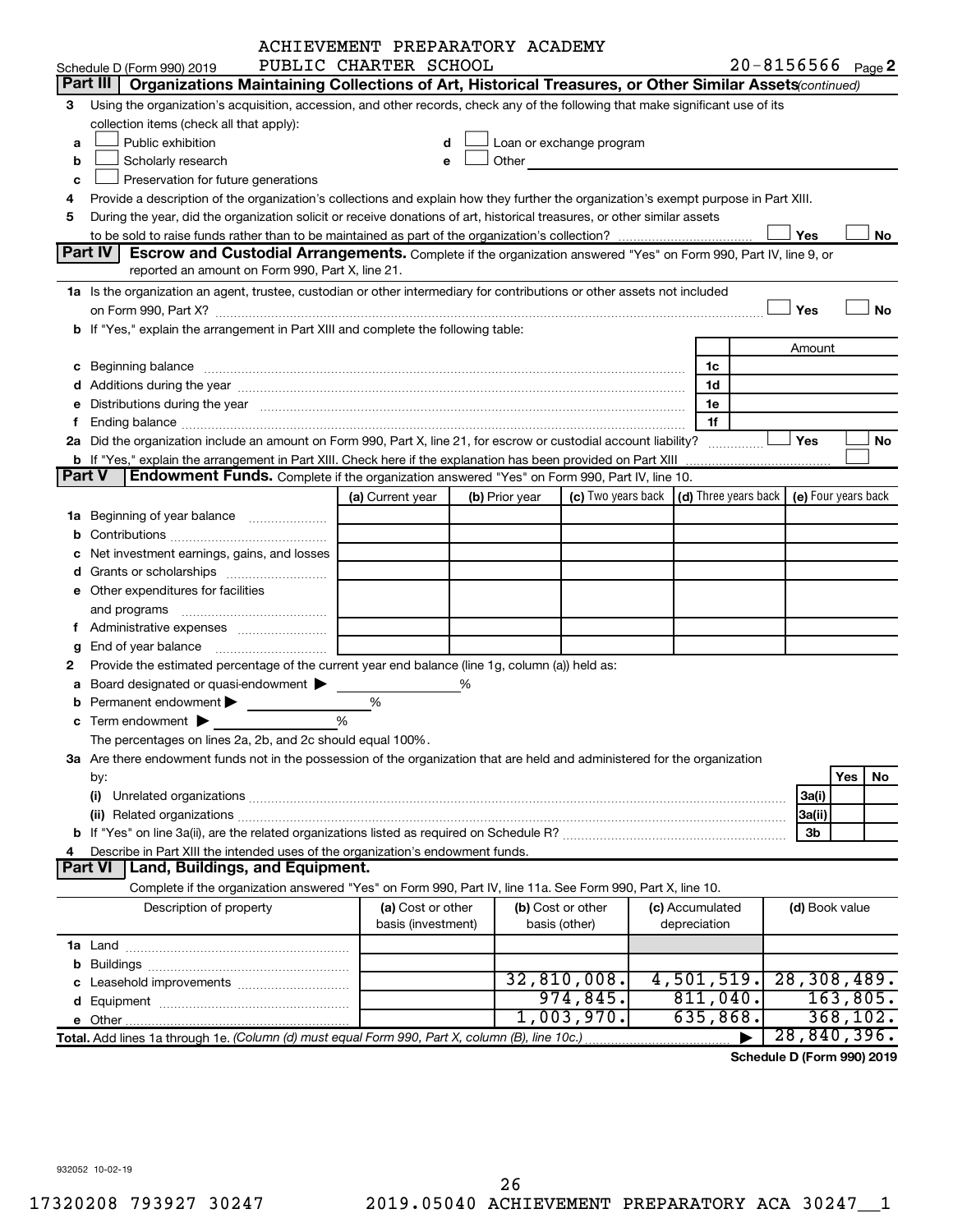|                     | ACHIEVEMENT PREPARATORY ACADEMY |  |
|---------------------|---------------------------------|--|
| AUTO CUINDER CAUCOT |                                 |  |

| Schedule D (Form 990) 2019                                                                                                                           | PUBLIC CHARTER SCHOOL |                                                           | $20 - 8156566$ Page 3 |
|------------------------------------------------------------------------------------------------------------------------------------------------------|-----------------------|-----------------------------------------------------------|-----------------------|
| Part VII Investments - Other Securities.                                                                                                             |                       |                                                           |                       |
| Complete if the organization answered "Yes" on Form 990, Part IV, line 11b. See Form 990, Part X, line 12.                                           |                       |                                                           |                       |
| (a) Description of security or category (including name of security)                                                                                 | (b) Book value        | (c) Method of valuation: Cost or end-of-year market value |                       |
|                                                                                                                                                      |                       |                                                           |                       |
|                                                                                                                                                      |                       |                                                           |                       |
| (3) Other                                                                                                                                            |                       |                                                           |                       |
| (A)                                                                                                                                                  |                       |                                                           |                       |
| (B)                                                                                                                                                  |                       |                                                           |                       |
| (C)                                                                                                                                                  |                       |                                                           |                       |
|                                                                                                                                                      |                       |                                                           |                       |
| (D)                                                                                                                                                  |                       |                                                           |                       |
| (E)                                                                                                                                                  |                       |                                                           |                       |
| (F)                                                                                                                                                  |                       |                                                           |                       |
| (G)                                                                                                                                                  |                       |                                                           |                       |
| (H)                                                                                                                                                  |                       |                                                           |                       |
| Total. (Col. (b) must equal Form 990, Part X, col. (B) line 12.)                                                                                     |                       |                                                           |                       |
| Part VIII Investments - Program Related.                                                                                                             |                       |                                                           |                       |
| Complete if the organization answered "Yes" on Form 990, Part IV, line 11c. See Form 990, Part X, line 13.                                           |                       |                                                           |                       |
| (a) Description of investment                                                                                                                        | (b) Book value        | (c) Method of valuation: Cost or end-of-year market value |                       |
| (1)                                                                                                                                                  |                       |                                                           |                       |
| (2)                                                                                                                                                  |                       |                                                           |                       |
| (3)                                                                                                                                                  |                       |                                                           |                       |
| (4)                                                                                                                                                  |                       |                                                           |                       |
| (5)                                                                                                                                                  |                       |                                                           |                       |
| (6)                                                                                                                                                  |                       |                                                           |                       |
|                                                                                                                                                      |                       |                                                           |                       |
| (7)                                                                                                                                                  |                       |                                                           |                       |
| (8)                                                                                                                                                  |                       |                                                           |                       |
| (9)                                                                                                                                                  |                       |                                                           |                       |
| Total. (Col. (b) must equal Form 990, Part X, col. (B) line 13.)<br>Part IX<br><b>Other Assets.</b>                                                  |                       |                                                           |                       |
|                                                                                                                                                      |                       |                                                           |                       |
| Complete if the organization answered "Yes" on Form 990, Part IV, line 11d. See Form 990, Part X, line 15.                                           |                       |                                                           |                       |
|                                                                                                                                                      | (a) Description       |                                                           | (b) Book value        |
| (1)                                                                                                                                                  |                       |                                                           |                       |
| (2)                                                                                                                                                  |                       |                                                           |                       |
| (3)                                                                                                                                                  |                       |                                                           |                       |
| (4)                                                                                                                                                  |                       |                                                           |                       |
| (5)                                                                                                                                                  |                       |                                                           |                       |
| (6)                                                                                                                                                  |                       |                                                           |                       |
| (7)                                                                                                                                                  |                       |                                                           |                       |
| (8)                                                                                                                                                  |                       |                                                           |                       |
| (9)                                                                                                                                                  |                       |                                                           |                       |
| Total. (Column (b) must equal Form 990, Part X, col. (B) line 15.)                                                                                   |                       |                                                           |                       |
| <b>Other Liabilities.</b><br>Part X                                                                                                                  |                       |                                                           |                       |
|                                                                                                                                                      |                       |                                                           |                       |
| Complete if the organization answered "Yes" on Form 990, Part IV, line 11e or 11f. See Form 990, Part X, line 25.<br>(a) Description of liability    |                       |                                                           | (b) Book value        |
| 1.                                                                                                                                                   |                       |                                                           |                       |
| Federal income taxes<br>(1)                                                                                                                          |                       |                                                           |                       |
| PPP LOAN<br>(2)                                                                                                                                      |                       |                                                           | 1,453,605.            |
| (3)                                                                                                                                                  |                       |                                                           |                       |
| (4)                                                                                                                                                  |                       |                                                           |                       |
| (5)                                                                                                                                                  |                       |                                                           |                       |
| (6)                                                                                                                                                  |                       |                                                           |                       |
| (7)                                                                                                                                                  |                       |                                                           |                       |
| (8)                                                                                                                                                  |                       |                                                           |                       |
| (9)                                                                                                                                                  |                       |                                                           |                       |
|                                                                                                                                                      |                       |                                                           | 1,453,605.            |
| 2. Liability for uncertain tax positions. In Part XIII, provide the text of the footnote to the organization's financial statements that reports the |                       |                                                           |                       |
|                                                                                                                                                      |                       |                                                           | <b>1999</b>           |

organization's liability for uncertain tax positions under FASB ASC 740. Check here if the text of the footnote has been provided in Part XIII ...  $\fbox{\bf X}$ 

**Schedule D (Form 990) 2019**

932053 10-02-19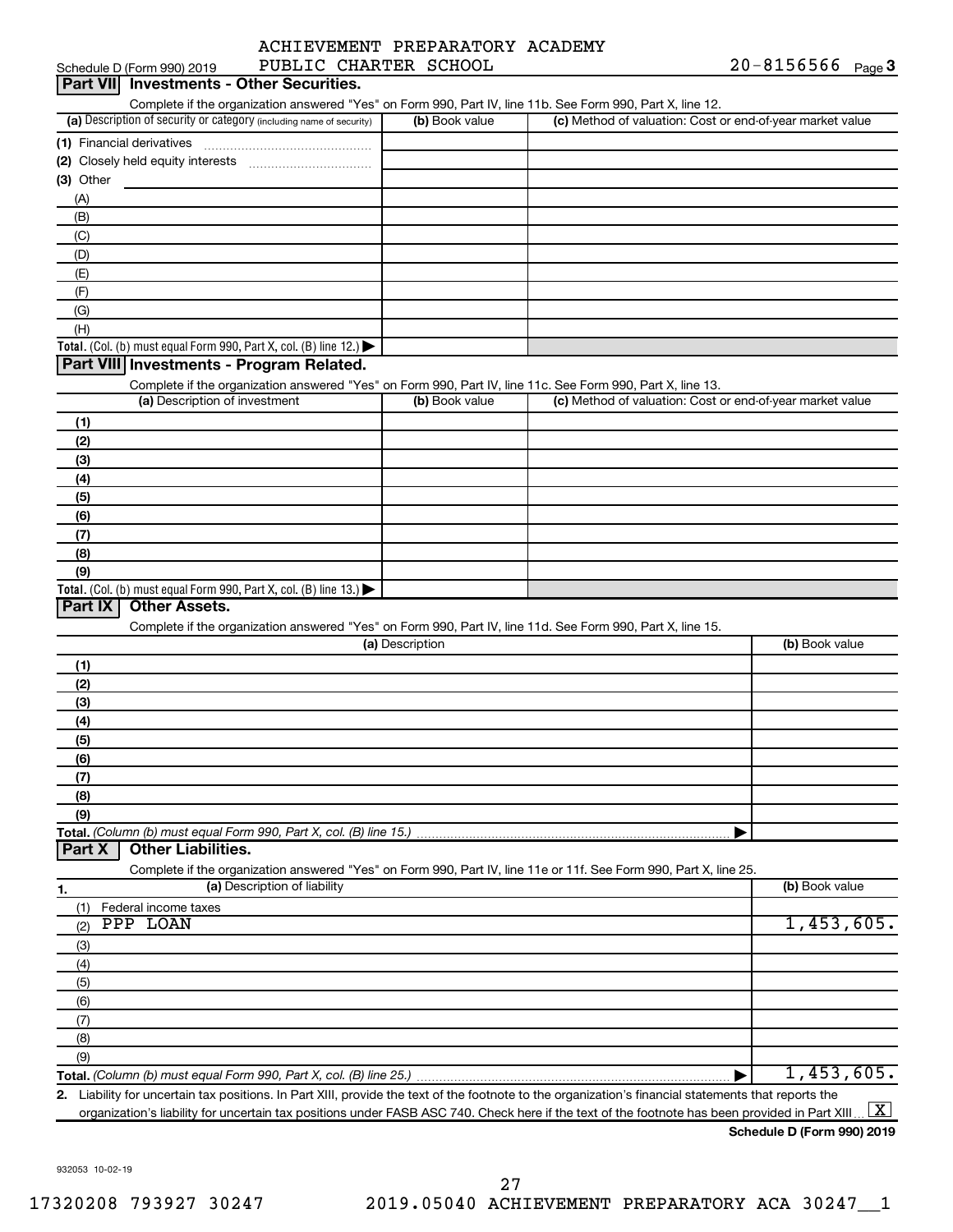|    | PUBLIC CHARTER SCHOOL<br>Schedule D (Form 990) 2019                                                                                                                                                                                 |                |                | $20 - 8156566$ Page 4 |
|----|-------------------------------------------------------------------------------------------------------------------------------------------------------------------------------------------------------------------------------------|----------------|----------------|-----------------------|
|    | Reconciliation of Revenue per Audited Financial Statements With Revenue per Return.<br>Part XI                                                                                                                                      |                |                |                       |
|    | Complete if the organization answered "Yes" on Form 990, Part IV, line 12a.                                                                                                                                                         |                |                |                       |
| 1  | Total revenue, gains, and other support per audited financial statements [111] [11] Total revenue, gains, and other support per audited financial statements                                                                        |                | $\overline{1}$ | 17, 114, 920.         |
| 2  | Amounts included on line 1 but not on Form 990, Part VIII, line 12:                                                                                                                                                                 |                |                |                       |
| a  |                                                                                                                                                                                                                                     | 2a             |                |                       |
|    |                                                                                                                                                                                                                                     | 2 <sub>b</sub> |                |                       |
| с  |                                                                                                                                                                                                                                     | 2 <sub>c</sub> |                |                       |
| d  |                                                                                                                                                                                                                                     | 2d             |                |                       |
| е  | Add lines 2a through 2d <b>contained a contained a contained a contained a</b> contained a contact the contact of the contact of the contact of the contact of the contact of the contact of the contact of the contact of the cont |                | <b>2e</b>      | 0.                    |
| з  |                                                                                                                                                                                                                                     |                | 3              | 17, 114, 920.         |
| 4  | Amounts included on Form 990, Part VIII, line 12, but not on line 1:                                                                                                                                                                |                |                |                       |
| a  |                                                                                                                                                                                                                                     | 4a             |                |                       |
| b  |                                                                                                                                                                                                                                     | 4 <sub>h</sub> |                |                       |
| c. | Add lines 4a and 4b                                                                                                                                                                                                                 |                | 4c             | υ.                    |
| 5  |                                                                                                                                                                                                                                     |                | $\overline{5}$ | 17, 114, 920.         |
|    |                                                                                                                                                                                                                                     |                |                |                       |
|    | Part XII   Reconciliation of Expenses per Audited Financial Statements With Expenses per Return.                                                                                                                                    |                |                |                       |
|    | Complete if the organization answered "Yes" on Form 990, Part IV, line 12a.                                                                                                                                                         |                |                |                       |
| 1  |                                                                                                                                                                                                                                     |                | $\mathbf{1}$   | 16,640,156.           |
| 2  | Amounts included on line 1 but not on Form 990, Part IX, line 25:                                                                                                                                                                   |                |                |                       |
| a  |                                                                                                                                                                                                                                     | 2a             |                |                       |
| b  |                                                                                                                                                                                                                                     | 2 <sub>b</sub> |                |                       |
| c  |                                                                                                                                                                                                                                     | 2 <sub>c</sub> |                |                       |
|    |                                                                                                                                                                                                                                     | 2d             |                |                       |
|    |                                                                                                                                                                                                                                     |                | 2e             | ο.                    |
| 3  | e Add lines 2a through 2d <b>contract and a contract and a contract a</b> contract a contract and a contract a contract a contract a contract a contract a contract a contract a contract a contract a contract a contract a contra |                | 3              | 16,640,156.           |
| 4  | Amounts included on Form 990, Part IX, line 25, but not on line 1:                                                                                                                                                                  |                |                |                       |
| а  |                                                                                                                                                                                                                                     | 4a             |                |                       |
| b  |                                                                                                                                                                                                                                     | 4b             |                |                       |
|    | Add lines 4a and 4b                                                                                                                                                                                                                 |                | 4c             | 0.                    |
| 5  | Part XIII Supplemental Information.                                                                                                                                                                                                 |                | 5              | $16,640,156$ .        |

Provide the descriptions required for Part II, lines 3, 5, and 9; Part III, lines 1a and 4; Part IV, lines 1b and 2b; Part V, line 4; Part X, line 2; Part XI, lines 2d and 4b; and Part XII, lines 2d and 4b. Also complete this part to provide any additional information.

# PART X, LINE 2:

| THE SCHOOL HAS ADOPTED THE ACCOUNTING OF UNCERTAINTY IN INCOME TAXES AS    |
|----------------------------------------------------------------------------|
| REQUIRED BY THE INCOME TAXES TOPIC OF THE FASB ASC. THE TOPIC REQUIRES THE |
| SCHOOL TO DETERMINE WHETHER A TAX POSITION IS MORE LIKELY THAN NOT TO BE   |
| SUSTAINED UPON EXAMINATION BY THE APPLICABLE TAXING AUTHORITY, INCLUDING   |
| RESOLUTION OF ANY RELATED APPEALS OR LITIGATION PROCESSES, BASED ON THE    |
| TECHNICAL MERITS OF THE POSITION. THE SCHOOL HAS ANALYZED ITS TAX          |
| POSITIONS, AND HAS CONCLUDED THAT NO LIABILITY FOR UNRECOGNIZED TAX        |
| BENEFITS SHOULD BE RECORDED RELATED TO ANY UNCERTAIN TAX POSITIONS TAKEN   |
| ON RETURNS FILED FOR THE YEARS ENDING JUNE 30, 2017 TO 2019. THE SCHOOL IS |
| NOT AWARE OF ANY TAX POSITIONS FOR WHICH IT BELIEVES THAT THERE IS A       |
| REASONABLE POSSIBILITY THAT THE TOTAL AMOUNTS OF UNRECOGNIZED TAX BENEFITS |
| Schedule D (Form 990) 2019<br>932054 10-02-19<br>28                        |
| 17320208 793927 30247 2019.05040 ACHIEVEMENT PREPARATORY ACA 30247 1       |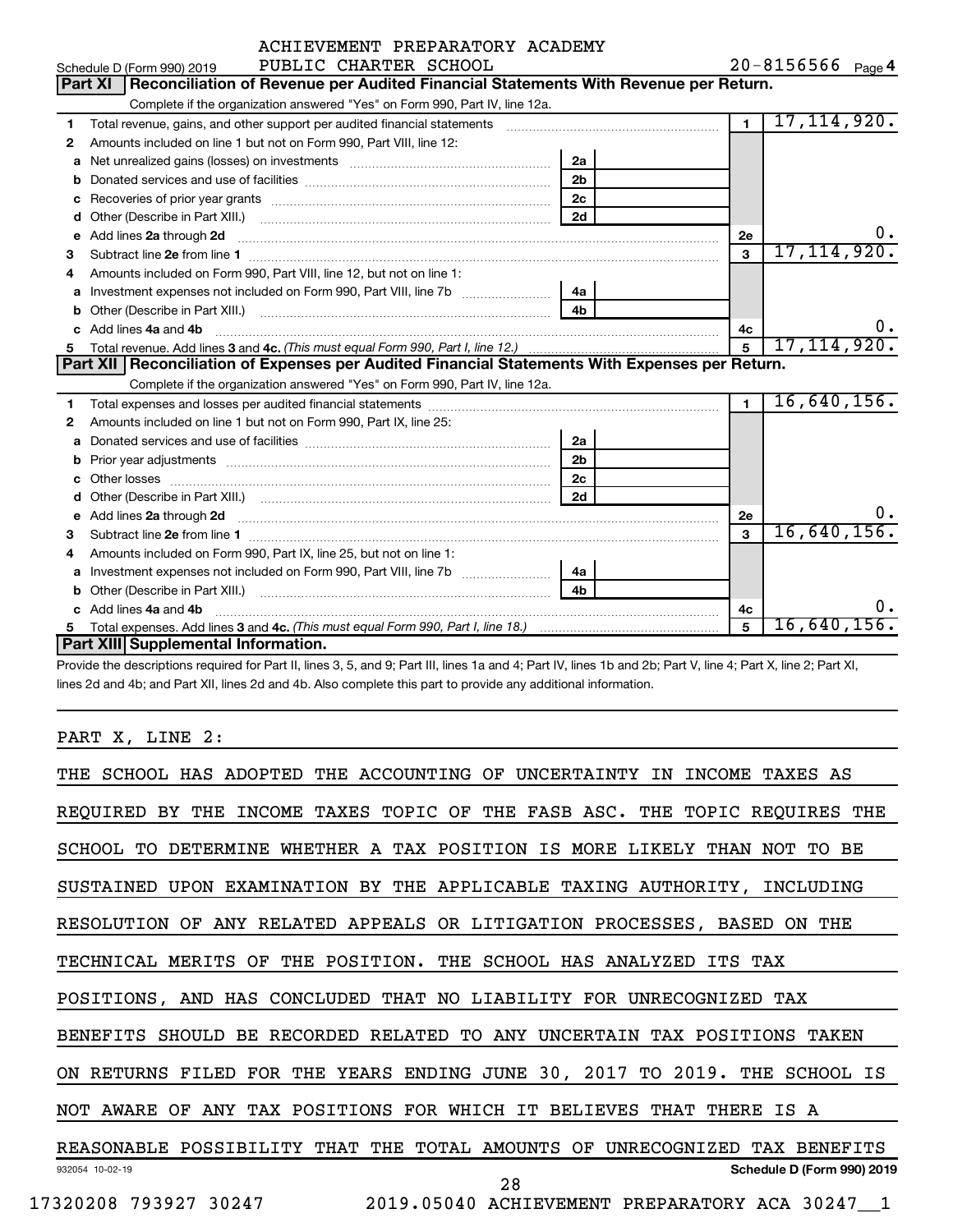|                 | <b>Part XIII Supplemental Information (continued)</b> |    |  |                            |
|-----------------|-------------------------------------------------------|----|--|----------------------------|
|                 | WILL CHANGE MATERIALLY IN THE NEXT TWELVE MONTHS.     |    |  |                            |
|                 |                                                       |    |  |                            |
|                 |                                                       |    |  |                            |
|                 |                                                       |    |  |                            |
|                 |                                                       |    |  |                            |
|                 |                                                       |    |  |                            |
|                 |                                                       |    |  |                            |
|                 |                                                       |    |  |                            |
|                 |                                                       |    |  |                            |
|                 |                                                       |    |  |                            |
|                 |                                                       |    |  |                            |
|                 |                                                       |    |  |                            |
|                 |                                                       |    |  |                            |
|                 |                                                       |    |  |                            |
|                 |                                                       |    |  |                            |
|                 |                                                       |    |  |                            |
|                 |                                                       |    |  |                            |
|                 |                                                       |    |  |                            |
|                 |                                                       |    |  |                            |
|                 |                                                       |    |  |                            |
|                 |                                                       |    |  |                            |
|                 |                                                       |    |  |                            |
|                 |                                                       |    |  |                            |
|                 |                                                       |    |  |                            |
|                 |                                                       |    |  |                            |
|                 |                                                       |    |  |                            |
|                 |                                                       |    |  |                            |
|                 |                                                       |    |  |                            |
|                 |                                                       |    |  |                            |
|                 |                                                       |    |  |                            |
|                 |                                                       |    |  |                            |
|                 |                                                       |    |  |                            |
|                 |                                                       |    |  |                            |
|                 |                                                       |    |  |                            |
|                 |                                                       |    |  |                            |
|                 |                                                       |    |  |                            |
|                 |                                                       |    |  |                            |
|                 |                                                       |    |  |                            |
|                 |                                                       |    |  |                            |
|                 |                                                       |    |  |                            |
|                 |                                                       |    |  |                            |
|                 |                                                       |    |  |                            |
|                 |                                                       |    |  |                            |
| 932055 10-02-19 |                                                       |    |  | Schedule D (Form 990) 2019 |
|                 |                                                       | 29 |  |                            |

Schedule D (Form 990) 2019 PUBLILU CHARTER SCHOOL ZU-8156566 Page

ACHIEVEMENT PREPARATORY ACADEMY

PUBLIC CHARTER SCHOOL

20-8156566 Page 5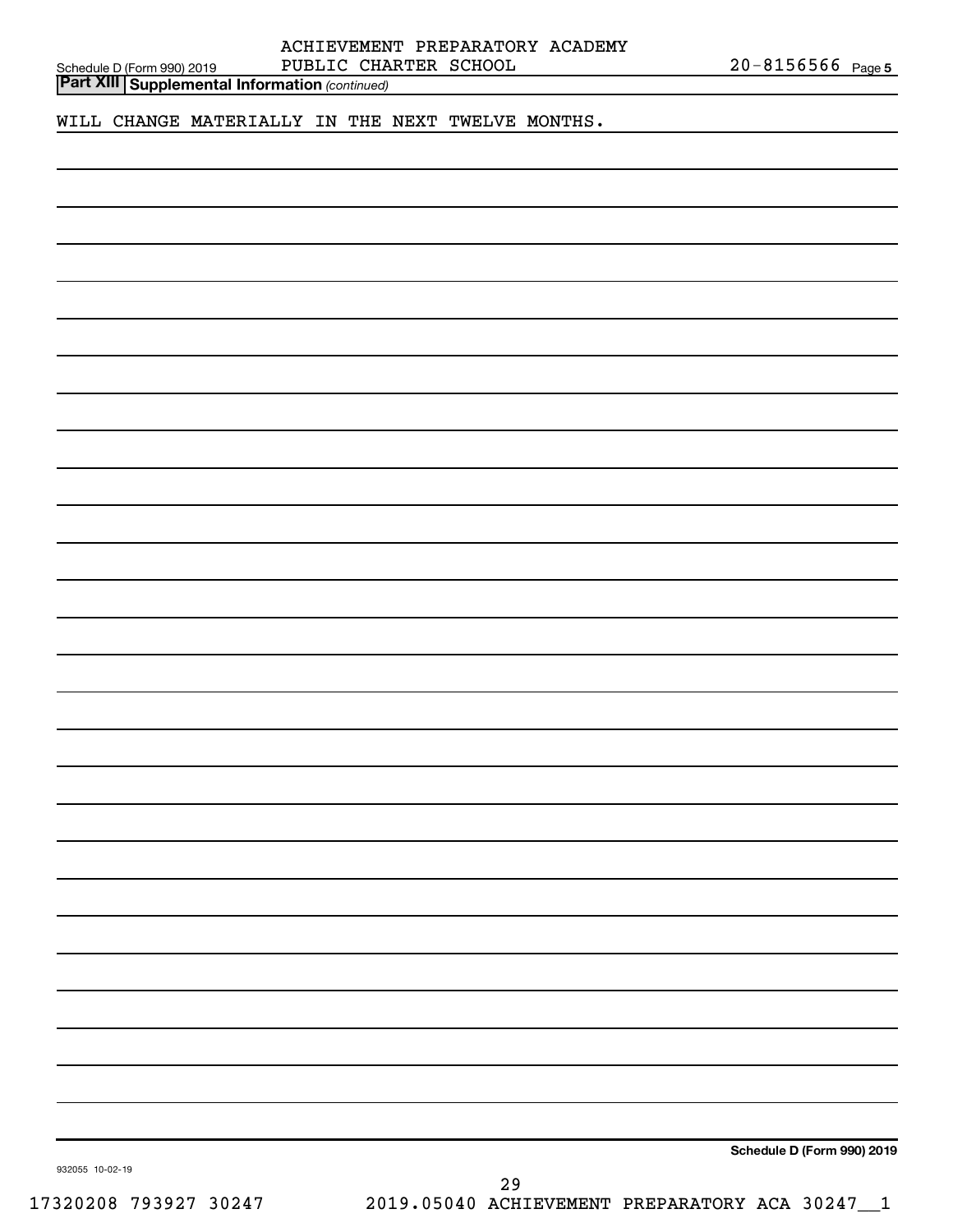|   | <b>SCHEDULE E</b>                                                                                                                                          | <b>Schools</b>                                                                                                                                                                                                                     |                                      | OMB No. 1545-0047                   |                              |                         |  |
|---|------------------------------------------------------------------------------------------------------------------------------------------------------------|------------------------------------------------------------------------------------------------------------------------------------------------------------------------------------------------------------------------------------|--------------------------------------|-------------------------------------|------------------------------|-------------------------|--|
|   | (Form 990 or 990-EZ)                                                                                                                                       | Complete if the organization answered "Yes" on Form 990,                                                                                                                                                                           |                                      |                                     |                              |                         |  |
|   |                                                                                                                                                            | Part IV, line 13, or Form 990-EZ, Part VI, line 48.                                                                                                                                                                                |                                      |                                     |                              |                         |  |
|   | Department of the Treasury<br>Internal Revenue Service                                                                                                     | Attach to Form 990 or Form 990-EZ.                                                                                                                                                                                                 |                                      | <b>Open to Public</b><br>Inspection |                              |                         |  |
|   | Go to www.irs.gov/Form990 for the latest information.<br>Name of the organization ACHIEVEMENT PREPARATORY ACADEMY<br><b>Employer identification number</b> |                                                                                                                                                                                                                                    |                                      |                                     |                              |                         |  |
|   |                                                                                                                                                            | PUBLIC CHARTER SCHOOL                                                                                                                                                                                                              |                                      | $20 - 8156566$                      |                              |                         |  |
|   | Part I                                                                                                                                                     |                                                                                                                                                                                                                                    |                                      |                                     |                              |                         |  |
|   |                                                                                                                                                            |                                                                                                                                                                                                                                    |                                      |                                     | <b>YES</b>                   | <b>NO</b>               |  |
| 1 |                                                                                                                                                            | Does the organization have a racially nondiscriminatory policy toward students by statement in its charter, bylaws,                                                                                                                |                                      |                                     |                              |                         |  |
|   |                                                                                                                                                            |                                                                                                                                                                                                                                    |                                      | 1                                   | х                            |                         |  |
| 2 |                                                                                                                                                            | Does the organization include a statement of its racially nondiscriminatory policy toward students in all its brochures,                                                                                                           |                                      |                                     |                              |                         |  |
|   |                                                                                                                                                            | catalogues, and other written communications with the public dealing with student admissions, programs, and scholarships?                                                                                                          |                                      | $\mathbf{2}$                        | х                            |                         |  |
| З |                                                                                                                                                            | Has the organization publicized its racially nondiscriminatory policy through newspaper or broadcast media during the                                                                                                              |                                      |                                     |                              |                         |  |
|   |                                                                                                                                                            | period of solicitation for students, or during the registration period if it has no solicitation program, in a way that makes                                                                                                      |                                      |                                     |                              |                         |  |
|   |                                                                                                                                                            | the policy known to all parts of the general community it serves? If "Yes," please describe. If "No," please explain.                                                                                                              |                                      | 3                                   | х                            |                         |  |
|   | SEE PART II                                                                                                                                                | If you need more space, use Part II manufactured and an intervention of the space of the manufactured and the                                                                                                                      |                                      |                                     |                              |                         |  |
|   |                                                                                                                                                            |                                                                                                                                                                                                                                    |                                      |                                     |                              |                         |  |
|   |                                                                                                                                                            |                                                                                                                                                                                                                                    |                                      |                                     |                              |                         |  |
|   |                                                                                                                                                            |                                                                                                                                                                                                                                    |                                      |                                     |                              |                         |  |
|   |                                                                                                                                                            |                                                                                                                                                                                                                                    |                                      |                                     |                              |                         |  |
| 4 |                                                                                                                                                            | Does the organization maintain the following?                                                                                                                                                                                      |                                      |                                     |                              |                         |  |
|   |                                                                                                                                                            |                                                                                                                                                                                                                                    |                                      | 4a                                  | х                            |                         |  |
|   |                                                                                                                                                            | b Records documenting that scholarships and other financial assistance are awarded on a racially nondiscriminatory basis?                                                                                                          |                                      | 4b                                  | $\overline{\textbf{x}}$      |                         |  |
|   |                                                                                                                                                            | c Copies of all catalogues, brochures, announcements, and other written communications to the public dealing with student                                                                                                          |                                      |                                     |                              |                         |  |
|   |                                                                                                                                                            |                                                                                                                                                                                                                                    |                                      | 4с                                  | х<br>$\overline{\textbf{x}}$ |                         |  |
|   |                                                                                                                                                            |                                                                                                                                                                                                                                    |                                      | 4d                                  |                              |                         |  |
|   |                                                                                                                                                            | If you answered "No" to any of the above, please explain. If you need more space, use Part II.                                                                                                                                     |                                      |                                     |                              |                         |  |
|   |                                                                                                                                                            |                                                                                                                                                                                                                                    |                                      |                                     |                              |                         |  |
|   |                                                                                                                                                            |                                                                                                                                                                                                                                    |                                      |                                     |                              |                         |  |
|   |                                                                                                                                                            |                                                                                                                                                                                                                                    |                                      |                                     |                              |                         |  |
| 5 |                                                                                                                                                            | Does the organization discriminate by race in any way with respect to:                                                                                                                                                             |                                      |                                     |                              |                         |  |
|   |                                                                                                                                                            |                                                                                                                                                                                                                                    |                                      | 5a                                  |                              | х                       |  |
|   |                                                                                                                                                            |                                                                                                                                                                                                                                    |                                      | 5b                                  |                              | $\overline{\textbf{x}}$ |  |
|   |                                                                                                                                                            |                                                                                                                                                                                                                                    |                                      | 5 <sub>c</sub>                      |                              | $\overline{\mathbf{x}}$ |  |
|   |                                                                                                                                                            |                                                                                                                                                                                                                                    |                                      | 5d                                  |                              | $\overline{\text{X}}$   |  |
|   |                                                                                                                                                            |                                                                                                                                                                                                                                    |                                      | 5е                                  |                              | X<br>X                  |  |
|   |                                                                                                                                                            | f Use of facilities? <b>www.communities.</b> We can be a series of the contract of the contract of the contract of the contract of the contract of the contract of the contract of the contract of the contract of the contract of |                                      | 5f                                  |                              | X                       |  |
|   |                                                                                                                                                            |                                                                                                                                                                                                                                    |                                      | 5g<br><b>5h</b>                     |                              | x                       |  |
|   |                                                                                                                                                            | If you answered "Yes" to any of the above, please explain. If you need more space, use Part II.                                                                                                                                    |                                      |                                     |                              |                         |  |
|   |                                                                                                                                                            |                                                                                                                                                                                                                                    |                                      |                                     |                              |                         |  |
|   |                                                                                                                                                            |                                                                                                                                                                                                                                    |                                      |                                     |                              |                         |  |
|   |                                                                                                                                                            |                                                                                                                                                                                                                                    |                                      |                                     |                              |                         |  |
|   |                                                                                                                                                            |                                                                                                                                                                                                                                    |                                      |                                     |                              |                         |  |
|   |                                                                                                                                                            |                                                                                                                                                                                                                                    |                                      | 6a                                  | х                            |                         |  |
|   |                                                                                                                                                            |                                                                                                                                                                                                                                    |                                      | 6b                                  |                              | x                       |  |
|   |                                                                                                                                                            | If you answered "Yes" on either line 6a or line 6b, explain on Part II.                                                                                                                                                            |                                      |                                     |                              |                         |  |
| 7 |                                                                                                                                                            | Does the organization certify that it has complied with the applicable requirements of sections 4.01 through 4.05 of                                                                                                               |                                      |                                     |                              |                         |  |
|   |                                                                                                                                                            |                                                                                                                                                                                                                                    |                                      | 7                                   |                              | x                       |  |
|   |                                                                                                                                                            | LHA For Paperwork Reduction Act Notice, see the Instructions for Form 990 or Form 990-EZ.                                                                                                                                          | Schedule E (Form 990 or 990-EZ) 2019 |                                     |                              |                         |  |

932061 10-09-19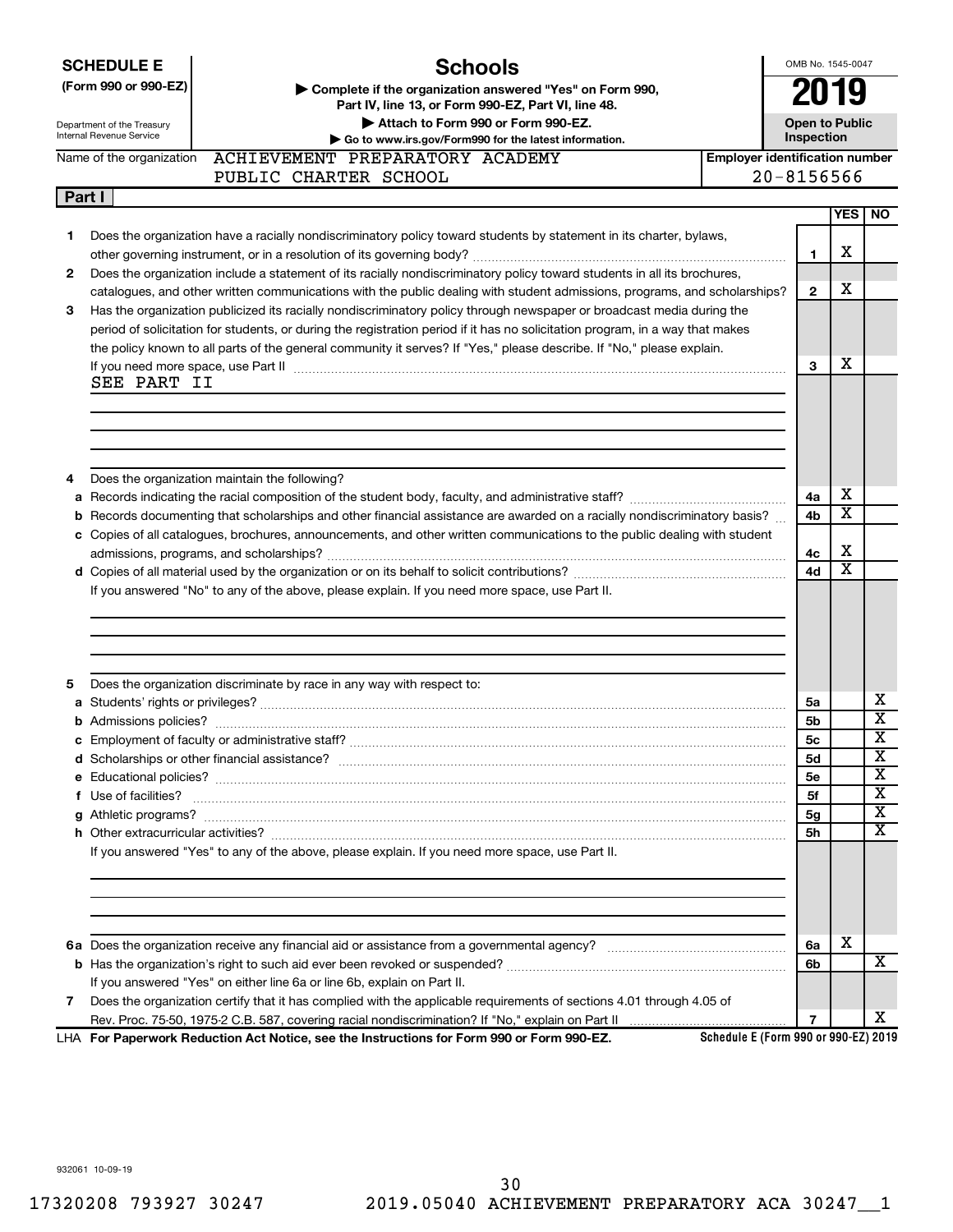Schedule E (Form 990 or 990-EZ) 2019 PUBLIC CHARTER SCHOOL  $20-8156566$  Page ACHIEVEMENT PREPARATORY ACADEMY

Part II | Supplemental Information. Provide the explanations required by Part I, lines 3, 4d, 5h, 6b, and 7, as applicable. Also provide any other additional information.

LINE 3 - EXPLANATION OF NONDISCRIMINATION POLICY:

ACHIEVEMENT PREPARATORY ACADEMY INCLUDES A NONDISCRIMINATION

STATEMENT IN ALL COMMUNICATIONS AND SOLICITATIONS INDICATING

THAT THE SCHOOL DOES NOT DISCRIMINATE ON THE BASIS OF RACE,

CREED, NATIONAL ORIGIN, ETHNICITY, RELIGION, GENDER, SEXUAL

ORIENTATION, MENTAL OR PHYSICAL DISABILITY, SPECIAL NEEDS

ENGLISH LANGUAGE PROFICIENCY, ATHLETIC ABILITY, OR ACADEMIC

ACHIEVEMENT.

LINE 6 - EXPLANATION OF GOVERNMENT FINANCIAL AID:

SCHOOL RECEIPTS FROM GOVERNMENTAL AGENCIES

-DISTRICT OF COLUMBIA LOCAL APPROPRIATIONS \$15,459,281

-FEDERAL FORMULA GRANTS - ENTITLEMENTS  $\qquad$  \$ 1,460,934

LINE 7 - EXPLANATION OF RACIAL NONDISCRIMINATION COMPLIANCE:

AS A PUBLIC CHARTER SCHOOL, ACHIEVEMENT PREPARATORY ACADEMY, INC. IS

EXEMPT FROM THE REQUIREMENTS OF REV. PROC. 75-50.

932062 10-09-19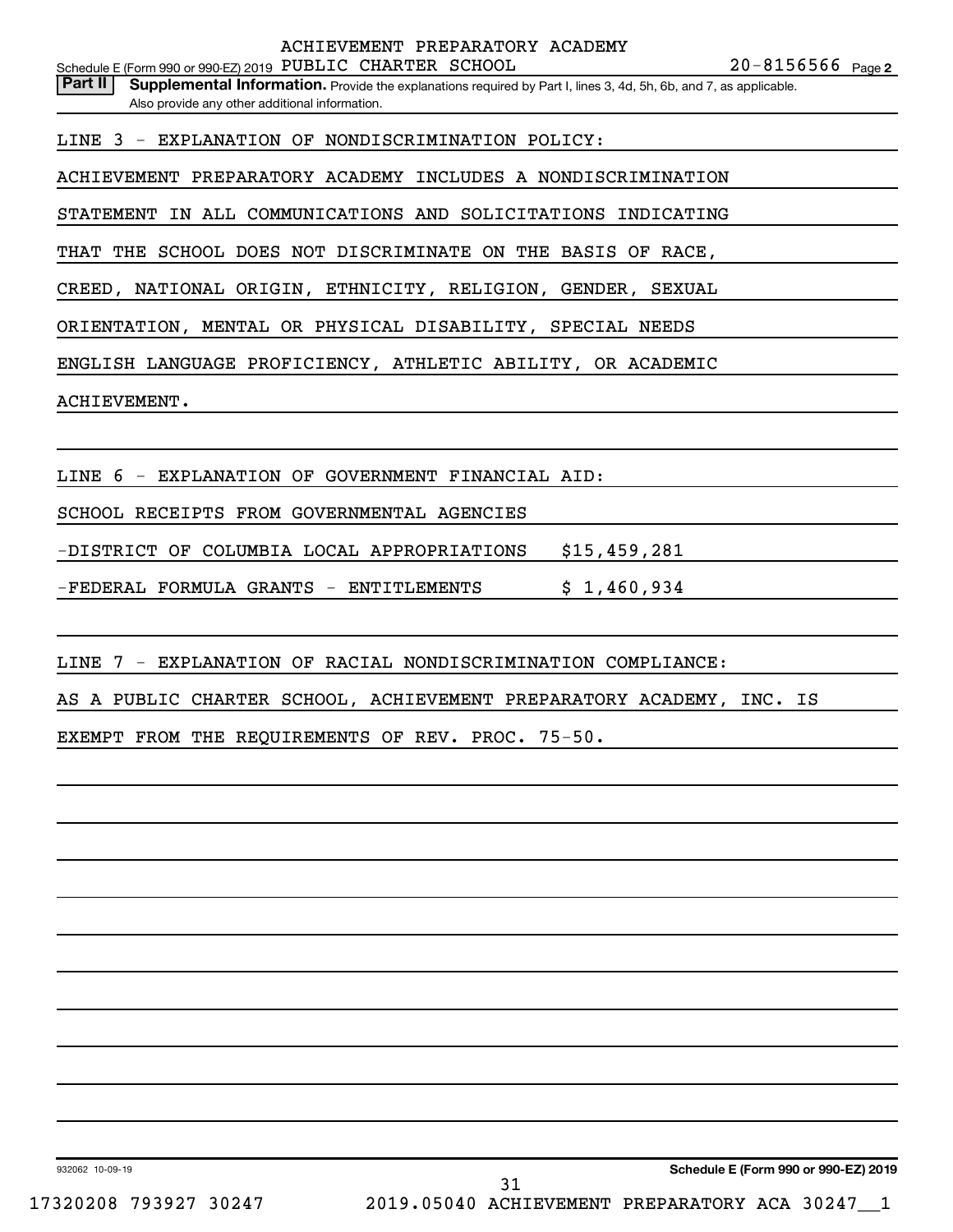| (Form 990)<br>For certain Officers, Directors, Trustees, Key Employees, and Highest<br>y<br><b>Compensated Employees</b><br>Complete if the organization answered "Yes" on Form 990, Part IV, line 23.<br><b>Open to Public</b><br>Attach to Form 990.<br>Department of the Treasury<br>Inspection<br>Go to www.irs.gov/Form990 for instructions and the latest information.<br>Internal Revenue Service<br>ACHIEVEMENT PREPARATORY ACADEMY<br><b>Employer identification number</b><br>Name of the organization<br>$20 - 8156566$<br>PUBLIC CHARTER SCHOOL<br><b>Questions Regarding Compensation</b><br>Part I<br>Yes<br>No<br>1a Check the appropriate box(es) if the organization provided any of the following to or for a person listed on Form 990,<br>Part VII, Section A, line 1a. Complete Part III to provide any relevant information regarding these items.<br>First-class or charter travel<br>Housing allowance or residence for personal use<br>Travel for companions<br>Payments for business use of personal residence<br>Tax indemnification and gross-up payments<br>Health or social club dues or initiation fees<br>Discretionary spending account<br>Personal services (such as maid, chauffeur, chef)<br><b>b</b> If any of the boxes on line 1a are checked, did the organization follow a written policy regarding payment or<br>reimbursement or provision of all of the expenses described above? If "No," complete Part III to explain<br>1b<br>2<br>Did the organization require substantiation prior to reimbursing or allowing expenses incurred by all directors,<br>$\mathbf{2}$<br>trustees, and officers, including the CEO/Executive Director, regarding the items checked on line 1a?<br>з<br>Indicate which, if any, of the following the organization used to establish the compensation of the organization's<br>CEO/Executive Director. Check all that apply. Do not check any boxes for methods used by a related organization to<br>establish compensation of the CEO/Executive Director, but explain in Part III.<br>Compensation committee<br>Written employment contract<br>$\overline{\mathbf{X}}$ Compensation survey or study<br>Independent compensation consultant<br>$\boxed{\textbf{X}}$ Form 990 of other organizations<br>Approval by the board or compensation committee<br>During the year, did any person listed on Form 990, Part VII, Section A, line 1a, with respect to the filing<br>organization or a related organization:<br>х<br>Receive a severance payment or change-of-control payment?<br>4a<br>а<br>$\overline{\texttt{x}}$<br>4b<br>b<br>$\overline{\text{x}}$<br>4c<br>c<br>If "Yes" to any of lines 4a-c, list the persons and provide the applicable amounts for each item in Part III.<br>Only section 501(c)(3), 501(c)(4), and 501(c)(29) organizations must complete lines 5-9.<br>For persons listed on Form 990, Part VII, Section A, line 1a, did the organization pay or accrue any compensation<br>contingent on the revenues of:<br>x.<br>a The organization? <b>contracts</b> and contracts are contracted and contract and contract and contract and contract and contract and contract and contract and contract and contract and contract and contract and contract and c<br>5a<br>$\overline{\mathbf{X}}$<br>5b<br>If "Yes" on line 5a or 5b, describe in Part III.<br>For persons listed on Form 990, Part VII, Section A, line 1a, did the organization pay or accrue any compensation<br>6<br>contingent on the net earnings of:<br>x.<br>6а<br>$\overline{\mathbf{X}}$<br>6b<br>If "Yes" on line 6a or 6b, describe in Part III.<br>7 For persons listed on Form 990, Part VII, Section A, line 1a, did the organization provide any nonfixed payments<br>х<br>$\overline{7}$<br>Were any amounts reported on Form 990, Part VII, paid or accrued pursuant to a contract that was subject to the<br>8<br>x.<br>8<br>If "Yes" on line 8, did the organization also follow the rebuttable presumption procedure described in<br>9<br>9<br>LHA For Paperwork Reduction Act Notice, see the Instructions for Form 990.<br>Schedule J (Form 990) 2019 | <b>SCHEDULE J</b> | <b>Compensation Information</b> | OMB No. 1545-0047 |  |
|--------------------------------------------------------------------------------------------------------------------------------------------------------------------------------------------------------------------------------------------------------------------------------------------------------------------------------------------------------------------------------------------------------------------------------------------------------------------------------------------------------------------------------------------------------------------------------------------------------------------------------------------------------------------------------------------------------------------------------------------------------------------------------------------------------------------------------------------------------------------------------------------------------------------------------------------------------------------------------------------------------------------------------------------------------------------------------------------------------------------------------------------------------------------------------------------------------------------------------------------------------------------------------------------------------------------------------------------------------------------------------------------------------------------------------------------------------------------------------------------------------------------------------------------------------------------------------------------------------------------------------------------------------------------------------------------------------------------------------------------------------------------------------------------------------------------------------------------------------------------------------------------------------------------------------------------------------------------------------------------------------------------------------------------------------------------------------------------------------------------------------------------------------------------------------------------------------------------------------------------------------------------------------------------------------------------------------------------------------------------------------------------------------------------------------------------------------------------------------------------------------------------------------------------------------------------------------------------------------------------------------------------------------------------------------------------------------------------------------------------------------------------------------------------------------------------------------------------------------------------------------------------------------------------------------------------------------------------------------------------------------------------------------------------------------------------------------------------------------------------------------------------------------------------------------------------------------------------------------------------------------------------------------------------------------------------------------------------------------------------------------------------------------------------------------------------------------------------------------------------------------------------------------------------------------------------------------------------------------------------------------------------------------------------------------------------------------------------------------------------------------------------------------------------------------------------------------------------------------------------------------------------------------------------------------------------------------------------------------------------------------------------------------------------------------------------------------------------------------------------------------------------------|-------------------|---------------------------------|-------------------|--|
|                                                                                                                                                                                                                                                                                                                                                                                                                                                                                                                                                                                                                                                                                                                                                                                                                                                                                                                                                                                                                                                                                                                                                                                                                                                                                                                                                                                                                                                                                                                                                                                                                                                                                                                                                                                                                                                                                                                                                                                                                                                                                                                                                                                                                                                                                                                                                                                                                                                                                                                                                                                                                                                                                                                                                                                                                                                                                                                                                                                                                                                                                                                                                                                                                                                                                                                                                                                                                                                                                                                                                                                                                                                                                                                                                                                                                                                                                                                                                                                                                                                                                                                                                  |                   |                                 |                   |  |
|                                                                                                                                                                                                                                                                                                                                                                                                                                                                                                                                                                                                                                                                                                                                                                                                                                                                                                                                                                                                                                                                                                                                                                                                                                                                                                                                                                                                                                                                                                                                                                                                                                                                                                                                                                                                                                                                                                                                                                                                                                                                                                                                                                                                                                                                                                                                                                                                                                                                                                                                                                                                                                                                                                                                                                                                                                                                                                                                                                                                                                                                                                                                                                                                                                                                                                                                                                                                                                                                                                                                                                                                                                                                                                                                                                                                                                                                                                                                                                                                                                                                                                                                                  |                   |                                 |                   |  |
|                                                                                                                                                                                                                                                                                                                                                                                                                                                                                                                                                                                                                                                                                                                                                                                                                                                                                                                                                                                                                                                                                                                                                                                                                                                                                                                                                                                                                                                                                                                                                                                                                                                                                                                                                                                                                                                                                                                                                                                                                                                                                                                                                                                                                                                                                                                                                                                                                                                                                                                                                                                                                                                                                                                                                                                                                                                                                                                                                                                                                                                                                                                                                                                                                                                                                                                                                                                                                                                                                                                                                                                                                                                                                                                                                                                                                                                                                                                                                                                                                                                                                                                                                  |                   |                                 |                   |  |
|                                                                                                                                                                                                                                                                                                                                                                                                                                                                                                                                                                                                                                                                                                                                                                                                                                                                                                                                                                                                                                                                                                                                                                                                                                                                                                                                                                                                                                                                                                                                                                                                                                                                                                                                                                                                                                                                                                                                                                                                                                                                                                                                                                                                                                                                                                                                                                                                                                                                                                                                                                                                                                                                                                                                                                                                                                                                                                                                                                                                                                                                                                                                                                                                                                                                                                                                                                                                                                                                                                                                                                                                                                                                                                                                                                                                                                                                                                                                                                                                                                                                                                                                                  |                   |                                 |                   |  |
|                                                                                                                                                                                                                                                                                                                                                                                                                                                                                                                                                                                                                                                                                                                                                                                                                                                                                                                                                                                                                                                                                                                                                                                                                                                                                                                                                                                                                                                                                                                                                                                                                                                                                                                                                                                                                                                                                                                                                                                                                                                                                                                                                                                                                                                                                                                                                                                                                                                                                                                                                                                                                                                                                                                                                                                                                                                                                                                                                                                                                                                                                                                                                                                                                                                                                                                                                                                                                                                                                                                                                                                                                                                                                                                                                                                                                                                                                                                                                                                                                                                                                                                                                  |                   |                                 |                   |  |
|                                                                                                                                                                                                                                                                                                                                                                                                                                                                                                                                                                                                                                                                                                                                                                                                                                                                                                                                                                                                                                                                                                                                                                                                                                                                                                                                                                                                                                                                                                                                                                                                                                                                                                                                                                                                                                                                                                                                                                                                                                                                                                                                                                                                                                                                                                                                                                                                                                                                                                                                                                                                                                                                                                                                                                                                                                                                                                                                                                                                                                                                                                                                                                                                                                                                                                                                                                                                                                                                                                                                                                                                                                                                                                                                                                                                                                                                                                                                                                                                                                                                                                                                                  |                   |                                 |                   |  |
|                                                                                                                                                                                                                                                                                                                                                                                                                                                                                                                                                                                                                                                                                                                                                                                                                                                                                                                                                                                                                                                                                                                                                                                                                                                                                                                                                                                                                                                                                                                                                                                                                                                                                                                                                                                                                                                                                                                                                                                                                                                                                                                                                                                                                                                                                                                                                                                                                                                                                                                                                                                                                                                                                                                                                                                                                                                                                                                                                                                                                                                                                                                                                                                                                                                                                                                                                                                                                                                                                                                                                                                                                                                                                                                                                                                                                                                                                                                                                                                                                                                                                                                                                  |                   |                                 |                   |  |
|                                                                                                                                                                                                                                                                                                                                                                                                                                                                                                                                                                                                                                                                                                                                                                                                                                                                                                                                                                                                                                                                                                                                                                                                                                                                                                                                                                                                                                                                                                                                                                                                                                                                                                                                                                                                                                                                                                                                                                                                                                                                                                                                                                                                                                                                                                                                                                                                                                                                                                                                                                                                                                                                                                                                                                                                                                                                                                                                                                                                                                                                                                                                                                                                                                                                                                                                                                                                                                                                                                                                                                                                                                                                                                                                                                                                                                                                                                                                                                                                                                                                                                                                                  |                   |                                 |                   |  |
|                                                                                                                                                                                                                                                                                                                                                                                                                                                                                                                                                                                                                                                                                                                                                                                                                                                                                                                                                                                                                                                                                                                                                                                                                                                                                                                                                                                                                                                                                                                                                                                                                                                                                                                                                                                                                                                                                                                                                                                                                                                                                                                                                                                                                                                                                                                                                                                                                                                                                                                                                                                                                                                                                                                                                                                                                                                                                                                                                                                                                                                                                                                                                                                                                                                                                                                                                                                                                                                                                                                                                                                                                                                                                                                                                                                                                                                                                                                                                                                                                                                                                                                                                  |                   |                                 |                   |  |
|                                                                                                                                                                                                                                                                                                                                                                                                                                                                                                                                                                                                                                                                                                                                                                                                                                                                                                                                                                                                                                                                                                                                                                                                                                                                                                                                                                                                                                                                                                                                                                                                                                                                                                                                                                                                                                                                                                                                                                                                                                                                                                                                                                                                                                                                                                                                                                                                                                                                                                                                                                                                                                                                                                                                                                                                                                                                                                                                                                                                                                                                                                                                                                                                                                                                                                                                                                                                                                                                                                                                                                                                                                                                                                                                                                                                                                                                                                                                                                                                                                                                                                                                                  |                   |                                 |                   |  |
|                                                                                                                                                                                                                                                                                                                                                                                                                                                                                                                                                                                                                                                                                                                                                                                                                                                                                                                                                                                                                                                                                                                                                                                                                                                                                                                                                                                                                                                                                                                                                                                                                                                                                                                                                                                                                                                                                                                                                                                                                                                                                                                                                                                                                                                                                                                                                                                                                                                                                                                                                                                                                                                                                                                                                                                                                                                                                                                                                                                                                                                                                                                                                                                                                                                                                                                                                                                                                                                                                                                                                                                                                                                                                                                                                                                                                                                                                                                                                                                                                                                                                                                                                  |                   |                                 |                   |  |
|                                                                                                                                                                                                                                                                                                                                                                                                                                                                                                                                                                                                                                                                                                                                                                                                                                                                                                                                                                                                                                                                                                                                                                                                                                                                                                                                                                                                                                                                                                                                                                                                                                                                                                                                                                                                                                                                                                                                                                                                                                                                                                                                                                                                                                                                                                                                                                                                                                                                                                                                                                                                                                                                                                                                                                                                                                                                                                                                                                                                                                                                                                                                                                                                                                                                                                                                                                                                                                                                                                                                                                                                                                                                                                                                                                                                                                                                                                                                                                                                                                                                                                                                                  |                   |                                 |                   |  |
|                                                                                                                                                                                                                                                                                                                                                                                                                                                                                                                                                                                                                                                                                                                                                                                                                                                                                                                                                                                                                                                                                                                                                                                                                                                                                                                                                                                                                                                                                                                                                                                                                                                                                                                                                                                                                                                                                                                                                                                                                                                                                                                                                                                                                                                                                                                                                                                                                                                                                                                                                                                                                                                                                                                                                                                                                                                                                                                                                                                                                                                                                                                                                                                                                                                                                                                                                                                                                                                                                                                                                                                                                                                                                                                                                                                                                                                                                                                                                                                                                                                                                                                                                  |                   |                                 |                   |  |
|                                                                                                                                                                                                                                                                                                                                                                                                                                                                                                                                                                                                                                                                                                                                                                                                                                                                                                                                                                                                                                                                                                                                                                                                                                                                                                                                                                                                                                                                                                                                                                                                                                                                                                                                                                                                                                                                                                                                                                                                                                                                                                                                                                                                                                                                                                                                                                                                                                                                                                                                                                                                                                                                                                                                                                                                                                                                                                                                                                                                                                                                                                                                                                                                                                                                                                                                                                                                                                                                                                                                                                                                                                                                                                                                                                                                                                                                                                                                                                                                                                                                                                                                                  |                   |                                 |                   |  |
|                                                                                                                                                                                                                                                                                                                                                                                                                                                                                                                                                                                                                                                                                                                                                                                                                                                                                                                                                                                                                                                                                                                                                                                                                                                                                                                                                                                                                                                                                                                                                                                                                                                                                                                                                                                                                                                                                                                                                                                                                                                                                                                                                                                                                                                                                                                                                                                                                                                                                                                                                                                                                                                                                                                                                                                                                                                                                                                                                                                                                                                                                                                                                                                                                                                                                                                                                                                                                                                                                                                                                                                                                                                                                                                                                                                                                                                                                                                                                                                                                                                                                                                                                  |                   |                                 |                   |  |
|                                                                                                                                                                                                                                                                                                                                                                                                                                                                                                                                                                                                                                                                                                                                                                                                                                                                                                                                                                                                                                                                                                                                                                                                                                                                                                                                                                                                                                                                                                                                                                                                                                                                                                                                                                                                                                                                                                                                                                                                                                                                                                                                                                                                                                                                                                                                                                                                                                                                                                                                                                                                                                                                                                                                                                                                                                                                                                                                                                                                                                                                                                                                                                                                                                                                                                                                                                                                                                                                                                                                                                                                                                                                                                                                                                                                                                                                                                                                                                                                                                                                                                                                                  |                   |                                 |                   |  |
|                                                                                                                                                                                                                                                                                                                                                                                                                                                                                                                                                                                                                                                                                                                                                                                                                                                                                                                                                                                                                                                                                                                                                                                                                                                                                                                                                                                                                                                                                                                                                                                                                                                                                                                                                                                                                                                                                                                                                                                                                                                                                                                                                                                                                                                                                                                                                                                                                                                                                                                                                                                                                                                                                                                                                                                                                                                                                                                                                                                                                                                                                                                                                                                                                                                                                                                                                                                                                                                                                                                                                                                                                                                                                                                                                                                                                                                                                                                                                                                                                                                                                                                                                  |                   |                                 |                   |  |
|                                                                                                                                                                                                                                                                                                                                                                                                                                                                                                                                                                                                                                                                                                                                                                                                                                                                                                                                                                                                                                                                                                                                                                                                                                                                                                                                                                                                                                                                                                                                                                                                                                                                                                                                                                                                                                                                                                                                                                                                                                                                                                                                                                                                                                                                                                                                                                                                                                                                                                                                                                                                                                                                                                                                                                                                                                                                                                                                                                                                                                                                                                                                                                                                                                                                                                                                                                                                                                                                                                                                                                                                                                                                                                                                                                                                                                                                                                                                                                                                                                                                                                                                                  |                   |                                 |                   |  |
|                                                                                                                                                                                                                                                                                                                                                                                                                                                                                                                                                                                                                                                                                                                                                                                                                                                                                                                                                                                                                                                                                                                                                                                                                                                                                                                                                                                                                                                                                                                                                                                                                                                                                                                                                                                                                                                                                                                                                                                                                                                                                                                                                                                                                                                                                                                                                                                                                                                                                                                                                                                                                                                                                                                                                                                                                                                                                                                                                                                                                                                                                                                                                                                                                                                                                                                                                                                                                                                                                                                                                                                                                                                                                                                                                                                                                                                                                                                                                                                                                                                                                                                                                  |                   |                                 |                   |  |
|                                                                                                                                                                                                                                                                                                                                                                                                                                                                                                                                                                                                                                                                                                                                                                                                                                                                                                                                                                                                                                                                                                                                                                                                                                                                                                                                                                                                                                                                                                                                                                                                                                                                                                                                                                                                                                                                                                                                                                                                                                                                                                                                                                                                                                                                                                                                                                                                                                                                                                                                                                                                                                                                                                                                                                                                                                                                                                                                                                                                                                                                                                                                                                                                                                                                                                                                                                                                                                                                                                                                                                                                                                                                                                                                                                                                                                                                                                                                                                                                                                                                                                                                                  |                   |                                 |                   |  |
|                                                                                                                                                                                                                                                                                                                                                                                                                                                                                                                                                                                                                                                                                                                                                                                                                                                                                                                                                                                                                                                                                                                                                                                                                                                                                                                                                                                                                                                                                                                                                                                                                                                                                                                                                                                                                                                                                                                                                                                                                                                                                                                                                                                                                                                                                                                                                                                                                                                                                                                                                                                                                                                                                                                                                                                                                                                                                                                                                                                                                                                                                                                                                                                                                                                                                                                                                                                                                                                                                                                                                                                                                                                                                                                                                                                                                                                                                                                                                                                                                                                                                                                                                  |                   |                                 |                   |  |
|                                                                                                                                                                                                                                                                                                                                                                                                                                                                                                                                                                                                                                                                                                                                                                                                                                                                                                                                                                                                                                                                                                                                                                                                                                                                                                                                                                                                                                                                                                                                                                                                                                                                                                                                                                                                                                                                                                                                                                                                                                                                                                                                                                                                                                                                                                                                                                                                                                                                                                                                                                                                                                                                                                                                                                                                                                                                                                                                                                                                                                                                                                                                                                                                                                                                                                                                                                                                                                                                                                                                                                                                                                                                                                                                                                                                                                                                                                                                                                                                                                                                                                                                                  |                   |                                 |                   |  |
|                                                                                                                                                                                                                                                                                                                                                                                                                                                                                                                                                                                                                                                                                                                                                                                                                                                                                                                                                                                                                                                                                                                                                                                                                                                                                                                                                                                                                                                                                                                                                                                                                                                                                                                                                                                                                                                                                                                                                                                                                                                                                                                                                                                                                                                                                                                                                                                                                                                                                                                                                                                                                                                                                                                                                                                                                                                                                                                                                                                                                                                                                                                                                                                                                                                                                                                                                                                                                                                                                                                                                                                                                                                                                                                                                                                                                                                                                                                                                                                                                                                                                                                                                  |                   |                                 |                   |  |
|                                                                                                                                                                                                                                                                                                                                                                                                                                                                                                                                                                                                                                                                                                                                                                                                                                                                                                                                                                                                                                                                                                                                                                                                                                                                                                                                                                                                                                                                                                                                                                                                                                                                                                                                                                                                                                                                                                                                                                                                                                                                                                                                                                                                                                                                                                                                                                                                                                                                                                                                                                                                                                                                                                                                                                                                                                                                                                                                                                                                                                                                                                                                                                                                                                                                                                                                                                                                                                                                                                                                                                                                                                                                                                                                                                                                                                                                                                                                                                                                                                                                                                                                                  |                   |                                 |                   |  |
|                                                                                                                                                                                                                                                                                                                                                                                                                                                                                                                                                                                                                                                                                                                                                                                                                                                                                                                                                                                                                                                                                                                                                                                                                                                                                                                                                                                                                                                                                                                                                                                                                                                                                                                                                                                                                                                                                                                                                                                                                                                                                                                                                                                                                                                                                                                                                                                                                                                                                                                                                                                                                                                                                                                                                                                                                                                                                                                                                                                                                                                                                                                                                                                                                                                                                                                                                                                                                                                                                                                                                                                                                                                                                                                                                                                                                                                                                                                                                                                                                                                                                                                                                  |                   |                                 |                   |  |
|                                                                                                                                                                                                                                                                                                                                                                                                                                                                                                                                                                                                                                                                                                                                                                                                                                                                                                                                                                                                                                                                                                                                                                                                                                                                                                                                                                                                                                                                                                                                                                                                                                                                                                                                                                                                                                                                                                                                                                                                                                                                                                                                                                                                                                                                                                                                                                                                                                                                                                                                                                                                                                                                                                                                                                                                                                                                                                                                                                                                                                                                                                                                                                                                                                                                                                                                                                                                                                                                                                                                                                                                                                                                                                                                                                                                                                                                                                                                                                                                                                                                                                                                                  |                   |                                 |                   |  |
|                                                                                                                                                                                                                                                                                                                                                                                                                                                                                                                                                                                                                                                                                                                                                                                                                                                                                                                                                                                                                                                                                                                                                                                                                                                                                                                                                                                                                                                                                                                                                                                                                                                                                                                                                                                                                                                                                                                                                                                                                                                                                                                                                                                                                                                                                                                                                                                                                                                                                                                                                                                                                                                                                                                                                                                                                                                                                                                                                                                                                                                                                                                                                                                                                                                                                                                                                                                                                                                                                                                                                                                                                                                                                                                                                                                                                                                                                                                                                                                                                                                                                                                                                  |                   |                                 |                   |  |
|                                                                                                                                                                                                                                                                                                                                                                                                                                                                                                                                                                                                                                                                                                                                                                                                                                                                                                                                                                                                                                                                                                                                                                                                                                                                                                                                                                                                                                                                                                                                                                                                                                                                                                                                                                                                                                                                                                                                                                                                                                                                                                                                                                                                                                                                                                                                                                                                                                                                                                                                                                                                                                                                                                                                                                                                                                                                                                                                                                                                                                                                                                                                                                                                                                                                                                                                                                                                                                                                                                                                                                                                                                                                                                                                                                                                                                                                                                                                                                                                                                                                                                                                                  |                   |                                 |                   |  |
|                                                                                                                                                                                                                                                                                                                                                                                                                                                                                                                                                                                                                                                                                                                                                                                                                                                                                                                                                                                                                                                                                                                                                                                                                                                                                                                                                                                                                                                                                                                                                                                                                                                                                                                                                                                                                                                                                                                                                                                                                                                                                                                                                                                                                                                                                                                                                                                                                                                                                                                                                                                                                                                                                                                                                                                                                                                                                                                                                                                                                                                                                                                                                                                                                                                                                                                                                                                                                                                                                                                                                                                                                                                                                                                                                                                                                                                                                                                                                                                                                                                                                                                                                  |                   |                                 |                   |  |
|                                                                                                                                                                                                                                                                                                                                                                                                                                                                                                                                                                                                                                                                                                                                                                                                                                                                                                                                                                                                                                                                                                                                                                                                                                                                                                                                                                                                                                                                                                                                                                                                                                                                                                                                                                                                                                                                                                                                                                                                                                                                                                                                                                                                                                                                                                                                                                                                                                                                                                                                                                                                                                                                                                                                                                                                                                                                                                                                                                                                                                                                                                                                                                                                                                                                                                                                                                                                                                                                                                                                                                                                                                                                                                                                                                                                                                                                                                                                                                                                                                                                                                                                                  |                   |                                 |                   |  |
|                                                                                                                                                                                                                                                                                                                                                                                                                                                                                                                                                                                                                                                                                                                                                                                                                                                                                                                                                                                                                                                                                                                                                                                                                                                                                                                                                                                                                                                                                                                                                                                                                                                                                                                                                                                                                                                                                                                                                                                                                                                                                                                                                                                                                                                                                                                                                                                                                                                                                                                                                                                                                                                                                                                                                                                                                                                                                                                                                                                                                                                                                                                                                                                                                                                                                                                                                                                                                                                                                                                                                                                                                                                                                                                                                                                                                                                                                                                                                                                                                                                                                                                                                  |                   |                                 |                   |  |
|                                                                                                                                                                                                                                                                                                                                                                                                                                                                                                                                                                                                                                                                                                                                                                                                                                                                                                                                                                                                                                                                                                                                                                                                                                                                                                                                                                                                                                                                                                                                                                                                                                                                                                                                                                                                                                                                                                                                                                                                                                                                                                                                                                                                                                                                                                                                                                                                                                                                                                                                                                                                                                                                                                                                                                                                                                                                                                                                                                                                                                                                                                                                                                                                                                                                                                                                                                                                                                                                                                                                                                                                                                                                                                                                                                                                                                                                                                                                                                                                                                                                                                                                                  |                   |                                 |                   |  |
|                                                                                                                                                                                                                                                                                                                                                                                                                                                                                                                                                                                                                                                                                                                                                                                                                                                                                                                                                                                                                                                                                                                                                                                                                                                                                                                                                                                                                                                                                                                                                                                                                                                                                                                                                                                                                                                                                                                                                                                                                                                                                                                                                                                                                                                                                                                                                                                                                                                                                                                                                                                                                                                                                                                                                                                                                                                                                                                                                                                                                                                                                                                                                                                                                                                                                                                                                                                                                                                                                                                                                                                                                                                                                                                                                                                                                                                                                                                                                                                                                                                                                                                                                  |                   |                                 |                   |  |
|                                                                                                                                                                                                                                                                                                                                                                                                                                                                                                                                                                                                                                                                                                                                                                                                                                                                                                                                                                                                                                                                                                                                                                                                                                                                                                                                                                                                                                                                                                                                                                                                                                                                                                                                                                                                                                                                                                                                                                                                                                                                                                                                                                                                                                                                                                                                                                                                                                                                                                                                                                                                                                                                                                                                                                                                                                                                                                                                                                                                                                                                                                                                                                                                                                                                                                                                                                                                                                                                                                                                                                                                                                                                                                                                                                                                                                                                                                                                                                                                                                                                                                                                                  |                   |                                 |                   |  |
|                                                                                                                                                                                                                                                                                                                                                                                                                                                                                                                                                                                                                                                                                                                                                                                                                                                                                                                                                                                                                                                                                                                                                                                                                                                                                                                                                                                                                                                                                                                                                                                                                                                                                                                                                                                                                                                                                                                                                                                                                                                                                                                                                                                                                                                                                                                                                                                                                                                                                                                                                                                                                                                                                                                                                                                                                                                                                                                                                                                                                                                                                                                                                                                                                                                                                                                                                                                                                                                                                                                                                                                                                                                                                                                                                                                                                                                                                                                                                                                                                                                                                                                                                  |                   |                                 |                   |  |
|                                                                                                                                                                                                                                                                                                                                                                                                                                                                                                                                                                                                                                                                                                                                                                                                                                                                                                                                                                                                                                                                                                                                                                                                                                                                                                                                                                                                                                                                                                                                                                                                                                                                                                                                                                                                                                                                                                                                                                                                                                                                                                                                                                                                                                                                                                                                                                                                                                                                                                                                                                                                                                                                                                                                                                                                                                                                                                                                                                                                                                                                                                                                                                                                                                                                                                                                                                                                                                                                                                                                                                                                                                                                                                                                                                                                                                                                                                                                                                                                                                                                                                                                                  |                   |                                 |                   |  |
|                                                                                                                                                                                                                                                                                                                                                                                                                                                                                                                                                                                                                                                                                                                                                                                                                                                                                                                                                                                                                                                                                                                                                                                                                                                                                                                                                                                                                                                                                                                                                                                                                                                                                                                                                                                                                                                                                                                                                                                                                                                                                                                                                                                                                                                                                                                                                                                                                                                                                                                                                                                                                                                                                                                                                                                                                                                                                                                                                                                                                                                                                                                                                                                                                                                                                                                                                                                                                                                                                                                                                                                                                                                                                                                                                                                                                                                                                                                                                                                                                                                                                                                                                  |                   |                                 |                   |  |
|                                                                                                                                                                                                                                                                                                                                                                                                                                                                                                                                                                                                                                                                                                                                                                                                                                                                                                                                                                                                                                                                                                                                                                                                                                                                                                                                                                                                                                                                                                                                                                                                                                                                                                                                                                                                                                                                                                                                                                                                                                                                                                                                                                                                                                                                                                                                                                                                                                                                                                                                                                                                                                                                                                                                                                                                                                                                                                                                                                                                                                                                                                                                                                                                                                                                                                                                                                                                                                                                                                                                                                                                                                                                                                                                                                                                                                                                                                                                                                                                                                                                                                                                                  |                   |                                 |                   |  |
|                                                                                                                                                                                                                                                                                                                                                                                                                                                                                                                                                                                                                                                                                                                                                                                                                                                                                                                                                                                                                                                                                                                                                                                                                                                                                                                                                                                                                                                                                                                                                                                                                                                                                                                                                                                                                                                                                                                                                                                                                                                                                                                                                                                                                                                                                                                                                                                                                                                                                                                                                                                                                                                                                                                                                                                                                                                                                                                                                                                                                                                                                                                                                                                                                                                                                                                                                                                                                                                                                                                                                                                                                                                                                                                                                                                                                                                                                                                                                                                                                                                                                                                                                  |                   |                                 |                   |  |
|                                                                                                                                                                                                                                                                                                                                                                                                                                                                                                                                                                                                                                                                                                                                                                                                                                                                                                                                                                                                                                                                                                                                                                                                                                                                                                                                                                                                                                                                                                                                                                                                                                                                                                                                                                                                                                                                                                                                                                                                                                                                                                                                                                                                                                                                                                                                                                                                                                                                                                                                                                                                                                                                                                                                                                                                                                                                                                                                                                                                                                                                                                                                                                                                                                                                                                                                                                                                                                                                                                                                                                                                                                                                                                                                                                                                                                                                                                                                                                                                                                                                                                                                                  |                   |                                 |                   |  |
|                                                                                                                                                                                                                                                                                                                                                                                                                                                                                                                                                                                                                                                                                                                                                                                                                                                                                                                                                                                                                                                                                                                                                                                                                                                                                                                                                                                                                                                                                                                                                                                                                                                                                                                                                                                                                                                                                                                                                                                                                                                                                                                                                                                                                                                                                                                                                                                                                                                                                                                                                                                                                                                                                                                                                                                                                                                                                                                                                                                                                                                                                                                                                                                                                                                                                                                                                                                                                                                                                                                                                                                                                                                                                                                                                                                                                                                                                                                                                                                                                                                                                                                                                  |                   |                                 |                   |  |
|                                                                                                                                                                                                                                                                                                                                                                                                                                                                                                                                                                                                                                                                                                                                                                                                                                                                                                                                                                                                                                                                                                                                                                                                                                                                                                                                                                                                                                                                                                                                                                                                                                                                                                                                                                                                                                                                                                                                                                                                                                                                                                                                                                                                                                                                                                                                                                                                                                                                                                                                                                                                                                                                                                                                                                                                                                                                                                                                                                                                                                                                                                                                                                                                                                                                                                                                                                                                                                                                                                                                                                                                                                                                                                                                                                                                                                                                                                                                                                                                                                                                                                                                                  |                   |                                 |                   |  |
|                                                                                                                                                                                                                                                                                                                                                                                                                                                                                                                                                                                                                                                                                                                                                                                                                                                                                                                                                                                                                                                                                                                                                                                                                                                                                                                                                                                                                                                                                                                                                                                                                                                                                                                                                                                                                                                                                                                                                                                                                                                                                                                                                                                                                                                                                                                                                                                                                                                                                                                                                                                                                                                                                                                                                                                                                                                                                                                                                                                                                                                                                                                                                                                                                                                                                                                                                                                                                                                                                                                                                                                                                                                                                                                                                                                                                                                                                                                                                                                                                                                                                                                                                  |                   |                                 |                   |  |
|                                                                                                                                                                                                                                                                                                                                                                                                                                                                                                                                                                                                                                                                                                                                                                                                                                                                                                                                                                                                                                                                                                                                                                                                                                                                                                                                                                                                                                                                                                                                                                                                                                                                                                                                                                                                                                                                                                                                                                                                                                                                                                                                                                                                                                                                                                                                                                                                                                                                                                                                                                                                                                                                                                                                                                                                                                                                                                                                                                                                                                                                                                                                                                                                                                                                                                                                                                                                                                                                                                                                                                                                                                                                                                                                                                                                                                                                                                                                                                                                                                                                                                                                                  |                   |                                 |                   |  |
|                                                                                                                                                                                                                                                                                                                                                                                                                                                                                                                                                                                                                                                                                                                                                                                                                                                                                                                                                                                                                                                                                                                                                                                                                                                                                                                                                                                                                                                                                                                                                                                                                                                                                                                                                                                                                                                                                                                                                                                                                                                                                                                                                                                                                                                                                                                                                                                                                                                                                                                                                                                                                                                                                                                                                                                                                                                                                                                                                                                                                                                                                                                                                                                                                                                                                                                                                                                                                                                                                                                                                                                                                                                                                                                                                                                                                                                                                                                                                                                                                                                                                                                                                  |                   |                                 |                   |  |
|                                                                                                                                                                                                                                                                                                                                                                                                                                                                                                                                                                                                                                                                                                                                                                                                                                                                                                                                                                                                                                                                                                                                                                                                                                                                                                                                                                                                                                                                                                                                                                                                                                                                                                                                                                                                                                                                                                                                                                                                                                                                                                                                                                                                                                                                                                                                                                                                                                                                                                                                                                                                                                                                                                                                                                                                                                                                                                                                                                                                                                                                                                                                                                                                                                                                                                                                                                                                                                                                                                                                                                                                                                                                                                                                                                                                                                                                                                                                                                                                                                                                                                                                                  |                   |                                 |                   |  |
|                                                                                                                                                                                                                                                                                                                                                                                                                                                                                                                                                                                                                                                                                                                                                                                                                                                                                                                                                                                                                                                                                                                                                                                                                                                                                                                                                                                                                                                                                                                                                                                                                                                                                                                                                                                                                                                                                                                                                                                                                                                                                                                                                                                                                                                                                                                                                                                                                                                                                                                                                                                                                                                                                                                                                                                                                                                                                                                                                                                                                                                                                                                                                                                                                                                                                                                                                                                                                                                                                                                                                                                                                                                                                                                                                                                                                                                                                                                                                                                                                                                                                                                                                  |                   |                                 |                   |  |
|                                                                                                                                                                                                                                                                                                                                                                                                                                                                                                                                                                                                                                                                                                                                                                                                                                                                                                                                                                                                                                                                                                                                                                                                                                                                                                                                                                                                                                                                                                                                                                                                                                                                                                                                                                                                                                                                                                                                                                                                                                                                                                                                                                                                                                                                                                                                                                                                                                                                                                                                                                                                                                                                                                                                                                                                                                                                                                                                                                                                                                                                                                                                                                                                                                                                                                                                                                                                                                                                                                                                                                                                                                                                                                                                                                                                                                                                                                                                                                                                                                                                                                                                                  |                   |                                 |                   |  |
|                                                                                                                                                                                                                                                                                                                                                                                                                                                                                                                                                                                                                                                                                                                                                                                                                                                                                                                                                                                                                                                                                                                                                                                                                                                                                                                                                                                                                                                                                                                                                                                                                                                                                                                                                                                                                                                                                                                                                                                                                                                                                                                                                                                                                                                                                                                                                                                                                                                                                                                                                                                                                                                                                                                                                                                                                                                                                                                                                                                                                                                                                                                                                                                                                                                                                                                                                                                                                                                                                                                                                                                                                                                                                                                                                                                                                                                                                                                                                                                                                                                                                                                                                  |                   |                                 |                   |  |
|                                                                                                                                                                                                                                                                                                                                                                                                                                                                                                                                                                                                                                                                                                                                                                                                                                                                                                                                                                                                                                                                                                                                                                                                                                                                                                                                                                                                                                                                                                                                                                                                                                                                                                                                                                                                                                                                                                                                                                                                                                                                                                                                                                                                                                                                                                                                                                                                                                                                                                                                                                                                                                                                                                                                                                                                                                                                                                                                                                                                                                                                                                                                                                                                                                                                                                                                                                                                                                                                                                                                                                                                                                                                                                                                                                                                                                                                                                                                                                                                                                                                                                                                                  |                   |                                 |                   |  |
|                                                                                                                                                                                                                                                                                                                                                                                                                                                                                                                                                                                                                                                                                                                                                                                                                                                                                                                                                                                                                                                                                                                                                                                                                                                                                                                                                                                                                                                                                                                                                                                                                                                                                                                                                                                                                                                                                                                                                                                                                                                                                                                                                                                                                                                                                                                                                                                                                                                                                                                                                                                                                                                                                                                                                                                                                                                                                                                                                                                                                                                                                                                                                                                                                                                                                                                                                                                                                                                                                                                                                                                                                                                                                                                                                                                                                                                                                                                                                                                                                                                                                                                                                  |                   |                                 |                   |  |

932111 10-21-19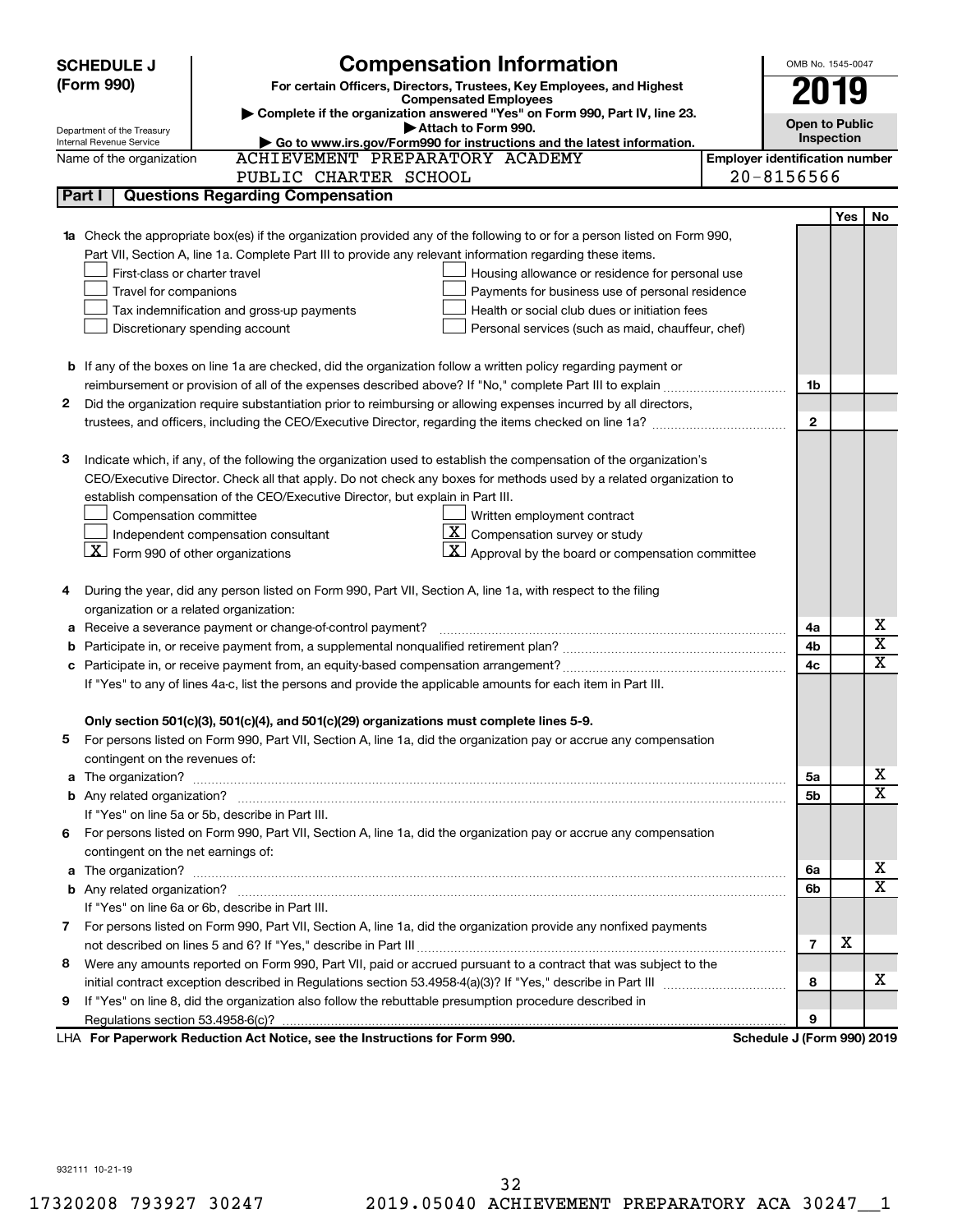Schedule J (Form 990) 2019 Page PUBLIC CHARTER SCHOOL 20-8156566

Part II | Officers, Directors, Trustees, Key Employees, and Highest Compensated Employees. Use duplicate copies if additional space is needed.

For each individual whose compensation must be reported on Schedule J, report compensation from the organization on row (i) and from related organizations, described in the instructions, on row (ii). Do not list any individuals that aren't listed on Form 990, Part VII.

Note: The sum of columns (B)(i)-(iii) for each listed individual must equal the total amount of Form 990, Part VII, Section A, line 1a, applicable column (D) and (E) amounts for that individual.

|                                |                          | (B) Breakdown of W-2 and/or 1099-MISC compensation |                                           | (C) Retirement and             | (D) Nontaxable   | (E) Total of columns | (F) Compensation                                           |
|--------------------------------|--------------------------|----------------------------------------------------|-------------------------------------------|--------------------------------|------------------|----------------------|------------------------------------------------------------|
| (A) Name and Title             | (i) Base<br>compensation | (ii) Bonus &<br>incentive<br>compensation          | (iii) Other<br>reportable<br>compensation | other deferred<br>compensation | benefits         | $(B)(i)-(D)$         | in column (B)<br>reported as deferred<br>on prior Form 990 |
| SHANTELLE WRIGHT<br>(1)<br>(i) | 218,665.                 | $\overline{0}$ .                                   | $\overline{0}$ .                          | 8,830.                         | 4,371.           | 231,866.             | $\overline{0}$ .                                           |
| HEAD OF SCHOOL AND CEO<br>(ii) | $\overline{0}$ .         | $\overline{0}$ .                                   | $\overline{0}$ .                          | $\overline{0}$ .               | $\overline{0}$ . | $\overline{0}$ .     | $\overline{0}$ .                                           |
| (i)                            |                          |                                                    |                                           |                                |                  |                      |                                                            |
| (ii)                           |                          |                                                    |                                           |                                |                  |                      |                                                            |
| (i)                            |                          |                                                    |                                           |                                |                  |                      |                                                            |
| (ii)                           |                          |                                                    |                                           |                                |                  |                      |                                                            |
| (i)                            |                          |                                                    |                                           |                                |                  |                      |                                                            |
| (ii)                           |                          |                                                    |                                           |                                |                  |                      |                                                            |
| (i)                            |                          |                                                    |                                           |                                |                  |                      |                                                            |
| (ii)                           |                          |                                                    |                                           |                                |                  |                      |                                                            |
| (i)                            |                          |                                                    |                                           |                                |                  |                      |                                                            |
| (ii)                           |                          |                                                    |                                           |                                |                  |                      |                                                            |
| (i)                            |                          |                                                    |                                           |                                |                  |                      |                                                            |
| (ii)                           |                          |                                                    |                                           |                                |                  |                      |                                                            |
| (i)                            |                          |                                                    |                                           |                                |                  |                      |                                                            |
| (ii)                           |                          |                                                    |                                           |                                |                  |                      |                                                            |
| (i)                            |                          |                                                    |                                           |                                |                  |                      |                                                            |
| (ii)                           |                          |                                                    |                                           |                                |                  |                      |                                                            |
| (i)<br>(ii)                    |                          |                                                    |                                           |                                |                  |                      |                                                            |
| (i)                            |                          |                                                    |                                           |                                |                  |                      |                                                            |
| (ii)                           |                          |                                                    |                                           |                                |                  |                      |                                                            |
| (i)                            |                          |                                                    |                                           |                                |                  |                      |                                                            |
| (ii)                           |                          |                                                    |                                           |                                |                  |                      |                                                            |
| (i)                            |                          |                                                    |                                           |                                |                  |                      |                                                            |
| (ii)                           |                          |                                                    |                                           |                                |                  |                      |                                                            |
| (i)                            |                          |                                                    |                                           |                                |                  |                      |                                                            |
| (ii)                           |                          |                                                    |                                           |                                |                  |                      |                                                            |
| (i)                            |                          |                                                    |                                           |                                |                  |                      |                                                            |
| (ii)                           |                          |                                                    |                                           |                                |                  |                      |                                                            |
| (i)                            |                          |                                                    |                                           |                                |                  |                      |                                                            |
| iii)                           |                          |                                                    |                                           |                                |                  |                      |                                                            |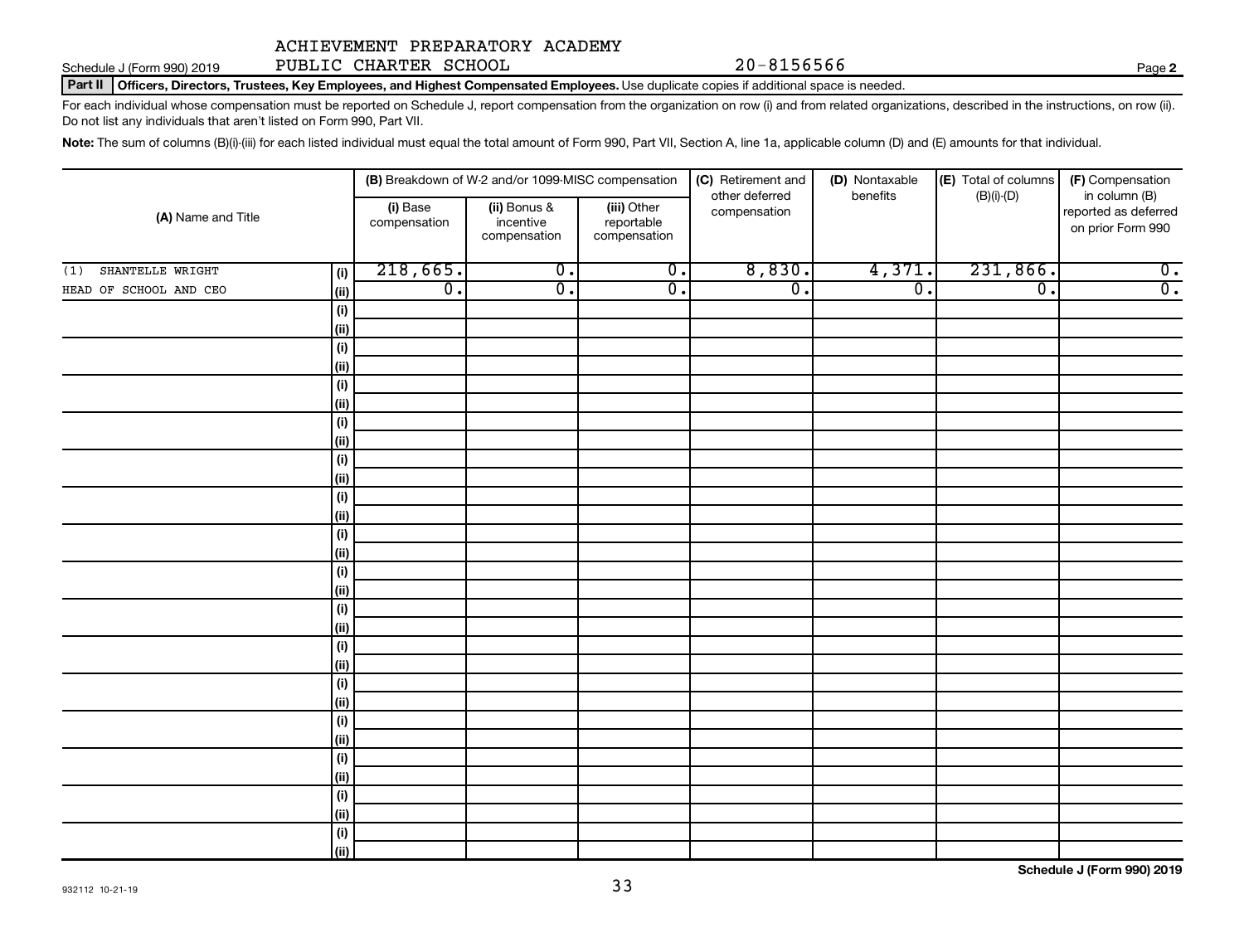## **Part III Supplemental Information**

Provide the information, explanation, or descriptions required for Part I, lines 1a, 1b, 3, 4a, 4b, 4c, 5a, 5b, 6a, 6b, 7, and 8, and for Part II. Also complete this part for any additional information.

## PART I, LINE 1A:

BONUSES ARE DETERMINED BY THE BOARD AND ARE BASED ON PERFORMANCE.

**Schedule J (Form 990) 2019**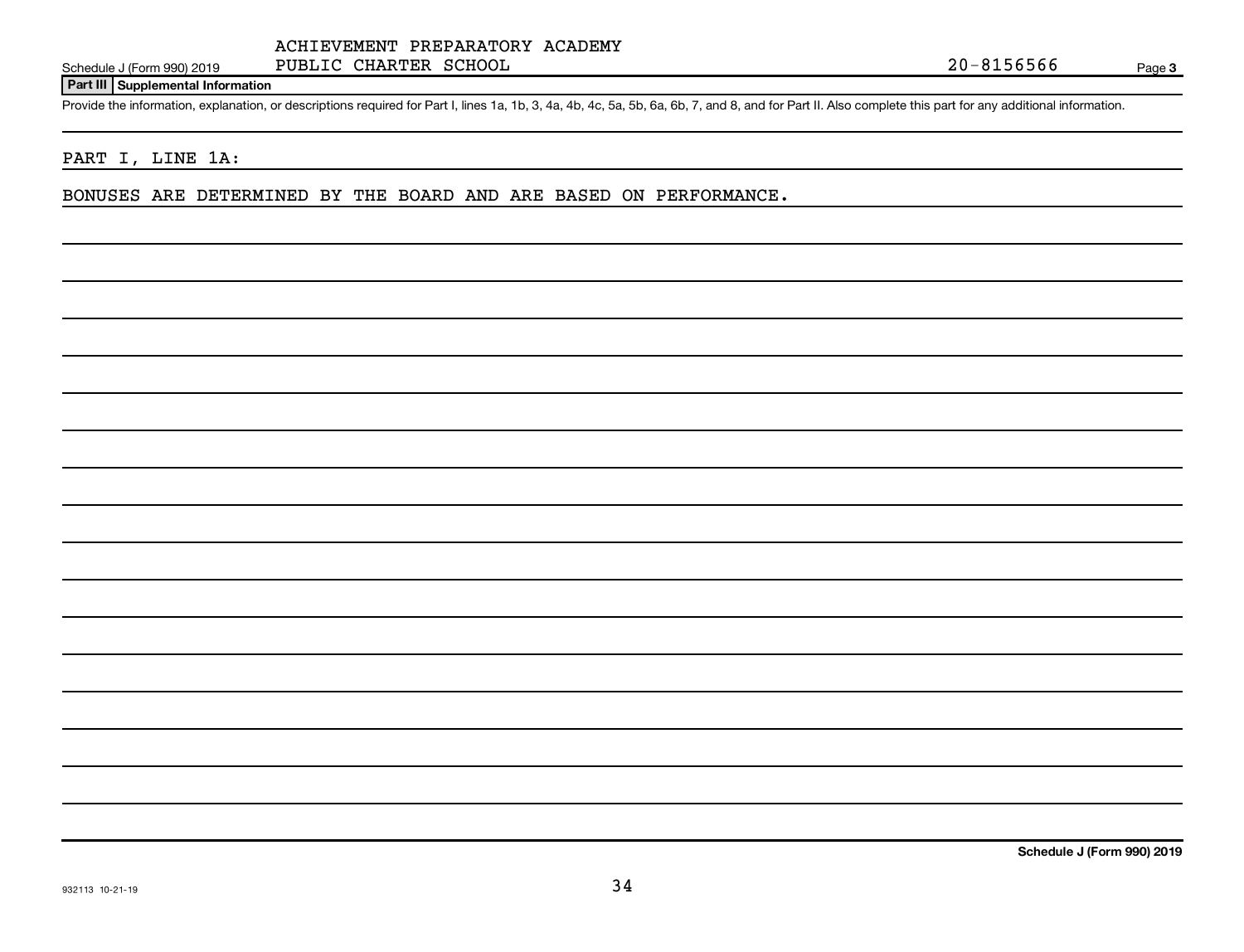**(Form 990 or 990-EZ)**

Department of the Treasury Internal Revenue Service Name of the organization

**Complete to provide information for responses to specific questions on Form 990 or 990-EZ or to provide any additional information. | Attach to Form 990 or 990-EZ. | Go to www.irs.gov/Form990 for the latest information. SCHEDULE O Supplemental Information to Form 990 or 990-EZ 2019** 

**Open to Public Inspection Employer identification number**

OMB No. 1545-0047

ACHIEVEMENT PREPARATORY ACADEMY PUBLIC CHARTER SCHOOL 20-8156566

FORM 990, PART I, LINE 1, DESCRIPTION OF ORGANIZATION MISSION:

BEYOND.

FORM 990, PART VI, SECTION A, LINE 1:

THE BOARD MAY DESIGNATE ONE OR MORE TRUSTEES AS ALTERNATE MEMBERS OF ANY COMMITTEE, WHO MAY REPLACE ANY ABSENT OR DISQUALIFIED MEMBER AT ANY MEETING OF THE COMMITTEE. THE CHAIR SHALL APPOINT THE CHAIRPERSON OF EACH COMMITTEE, EXCEPT OF THE GOVERNANCE COMMITTEE WHICH SHALL SELECT ITS OWN CHAIRPERSON. SUCH COMMITTEES SHALL HAVE ALL THE POWERS DELEGATED BY THE BOARD EXCEPT THAT NO COMMITTEE SHALL HAVE THE POWER TO (A)AUTHORIZE DISTRIBUTIONS, (B)APPROVE OR RECOMMEND TO THE BOARD THE DISSOLUTION, MERGER, OR THE SALE, PLEDGE OR TRANSFER OF ALL OR SUBSTANTIALLY ALL OF ACHIEVEMENT PREPARATORY ACADEMY'S ASSETS, (C)ELECT, APPOINT, OR REMOVE TRUSTEES OR FILL VACANCIES ON THE BOARD OR ON ANY OF ITS COMMITTEES; OR (D)ADOPT, AMEND OR REPEAL ACHIEVEMENT PREPARATORY ACADEMY'S ARTICLES OF INCORPORATION OR BYLAWS. EACH COMMITTEE AND EACH MEMBER OF EACH COMMITTEE SHALL SERVE AT THE PLEASURE OF THE BOARD OF TRUSTEES.

FORM 990, PART VI, SECTION A, LINE 8B: THE ORGANIZATION ONLY KEEPS MINUTES ON ITS FULL BOARD MEETINGS, NOT COMMITTEE LEVEL MEETINGS. THE COMMITTEES REPORT TO THE FULL BOARD, WHERE DECISIONS ARE THEN MADE.

FORM 990, PART VI, SECTION B, LINE 11B:

AFTER THE FISCAL YEAR AUDIT AND THE DRAFT FORM 990 ARE COMPLETE AND

932211 09-06-19 LHA For Paperwork Reduction Act Notice, see the Instructions for Form 990 or 990-EZ. Schedule O (Form 990 or 990-EZ) (2019) DELIVERED TO MANAGEMENT, THE FINANCE COMMITTEE OF THE BOARD OF TRUSTEES

35

17320208 793927 30247 2019.05040 ACHIEVEMENT PREPARATORY ACA 30247\_\_1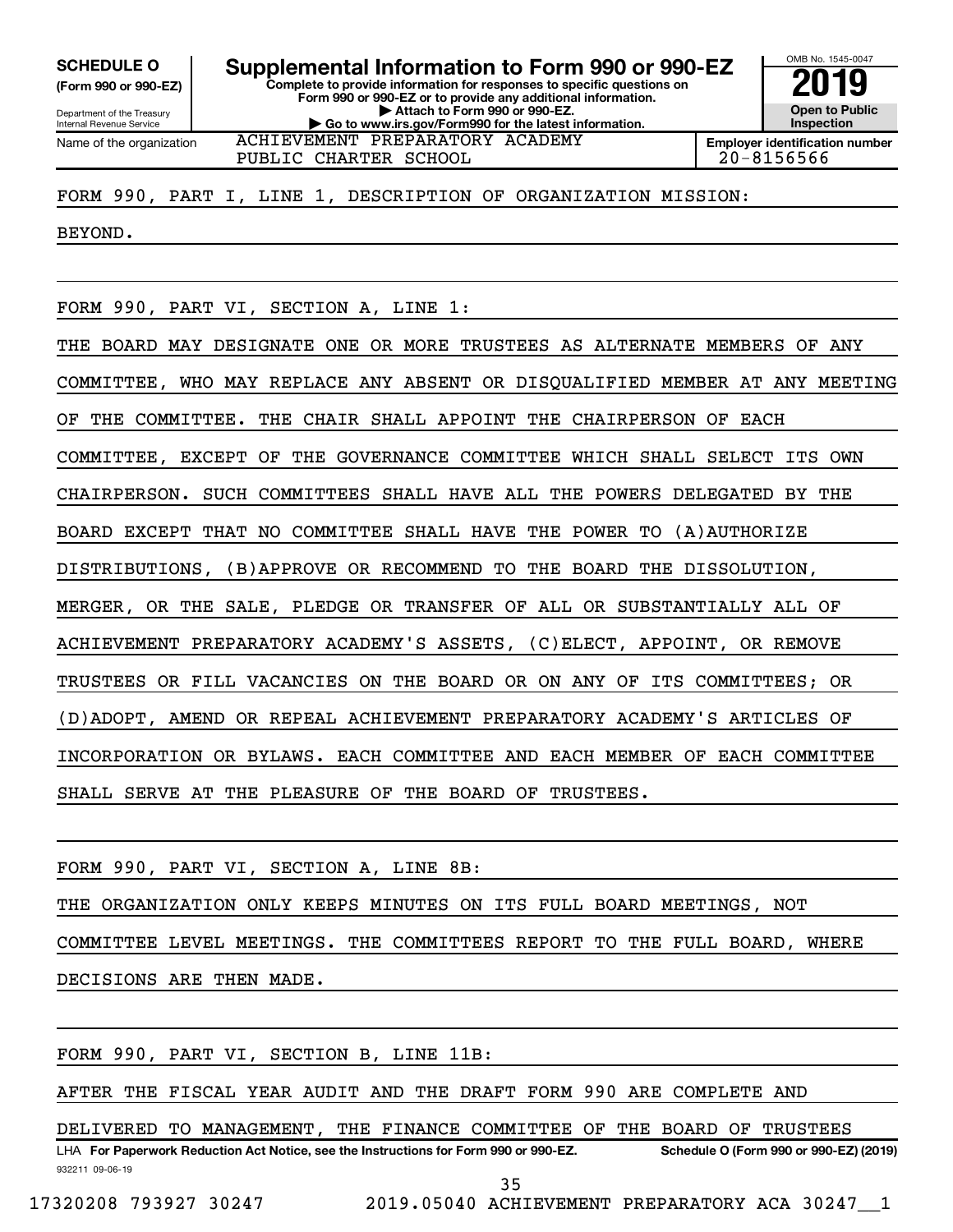| Schedule O (Form 990 or 990-EZ) (2019)                                                  | Page 2                                              |  |  |  |  |
|-----------------------------------------------------------------------------------------|-----------------------------------------------------|--|--|--|--|
| ACHIEVEMENT PREPARATORY ACADEMY<br>Name of the organization<br>PUBLIC<br>CHARTER SCHOOL | <b>Employer identification number</b><br>20-8156566 |  |  |  |  |
| THE 990<br>WITH MANAGEMENT AND DISCUSSES ANY<br>REVIEWS<br>CHANGES AND                  |                                                     |  |  |  |  |
| MANAGEMENT AND<br>THE<br>AUDITORS<br>BEFORE<br>RECOMMENDATIONS<br>WITH<br>$\mathbf{A}$  | FORM 990<br>FINAL<br>IS                             |  |  |  |  |
| FORM 990<br>IS ALSO PROVIDED BEFORE<br>A COPY OF<br>THE<br>THE<br>FILED.                | 990<br>ΙS<br>WITH<br>FILED                          |  |  |  |  |
| IRS.<br>THE                                                                             |                                                     |  |  |  |  |
|                                                                                         |                                                     |  |  |  |  |
| FORM 990, PART VI, SECTION B, LINE 12C:                                                 |                                                     |  |  |  |  |
| EACH TRUSTEE, OFFICER AND MEMBER OF A COMMITTEE WITH BOARD-DELEGATED                    | POWERS                                              |  |  |  |  |
| WHICH<br>CONFIRMS<br>ANNUALLY<br>SIGN A<br><b>STATEMENT</b><br>THAT<br>SHALL            | SUCH PERSON: A) HAS                                 |  |  |  |  |
| COPY<br>OF<br>THE<br>CONFLICT<br>OF<br>INTEREST POLICY;<br>RECEIVED<br>A                | B)HAS READ AND                                      |  |  |  |  |

UNDERSTANDS THE POLICY; C)HAS AGREED TO COMPLY WITH THE POLICY; AND

D)UNDERSTANDS THAT ACHIEVEMENT PREPARATORY ACADEMY IS A CHARITABLE

ORGANIZATION AND THAT, IN ORDER TO MAINTAIN ITS FEDERAL TAX EXEMPTION, IT

MUST ENGAGE PRIMARILY IN ACTIVITIES WHICH ACCOMPLISH ONE OR MORE OF ITS TAX-EXEMPT PURPOSES.

932212 09-06-19 **Schedule O (Form 990 or 990-EZ) (2019)** DETERMINING WHETHER A CONFLICT OF INTEREST EXISTS: AFTER DISCLOSURE OF FINANCIAL INTEREST AND ALL MATERIAL FACTS RELATING THERETO, AND AFTER ANY DISCUSSION THEREOF, THE TRUSTEE, OFFICER OR COMMITTEE MEMBER SHALL LEAVE THE BOARD OF TRUSTEES' MEETING WHILE THE FINANCIAL INTEREST IS DISCUSSED AND VOTED UPON. THE REMAINING BOARD OF TRUSTEES SHALL DECIDE IF A CONFLICT OF INTEREST EXISTS. AFTER EXERCISING DUE DILIGENCE, THE BOARD OF TRUSTEES SHALL DETERMINE WHETHER ACHIEVEMENT PREPARATORY ACADEMY CAN OBTAIN A MORE ADVANTAGEOUS TRANSACTION OR ARRANGEMENT WITH REASONABLE EFFORTS FROM A PERSON OR ENTITY WHOSE INVOLVEMENT WOULD NOT GIVE RISE TO A CONFLICT OF INTEREST. IF A MORE ADVANTAGEOUS TRANSACTION OR ARRANGEMENT IS NOT REASONABLY ATTAINABLE, THE BOARD OF TRUSTEES SHALL DETERMINE BY A MAJORITY VOTE OF THE DISINTERESTED TRUSTEES WHETHER THE TRANSACTION OR ARRANGEMENT IS IN ACHIEVEMENT PREPARATORY ACADEMY'S BEST INTEREST AND FOR ITS OWN BENEFIT, AND WHETHER THE TRANSACTION IS FAIR AND REASONABLE TO ACHIEVEMENT 36

17320208 793927 30247 2019.05040 ACHIEVEMENT PREPARATORY ACA 30247\_\_1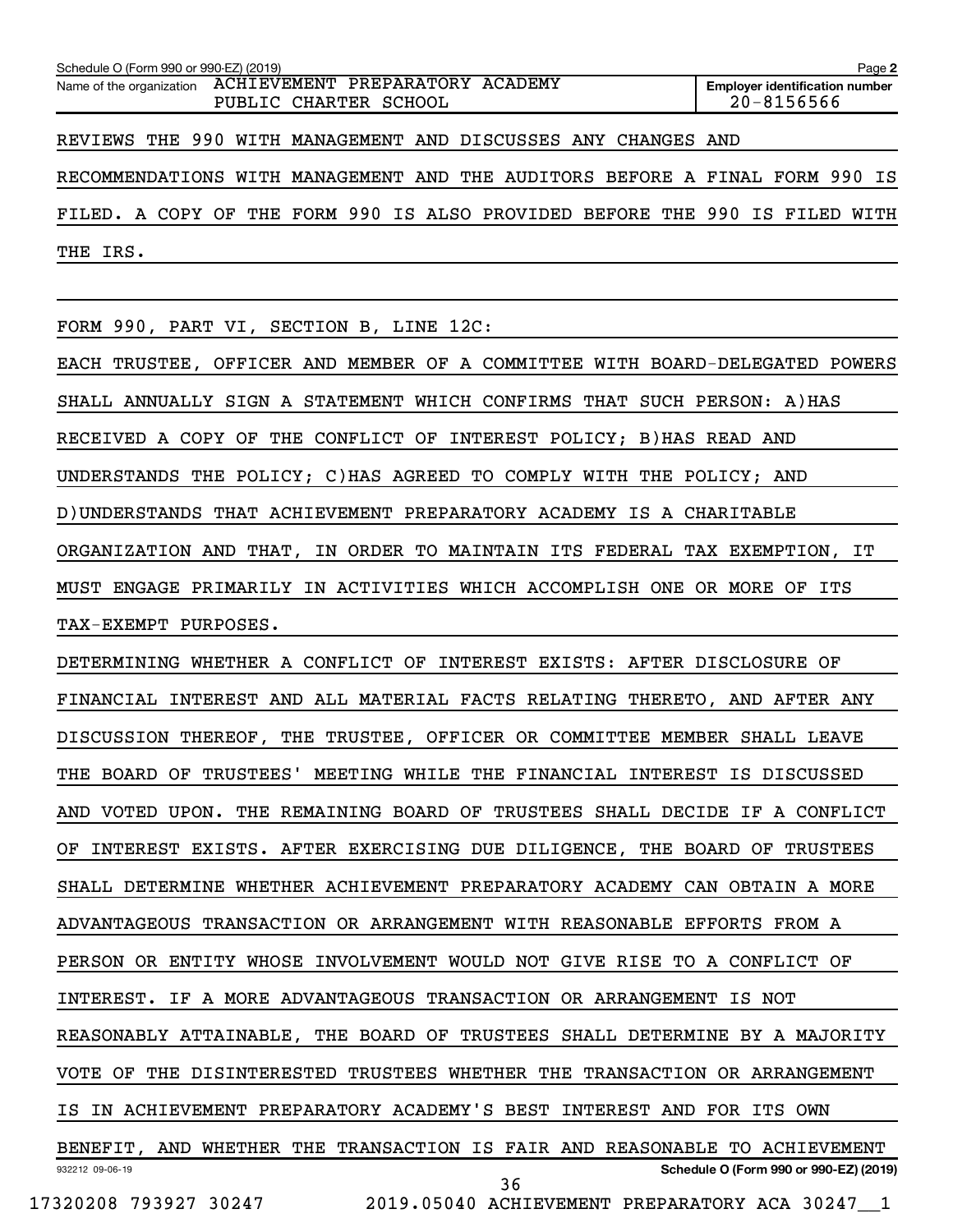| Schedule O (Form 990 or 990-EZ) (2019)                                                       | Page 2                                              |
|----------------------------------------------------------------------------------------------|-----------------------------------------------------|
| ACHIEVEMENT PREPARATORY ACADEMY<br>Name of the organization<br>PUBLIC<br>CHARTER SCHOOL      | <b>Employer identification number</b><br>20-8156566 |
| DECISION AS<br>PREPARATORY ACADEMY<br>SHALL MAKE<br>ITS<br>TO<br>AND                         | WHETHER<br>INTO<br>TО<br>ENTER                      |
| OR ARRANGEMENT<br>CONFORMITY<br>TRANSACTION<br>WITH<br>THE<br>IN                             | ΙF<br>SUCH DETERMINATION.                           |
| <b>TRUSTEES</b><br>REASONABLE CAUSE TO<br><b>BOARD</b><br>OF<br>HAS<br><b>BELIEVE</b><br>THE | THAT A TRUSTEE,                                     |
| COMMITTEE MEMBER HAS<br>FAILED<br>DISCLOSE ACTUAL<br>OFFICER<br>TО<br>OR                     | OR POSSIBLE                                         |
| IT SHALL INFORM SAID<br>INDIVIDUAL<br>CONFLICTS<br>ΟF<br>INTEREST,<br>OF                     | <b>BASIS FOR</b><br>THE                             |
| AFFORD HIM<br>OR HER AN<br>OPPORTUNITY<br><b>SUCH BELIEF</b><br>AND<br>TО<br>EXPLAIN         | THE<br>ALLEGED                                      |
| IF, AFTER HEARING THE RESPONSE<br>OF<br>FAILURE<br>TO<br>DISCLOSE.                           | THE TRUSTEE,<br>OFFICER                             |
| MEMBER AND MAKING SUCH FURTHER<br>INVESTIGATION AS<br>COMMITTEE<br>OR.                       | MAY BE                                              |
| CIRCUMSTANCES, THE BOARD OF<br>TRUSTEES<br>WARRANTED<br>IN THE                               | <b>DETERMINES</b><br>THE<br>THAT                    |
| DISCLOSE AN ACTUAL OR POSSIBLE<br>FACT FAILED<br>MEMBER HAS<br>TO<br>IN                      | CONFLICT OF                                         |
| IT SHALL TAKE APPROPRIATE DISCIPLINARY AND<br>INTEREST.                                      | <b>CORRECTIVE</b><br>ACTION.                        |

FORM 990, PART VI, SECTION B, LINE 15:

AT LEAST ANNUALLY, THE BOARD OF TRUSTEES CONTACTS OTHER PUBLIC CHARTER SCHOOLS LOCATED WITHIN THE DISTRICT OF COLUMBIA AND INQUIRES ABOUT THE SALARY OF THEIR EXECUTIVE DIRECTOR (OR EQUIVALENT), AS WELL AS THE AVERAGE COMPENSATION OF STAFF EDUCATORS. THE RESPONSES OBTAINED ARE USED TO DEVELOP A MARKET SURVEY WHICH THE BOARD OF TRUSTEES USES IN SETTING PERFORMANCE GOALS AND COMPENSATION FOR THE EXECUTIVE DIRECTOR. THE BOARD OF TRUSTEES HAS DELEGATED COMPENSATION AND EVALUATION RESPONSIBILITIES TO THE EXECUTIVE DIRECTOR FOR ALL OTHER EMPLOYEES. THE MOST RECENT YEAR IN WHICH THE PROCESS FOR DETERMINING COMPENSATION FOR THE TOP OFFICIALS WAS JULY 2017.

|                 |  | FORM 990, PART VI, SECTION C, LINE 19: |                                                   |                                                                        |                                        |
|-----------------|--|----------------------------------------|---------------------------------------------------|------------------------------------------------------------------------|----------------------------------------|
|                 |  |                                        |                                                   | THE ORGANIZATION MAKES ITS GOVERNING DOCUMENTS, CONFLICT OF INTEREST   |                                        |
|                 |  |                                        |                                                   | POLICY, AND FINANCIAL STATEMENTS AVAILABLE TO THE PUBLIC UPON REQUEST. |                                        |
|                 |  |                                        |                                                   |                                                                        |                                        |
|                 |  |                                        | FORM 990, PART XI, LINE 9, CHANGES IN NET ASSETS: |                                                                        |                                        |
| 932212 09-06-19 |  |                                        |                                                   |                                                                        | Schedule O (Form 990 or 990-EZ) (2019) |

37

**Schedule O (Form 990 or 990-EZ) (2019)**